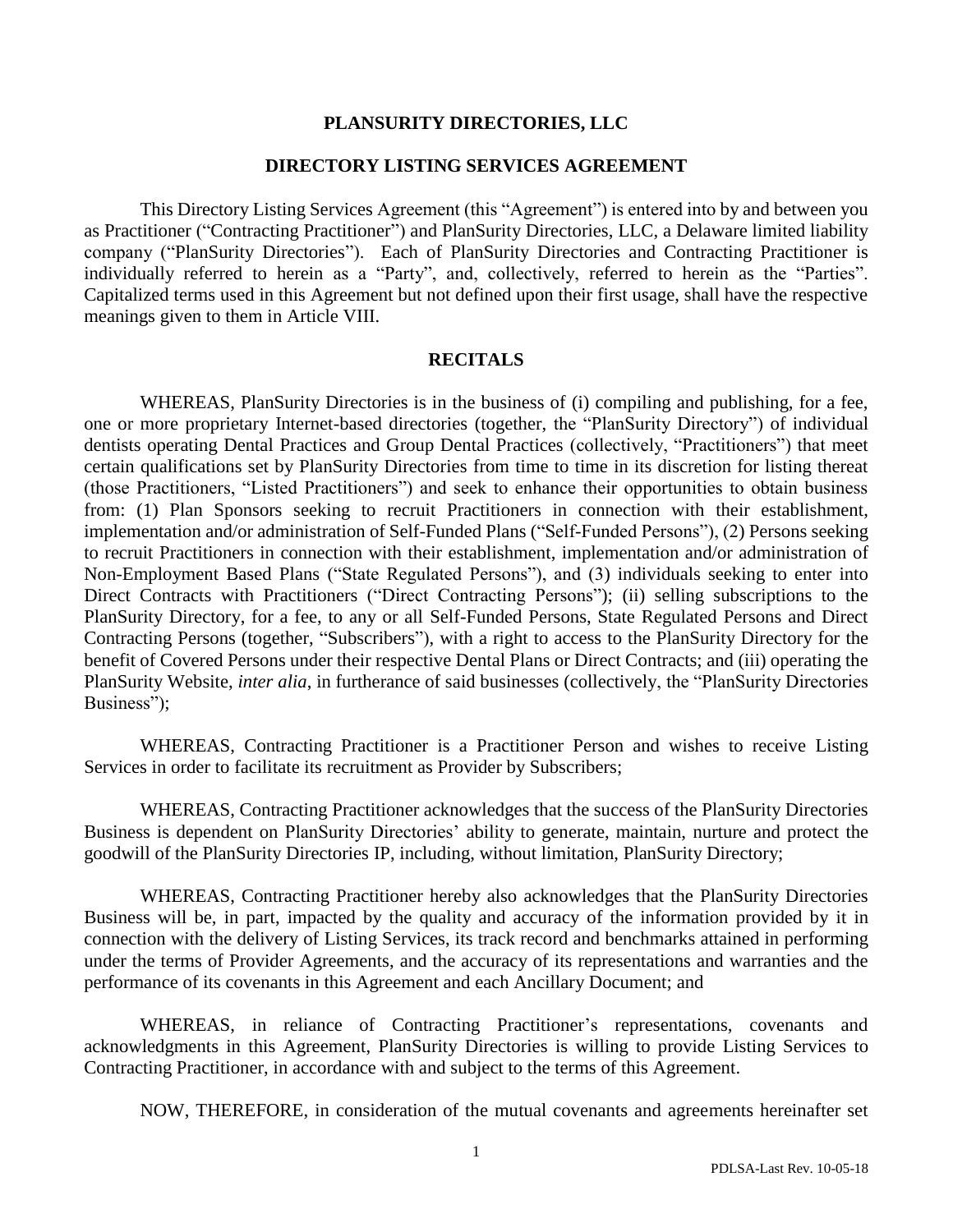forth, and for other good and valuable consideration, the receipt and sufficiency of which are hereby acknowledged, the Parties hereby agree as follows:

## **Article I Conditions to Delivery of Listing Services; Term; Renewal**

1.1 No Automatic Obligation. PlanSurity Directories' obligation to provide Listing Services under this Agreement shall not be automatic upon its execution and/or acceptance online of this Agreement but shall be contingent on Contracting Practitioner's submission of all Listing Materials, Contracting Practitioner meeting the minimum listing standards set by PlanSurity Directories for such purposes, as in effect at any time, and the payment of any amounts due to PlanSurity Directories hereunder from time to time.

1.2 Submission and Payment. Concurrently with its execution and/or acceptance online and delivery of this Agreement via the PlanSurity Website, Contracting Practitioner has delivered to PlanSurity Directories for its review and acceptance a duly completed and executed and/or accepted online counterpart of the Initial Listing Application. Contracting Practitioner shall also deliver to PlanSurity Directories for review and acceptance all other Initial Listing Materials as promptly as practicable thereafter via the PlanSurity Website. Prior to or concurrently with Contracting Practitioner's execution and/or acceptance online of this Agreement, PlanSurity Directories has received, or no later than the date Contracting Practitioner completes its submission of all Initial Listing Materials, Contracting Practitioner, or another Person on its behalf and for its benefit, shall have remitted to PlanSurity Directories an amount equal to the portion of Listing Services Fees required to be paid, if any, in advance of its consideration of its Initial Listing Application, as posted in the PlanSurity Website on the date hereof or as otherwise agreed to by the Parties.

1.3 Initial Acceptance or Rejection. (a) Provided PlanSurity Directories believes in good faith that Contracting Practitioner meets the minimum listing standards set by PlanSurity Directories, in its discretion, for the receipt of Listing Services, the Initial Listing Materials shall be deemed to have been accepted by PlanSurity Directories on the earlier of (i) the thirtieth (30th) day following the day Contracting Practitioner submitted to PlanSurity Directories a complete set (duly executed and/or accepted online and/or certified as applicable) of the Initial Listing Materials; or (ii) the date PlanSurity Directories shall give Contracting Practitioner an Acceptance Notice. If, in the discretion of PlanSurity Directories, Contracting Practitioner does not meet such minimum standards, within that thirty (30th) day period PlanSurity Directories shall give Contracting Practitioner a Rejection Notice, and this Agreement shall terminate automatically as of the date the Rejection Notice is given (the period between the date hereof and, if an Acceptance Notice is given, the Effective Date, and if a Rejection Notice is given, the date of such Rejection Notice, the "Preliminary Term").

(b) The acquiescence by PlanSurity Directories to provide Listing Services under this Agreement for the Initial Term, by delivery of an Acceptance Notice or otherwise, shall not be deemed to constitute an admission by PlanSurity Directories that Contracting Practitioner has in fact met the conditions for subscription set forth in Section 1.3(a) or a waiver of such conditions or the rights of PlanSurity Directories in respect of breaches of this Agreement by Contracting Practitioner.

1.4 Term. This Agreement shall remain in effect from the date hereof until the end of the Initial Term, unless terminated during the Preliminary Term by reason of the delivery of a Rejection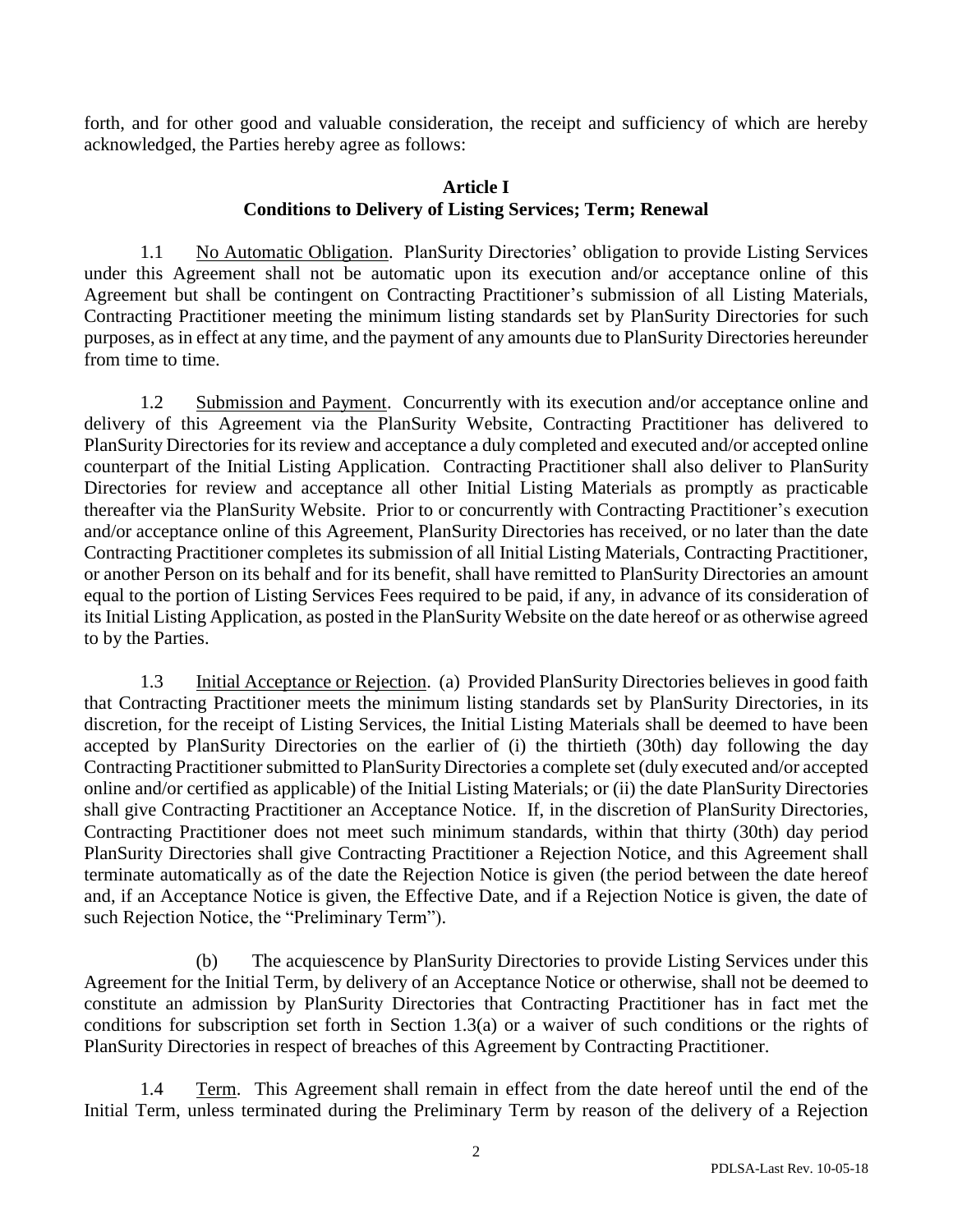Notice, or during the Initial Term pursuant to the provisions of Article III. The Initial Term may be renewed for successive Renewal Terms provided Contracting Practitioner complies with the conditions for such renewal set forth in this Article I.

1.5 Conditions for Renewal. The renewal of this Agreement for any one Renewal Term shall be subject to the satisfaction and fulfillment by Contracting Practitioner of the following conditions: (i) this Agreement shall not have been the object of early termination or allowed to expire prior to the commencement of such Renewal Term; (ii) Contracting Practitioner shall have performed and complied with all of its covenants and obligations and honored its acknowledgments under this Agreement, and the representations and warranties of Contracting Practitioner in this Agreement shall continue to be true and correct in all respects through and as of the commencement of such Renewal Term; (iii) Contracting Practitioner shall have submitted a Renewal Subscription Application and all other Renewal Materials required by PlanSurity Directories to be submitted to it for review and acceptance as conditions to the commencement of such Renewal Term, in each case, in the manner contemplated herein; (iv) Contracting Practitioner, or another Person on its behalf and for its benefit, shall have remitted to PlanSurity Directories an amount equal to the portion of Listing Services Fees required to be paid, if any, in advance of its consideration of its Renewal Listing Application, as posted in the PlanSurity Website as per the provisions of Section 1.6(a)(iii); and (v) in the discretion of PlanSurity Directories, Contracting Practitioner shall have met the minimum listing standards then set by PlanSurity Directories for the renewal of this Agreement for said Renewal Term; and therefore, PlanSurity Directories shall not have delivered to Contracting Practitioner a Rejection Notice in respect of its Renewal Listing Application.

1.6 Renewal Submissions and Payment. (a) At least sixty (60) days prior to the expiration of the Initial Term and any subsequent Renewal Term, PlanSurity Directories shall post in the PlanSurity Website a (i) Renewal Listing Application applicable for the next Renewal Term; (ii) list of all Renewal Materials required by PlanSurity Directories to be submitted to it for review and acceptance as a conditions to the commencement of such Renewal Term; and (iii) disclosure of the amount of Listing Services Fees payable in respect of the delivery of Listing Services in such Renewal Term, and the portion thereof, if any, required by PlanSurity Directories to be paid in advance of its consideration of the Renewal Listing Application.

(b) If Contracting Practitioner wishes to renew this Agreement, no later than thirty (30) days prior to the expiration of the Initial Term or subsequent Renewal Term, as the case may be, (i) Contracting Practitioner shall (1) complete and execute and/or accept online the applicable Renewal Subscription Application, and (2) deliver online to PlanSurity Directories all other Renewal Materials required by PlanSurity Directories to be submitted to it for review and acceptance as conditions to the commencement of such Renewal Term; and (ii) Contracting Practitioner, or another Person on its behalf and for its benefit, shall remit to PlanSurity Directories, an amount equal to the portion of Listing Services Fees required to be paid, if any, in advance of its consideration of its Renewal Listing Application as posted in the PlanSurity Website as per the provisions of Section 1.6(a)(iii).

1.7 Renewal Acceptance or Rejection. (a) Provided PlanSurity Directories believes in good faith that Contracting Practitioner meets the minimum listing standards set by PlanSurity Directories, in its discretion, for the receipt of Listing Services, the Renewal Materials shall be deemed to have been accepted by PlanSurity Directories on the earlier of (i) the thirtieth (30th) day following the day Contracting Practitioner submitted to PlanSurity Directories a complete set (duly executed and/or accepted online and/or certified as applicable) of the Renewal Materials, or (ii) the date PlanSurity Directories shall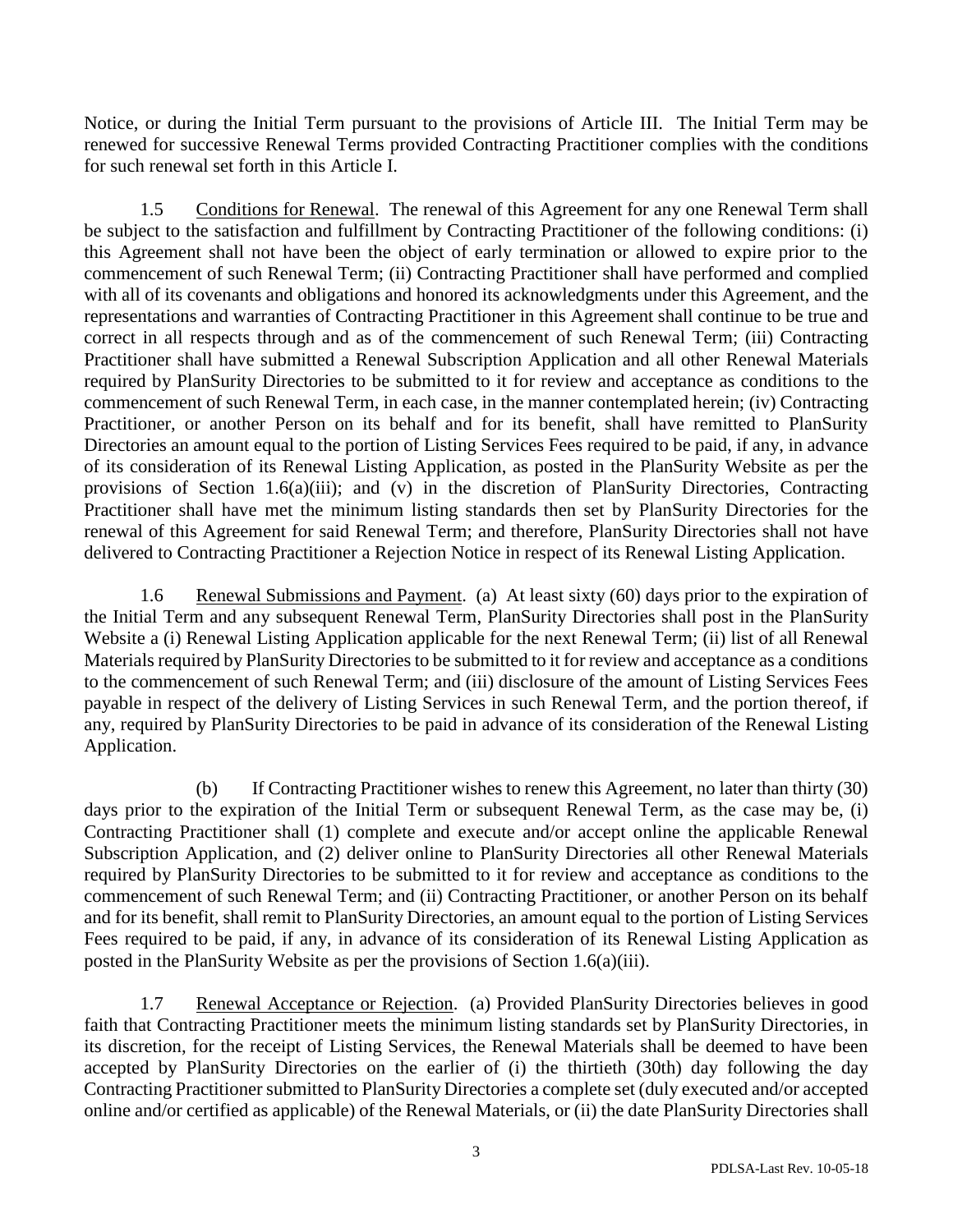give Contracting Practitioner an Acceptance Notice. If in the discretion of PlanSurity Directories, Contracting Practitioner does not meet such minimum standards, within that thirty (30th) day period PlanSurity Directories shall give Contracting Practitioner a Rejection Notice, and this Agreement shall expire automatically at the end of the Initial Term or then current Renewal Term, as the case may be.

(b) The acquiescence by PlanSurity Directories to the renewal of this Agreement for any Renewal Term, by delivery of an Acceptance Notice or otherwise, shall not be deemed to constitute an admission by PlanSurity Directories that Contracting Practitioner has in fact met the conditions for such renewal set forth in Section 1.5, or a waiver of such conditions or the rights of PlanSurity Directories in respect of breaches of this Agreement by Contracting Practitioner.

1.8 Decision Notices. Notices by PlanSurity Directories with respect to an Application shall be given by electronic correspondence to the electronic mail address of Contracting Practitioner provided by it in its last submitted Application on file. In the event an Application submitted in respect of the Initial Term or a Renewal Term is rejected, a refund shall be given to the Person who underwrote the corresponding Listing Services Fees for such portion of the Term. Such refund shall be given within thirty (30) days of the delivery by PlanSurity Directories to Contracting Practitioner of the applicable Rejection Notice, unless otherwise agreed by PlanSurity Directories with such Person.

1.9 Conditions for Evaluation; Verification Rights. (a) Submission of all Listing Materials shall be effected by Contracting Practitioner electronically via the PlanSurity Website. No other method of submission shall be permitted by PlanSurity Directories. No Listing Materials will be deemed by PlanSurity Directories to be duly submitted to it unless and until the applicable Listing Services Fees has been paid as provided herein.

(b) PlanSurity Directories shall not review for acceptance any submitted Listing Materials until and unless all Listing Materials have been submitted to it as aforesaid and the same are complete in all respects. It is Contracting Practitioner's responsibility to verify online at the PlanSurity Website whether or not all its Listing Materials have been received and are deemed by PlanSurity Directories to be complete.

(c) Nothing herein shall be interpreted as limiting the ability of PlanSurity Directories to make, in its sole discretion (but without a duty to do so), additional and independent inquiries about or to Contracting Practitioner in respect of Listing Materials submitted by or in respect of it, including inquiries to any matters disclosed by Contracting Practitioner in an Application to verify or that constitute exceptions to the accuracy of the representations and warranties of Contracting Practitioner in Article III, including, without limitation, with the National Practitioner Data Bank, and in connection therewith, to extend the terms provided in this Article I for its determination of whether Contracting Practitioner meets its minimum listing standards.

1.10. Methods for Payment of Listing Services Fees. Payment of Listing Services Fees for the Initial Term or any Renewal Term shall be made in full on, or in periodic installments, as determined by PlanSurity Directories and posted in the PlanSurity Website on the date hereof with respect to the Initial Term, and with respect to any Renewal Term, as posted in the PlanSurity Website as per the provisions of Section 1.6(a)(iii), and shall be delivered via such methods accepted by PlanSurity Directories from time to time, including, without limitation, payment online via credit or debit card. Except as provided in Section 1.8 and Article III below, Listing Services Fees or portions thereof, once paid, shall be non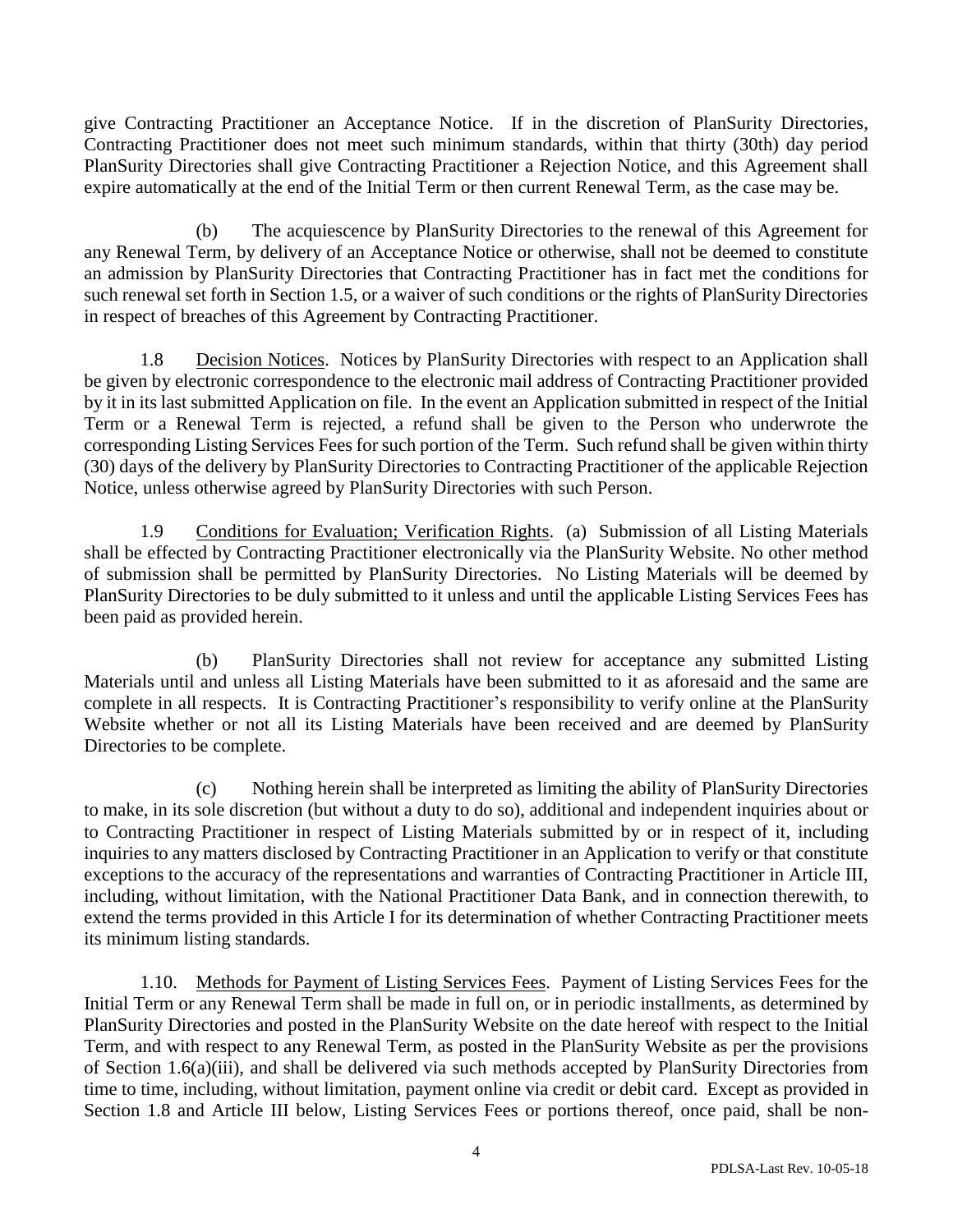refundable.

1.11 Group Dental Practices: Special Provisions. (a) A Group Dental Practice may apply for the receipt or continued receipt of Listing Services on the same terms and conditions applicable to individuals; it being understood however, that (i) a Group Dental Practice wishing to do so must cause each individual dentist in its Dental Practice (whether or not an owner, an employee or an independent contractor of the Group Dental Practice) to compile and execute and/or accept online, for delivery by the Group Dental Practice to PlanSurity Directories on its behalf, all applicable Listing Materials that would be required of such dentist if it were submitting an Application in respect of his or her individual Dental Practice; and (ii) that each representation, warranty, covenant and acknowledgment made or obligation incurred by the Group Dental Practice in any applicable Listing Materials (1) shall be deemed made or incurred by the Group Dental Practice with respect to itself and with respect to each one of the dentists in the Group Dental Practice, and (2) shall have the same effect as to the Group Dental Practice as it would have as to such individual dentist if it were directly making such representation, warranty, covenant and acknowledgment or incurring such obligation. By its submission of Listing Materials for review and acceptance by PlanSurity Directories, a Group Dental Practice is covenanting to PlanSurity Directories that it shall cause each dentist in its Dental Practice to comply with all terms and conditions of this Agreement and is accepting to be liable for breach of this Agreement caused by acts or omissions of or attributable to any such dentist, including, without limitation, the breach of any representation or warranty attributed to have been made by or with respect to such dentist. In the event a Group Dental Practice's Application is rejected as herein contemplated, a credit shall be given to the Person who underwrote said Listing Services Fees within thirty (30) days of the delivery by PlanSurity Directories to the Group Dental Practice of the applicable Rejection Notice, unless otherwise agreed by PlanSurity Directories with such Person.

(b) PlanSurity Directories reserves the right, but is under no obligation, to provide or agree to continue to provide Listing Services to a Group Dental Practice in any Term while declining to provide them to any individual dentist in that Group Dental Practice. Any such rejection shall be set forth in a Rejection Notice given to the Group Dental Practice in respect of such individual dentist. In the event of a rejection of one or more such dentists, Listing Services Fees in respect of the delivery of Listing Services to said Group Dental Practice in such Term shall be adjusted to reflect the reduction in the number of dentists in the Group Dental Practice who will be provided Listing Services. A credit in the amount of the adjustment shall be given to the Person who underwrote said Listing Services Fees within thirty (30) days of the delivery by PlanSurity Directories to the Group Dental Practice of the applicable Rejection Notice, unless otherwise agreed by PlanSurity Directories with such Person.

## **Article II The Listing Services**

2.1 Scope. (a) Effective on the Acceptance Date a and until the expiration or early termination of the Term, in accordance with the provisions of this Agreement and to the extent permitted by applicable Law, PlanSurity Directories shall deliver the following services (the "Listing Services") to Contracting Practitioner in furtherance of its recruitment as Provider:

> (i) Listing in the PlanSurity Directory with such information therein about it, its location, qualifications, and range of acceptable engagement terms, as uploaded by it or on its behalf into the PlanSurity Website and made available upon request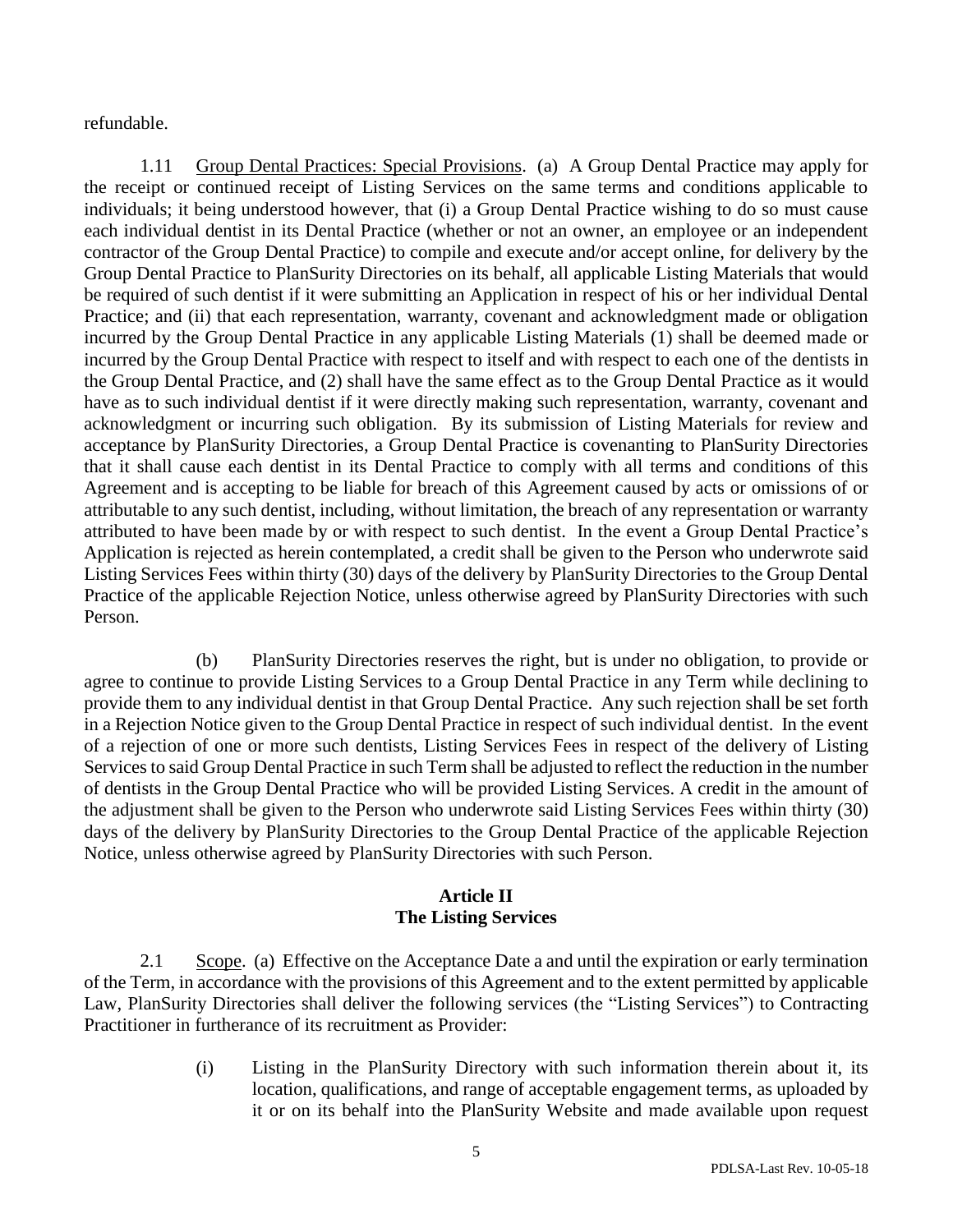therefor by Subscription Users pursuant to selection parameters set through their use of the PlanSurity Website (1) in the case of Subscribers, for its recruitment as Provider (based on Priority Listing, if under a Qualified Dental Plan), and (2) in the case of Covered Persons under Subscribers' Dental Plans, for its selection and substitution as Provider and, if applicable, Lead Provider, in all cases, on an individual and confidential basis;

- (i) Marketing the PlanSurity Directory to Self-Funded Persons, State Regulated Persons and Direct Contracting Persons the tool of choice to subscribe to for facilitating their recruitment of Providers, and the selection by those they intend to be Covered Persons under their Dental Plans and Direct Contracts of a Provider, and if applicable, a Lead Provider; and
- (ii) The granting of a limited, revocable, non-transferable and royalty-free license to Contracting Practitioner to use certain PlanSurity Directories IP (which will exclude, *inter alia*, the PlanSurity Directories Trademarks), to the extent available at the time of access and use, and as updated or modified, and subject to those restrictions imposed by, PlanSurity Directories from time to time in its sole discretion, for the sole and exclusive purpose of facilitating (1) its recruitment by Subscribers as Provider and its selection by Covered Persons under Subscribers' Dental Plans and Direct Contracts as a Provider, and if applicable, a Lead Provider, as contemplated in Section 2.1(a)(i), and (2) the management of certain aspects of the prospective and on-going relationships of Contracting Practitioner with Subscription Users, as Provider, and if applicable, Lead Provider, in each case, in accordance with the terms of a license agreement found and required to be acknowledged by Contracting Practitioner under the heading "PlanSurity Directories Intellectual Property License" in the PlanSurity Website (the "PlanSurity Directories License" and the PlanSurity Directories IP licensed thereunder, the "PlanSurity Directories Licensed IP").

(b) Notwithstanding anything in this Agreement or any Ancillary Document to the contrary, the term "Listing Services" does not include, and PlanSurity Directories shall have no responsibility for contracting with, Subscription Users on behalf of any Person.

(c) Contracting Practitioner also acknowledges and accepts that PlanSurity Directories is not guaranteeing that PlanSurity Directories will have, and nothing herein shall be deemed to require PlanSurity Directories to seek out to have, contractual relationships with every class of Persons that could become Subscribers, or succeed in contracting with or to continue to have contractual relationships with a specific class or number of them. However, in connection with its submission of an Application, PlanSurity Directories may in its discretion disclose to Contracting Practitioner the classes, number and geographic distribution of Persons have are Subscribers as of the time of its submission of such Application.

2.2 Standard of Performance. (a) PlanSurity Directories shall only be required to use commercially reasonable efforts to provide Listing Services. No service levels, requirements or specifications shall be deemed applicable to Listing Services or their delivery.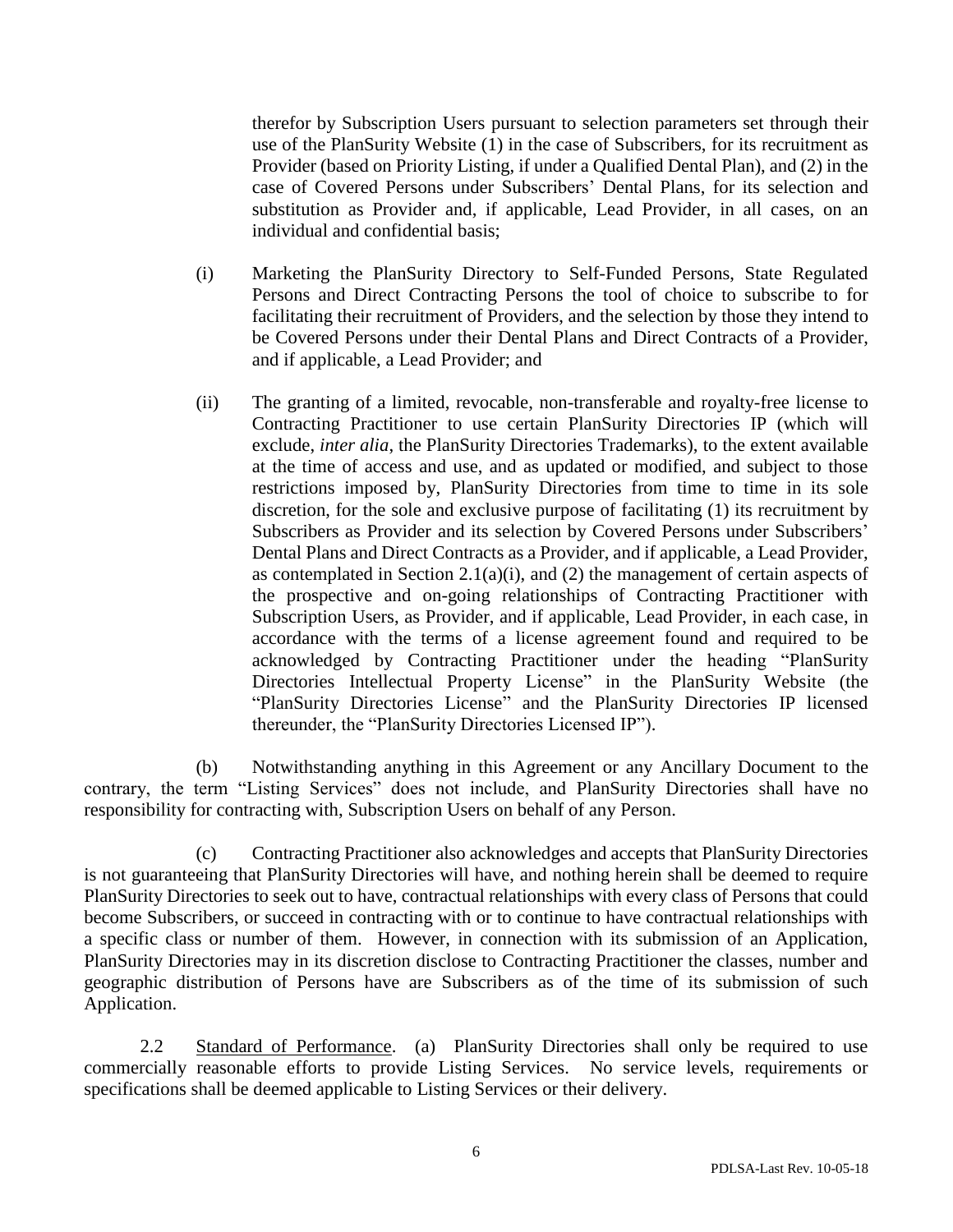(b) PlanSurity Directories shall perform the Listing Services in a diligent and workmanlike manner in accordance with this Agreement. Contracting Practitioner agrees that Listing Services need not be rendered by PlanSurity Directories at any specific location and may be rendered at any location or locations reasonably selected by PlanSurity Directories.

(c) If Contracting Practitioner is a Provider under a Subscriber's Dental Plan that is operational and, pursuant requirements of applicable Law, any individual that as of the date of the expiration or early termination of the Term was a Covered Person under such Subscriber's Dental Plan must continue to be offered Dental Services thereunder by Contracting Practitioner for a certain period of time beyond such date, PlanSurity Directories shall only be required to continue to provide Listing Services if required by applicable Law, on an "as needed basis" basis and with respect to any such Covered Person only, and then only until the end of the period such Covered Person is required by Subscriber's Dental Plan or applicable Law to receive Dental Services from Contracting Practitioner under Subscriber's Dental Plan (such period, a Wind-Down Period"), subject to continued payment of Listing Services Fees and performance by Contracting Practitioner of obligations that would have been applicable during such Wind-Down Period pursuant to the provisions of this Agreement had the Term not ended.

2.3 Information Systems and Intellectual Property Rights. (a) All information and other systems, hardware or software utilized or developed by PlanSurity Directories in connection with the provision of Listing Services shall remain the sole and exclusive property of PlanSurity Directories, its Affiliates, licensors, contractors and/or subcontractors, as applicable, subject only to the PlanSurity Directories License and any other any other access rights and licenses to other intellectual property in favor of Contracting Practitioner during a Term or Wind-Down Period. While Contracting Practitioner may be granted under the PlanSurity Directories License a non-exclusive right to use PlanSurity Directories Licensed IP, such right or limited access and use license, if granted and in effect, shall be limited to the extent necessary for delivery and performance of PlanSurity Directories' duties under this Agreement. Upon termination or expiration of this Agreement, including any applicable Wind-Down Period, its use of any and all such intellectual property shall cease, and Contracting Practitioner shall return to PlanSurity Directories any materials and documents in its possession related thereto or provided by PlanSurity Directories or downloaded by any of them from any source (other than copies of this Agreement, Ancillary Documents and correspondence with PlanSurity Directories to be kept for archival purposes).

(b) Without prejudice to the foregoing or the grant of the PlanSurity Directories License, Contracting Practitioner expressly acknowledges that PlanSurity Directories owns and will continue to own all right, title and interest in and to the PlanSurity Directories IP, including the PlanSurity Directory, and that this Agreement does not grant it any title, rights or interest or right to use any intellectual property of any Affiliates of PlanSurity Directories.

(c) The provisions of this Section 2.3 are intended to be suppletory to, and not in substitution of, the provisions of the PlanSurity Directories License.

2.4 NO EXPRESS OR IMPLIED WARRANTIES. CONTRACTING PRACTITIONER ACKNOWLEDGES AND AGREES THAT, EXCEPT TO THE EXTENT EXPRESSLY SET FORTH IN THIS AGREEMENT IN FAVOR OF CONTRACTING PRACTITIONER, NEITHER PLANSURITY DIRECTORIES, NOR ANY AFFILIATE OR SUBCONTRACTOR OF PLANSURITY DIRECTORIES IS MAKING ANY REPRESENTATIONS OR WARRANTIES WHATSOEVER, EXPRESS OR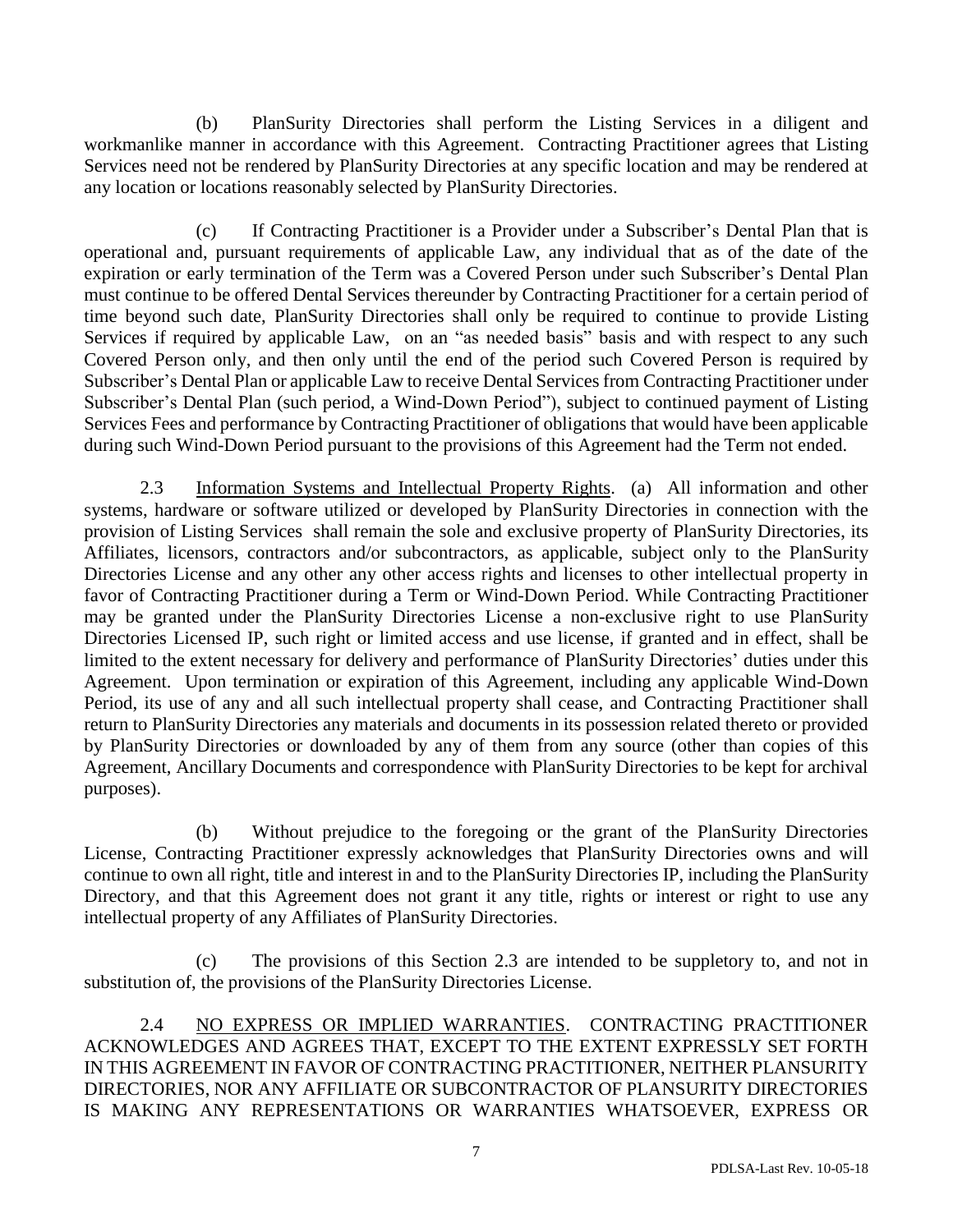IMPLIED, WITH RESPECT TO ANY LISTING SERVICES OR ANY OTHER MATTER RELATING TO THIS AGREEMENT OR ANY TRANSACTIONS OR VOLUME OF TRANSACTIONS WHICH MAY BE ENTERED INTO BY CONTRACTING PRACTITIONER WITH THIRD PARTIES, INCLUDING SUBSCRIPTION USERS AS A RESULT OF THIS AGREEMENT OR THE DELIVERY OF LISTING SERVICES, OR THE NUMBER, CLASSES, DISTRIBUTION, CREDENTIALS OR WORTHINESS OF PERSONS THAT MAY CONTRACT WITH PLANSURITY DIRECTORIES TO BECOME OR REMAIN UNDER CONTRACT WITH PLANSURITY DIRECTORIES AS SUBSCRIBERS AT ANY TIME, OR THAT MAY BE AVAILABLE FOR CONTRACTING WITH CONTRACTING PRACTITIONER IN PARTICULAR GEOGRAPHIC AREAS, AND PLANSURITY DIRECTORIES, FOR ITSELF AND ON BEHALF OF ITS AFFILIATES AND SUBCONTRACTORS HEREBY EXPRESSLY DISCLAIMS ANY AND ALL WARRANTIES (INCLUDING, WITHOUT LIMITATION, MERCHANTABILITY AND FITNESS FOR A PARTICULAR PURPOSE) IN CONNECTION THEREWITH. THE PROVISIONS OF THIS SECTION 2.4 ARE INTENDED TO BE SUPPLETORY TO AND NOT IN SUBSTITUTION OF THE PROVISIONS OF ANY ANCILLARY DOCUMENTS.

2.5 Right to Use Third Parties. PlanSurity Directories shall have the unfettered right and prerogative to employ or subcontract any Person for the performance of its obligation to provide any or all Listing Services.

2.6 Force Majeure. In the event PlanSurity Directories (acting directly or through a subcontractor) shall be prevented from performing any of its obligations to deliver Listing Services under this Agreement because of a Force Majeure Event, then PlanSurity Directories shall be excused from performing any such obligations until such time the Force Majeure Event in question is no longer preventing such performance.

2.7 EXCLUSION OF AND MAXIMUM LIABILITY. (A) IN NO EVENT SHALL PLANSURITY DIRECTORIES BE LIABLE TO CONTRACTING PRACTITIONER OR OTHER PERSON CLAIMING UNDER THIS AGREEMENT, FOR ANY INDIRECT DAMAGES, INCLUDING, WITHOUT LIMITATION, LOST PROFITS, LOST INCOME OR LOST REVENUE, OR FOR INCIDENTAL DAMAGES, SPECIAL DAMAGES, CONSEQUENTIAL DAMAGES OR PUNITIVE DAMAGES, ARISING OUT OF OR RELATING TO PLANSURITY DIRECTORIES' PERFORMANCE OR FAILURE TO PERFORM UNDER THIS AGREEMENT OR ANY ANCILLARY DOCUMENT.

(B) WITHOUT PREJUDICE TO THE FOREGOING, THE MAXIMUM LIABILITY OF PLANSURITY DIRECTORIES ON ACCOUNT OF ITS DELIVERY OR NON-DELIVERY OF LISTING SERVICES, OR OTHER PERFORMANCE OR NON-PERFORMANCE BY PLANSURITY DIRECTORIES UNDER OR IN CONNECTION WITH THIS AGREEMENT, TO ANY AND ALL CLAIMANTS, IN THE AGGREGATE, UNDER THIS AGREEMENT, WHETHER ON A THEORY OF BREACH OF CONTRACT, TORTS OR STRICT LIABILITY, SHALL NOT EXCEED, IN THE AGGREGATE, TWO TIMES THE AMOUNT OF THE LISTING SERVICES FEES PAID WITH RESPECT TO THE PORTION OF THE TERM IN PROGRESS AT THE TIME THE LIABILITY WAS INCURRED; PROVIDED, HOWEVER, THAT THE LOWER CEILING SET FORTH IN THE PLANSURITY DIRECTORIES LICENSE SHALL APPLY IN THE CASE OF CLAIMS ARISING IN FULL OR IN PART UNDER, RELATED TO OR BY REASON OF A CLAIMANT'S RELIANCE ON THE PLANSURITY DIRECTORIES LICENSE.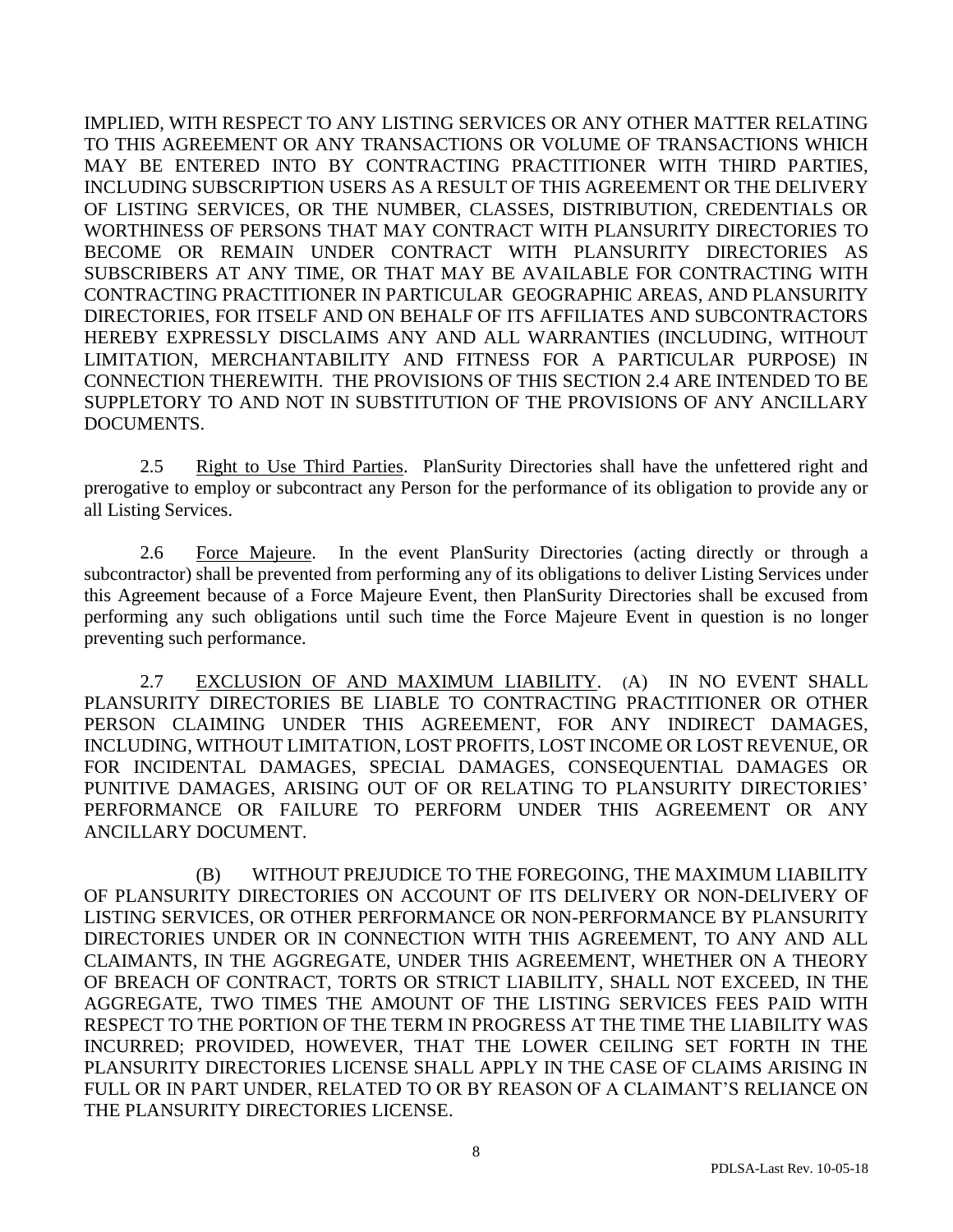(C) CONTRACTING PRACTITIONER ACKNOWLEDGES THAT EACH OF THE LIMITATION OF (I) THE PERMISSIBLE CATEGORIES OF DAMAGES THAT MAY BE CLAIMED AGAINST, AND (II) THE MAXIMUM AMOUNT OF DAMAGES PAYABLE BY PLANSURITY DIRECTORIES, IN EACH CASE, IN RESPECT OF LOSSES INCURRED ON ACCOUNT OF PLANSURITY DIRECTORIES' DELIVERY OR NON-DELIVERY OF SUBSCRIPTION SERVICES, OR OTHER PERFORMANCE OR NON-PERFORMANCE BY PLANSURITY DIRECTORIES UNDER OR IN CONNECTION WITH THIS AGREEMENT, IS REASONABLE, BEARS A REASONABLE RELATIONSHIP, AND IS NOT PLAINLY OR GROSSLY DISPROPORTIONATE TO, THE MAXIMUM PROBABLE LOSS LIKELY TO BE INCURRED ON ACCOUNT THEREOF, AND WAS A MATERIAL CONSIDERATION AND INDUCEMENT FOR THE PRICING AND SCOPE OF SERVICES OFFERED TO BE RENDERED BY PLANSURITY DIRECTORIES UNDER THIS AGREEMENT. CONTRACTING PRACTITIONER ALSO ACKNOWLEDGES THAT IT IS A SOPHISTICATED BUSINESS PERSON, HAS BEEN AFFORDED THE OPPORTUNITY OF BEING REPRESENTED BY SOPHISTICATED AND ABLE LEGAL COUNSEL AND THAT THE PROVISIONS OF THIS SECTION 2.7 HAVE BEEN NEGOTIATED AT ARM'S LENGTH.

(D) CONTRACTING PRACTITIONER ACKNOWLEDGES AND AGREES THAT UPON INDEFEASIBLE PAYMENT BY OR FOR THE BENEFIT OF PLANSURITY DIRECTORIES OF PROVEN DAMAGES, OR IN SETTLEMENT OF CLAIMS, IN AN AMOUNT EQUAL TO THE MAXIMUM AMOUNT SET FORTH IN THIS SECTION 2.7, PLANSURITY DIRECTORIES SHALL BE RELEASED FROM ANY FURTHER LIABILITY FOR DAMAGES ON ACCOUNT OF ITS DELIVERY OR NON-DELIVERY OF DESIGN SERVICES, OR OTHER PERFORMANCE OR NON-PERFORMANCE UNDER OR IN CONNECTION WITH THIS AGREEMENT.

(E) THE PROVISIONS OF THIS SECTION 2.7 SHALL BE APPLICABLE TO ANY BREACHES OF DATA SECURITY OR THE PRIVACY OF DATA.

2.8 Other Services; No Exclusivity. Nothing in this Agreement shall be construed as obligating PlanSurity Directories or its Affiliates to deliver any services not expressly described in Section 2.1(a). The delivery by PlanSurity Directories or its Affiliates of services to Contracting Practitioner pursuant to other agreements and their rights and obligations thereunder shall be exclusively governed by the terms of those agreements and the performance or non-performance by a party thereunder shall not be cause for the early termination of this Agreement, except as expressly contemplated in Article III. Nothing in this Agreement shall require or be construed to require the establishment of an exclusive relationship. Subject to the terms of this Agreement and the Ancillary Documents, including, without limitation, the provisions of Section 7.1 and 7.2, PlanSurity Directories, its Affiliates and Contracting Practitioner may each contract with each or any of them and with others in their sole and absolute discretion for any purpose.

## **Article III Early Termination**

3.1 Termination without Cause. (a) During the Term, if the terminating Party is not then in default under this Agreement, this Agreement may be terminated (without prejudice to the provisions of Section 2.2(c)) by Contracting Practitioner, or by PlanSurity Directories, without cause, by written notice from the terminating Party to the non-terminating Party given in writing. Subject to the foregoing, any such notice shall be effective within thirty (30) days of having been given.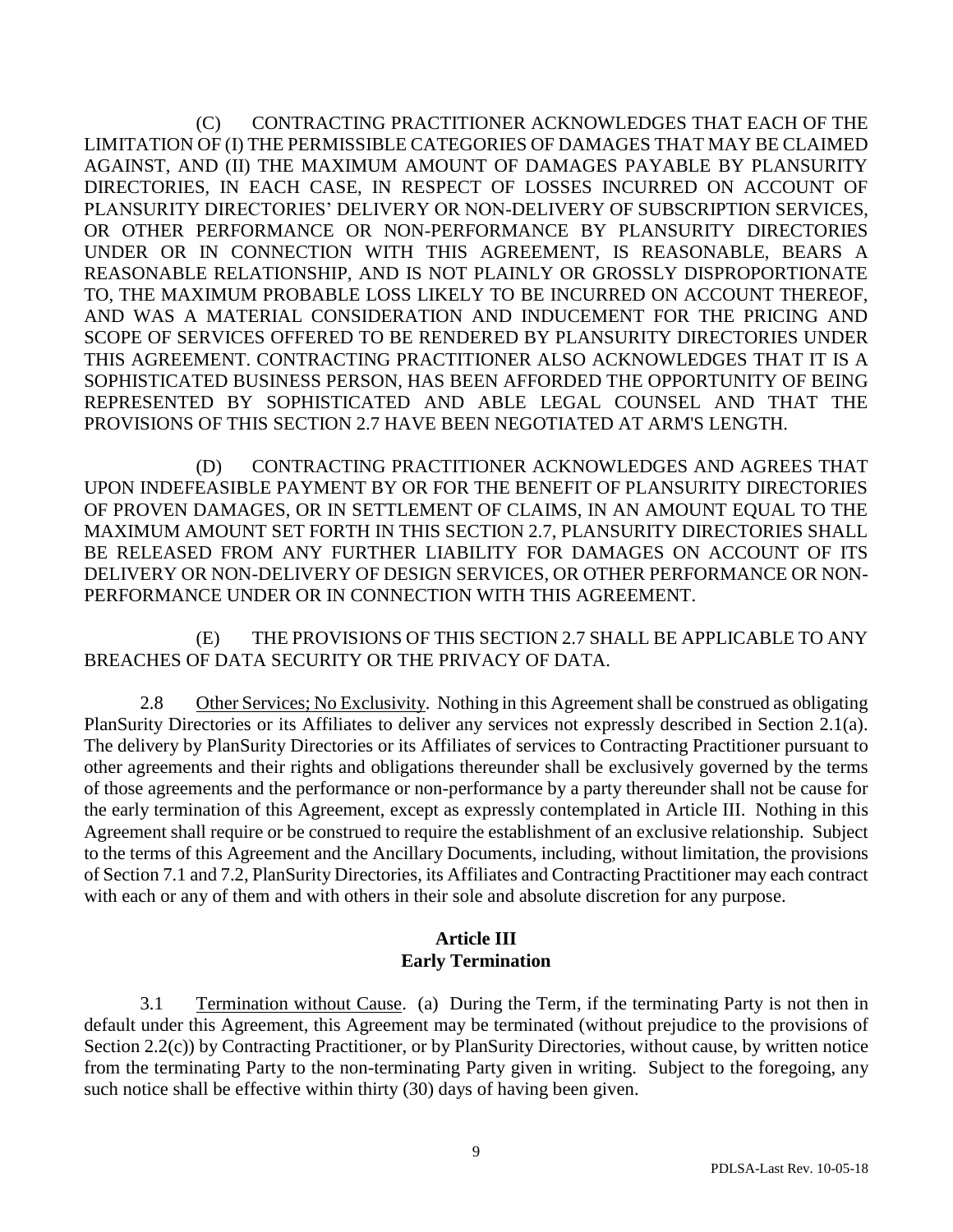(b) If this Agreement is terminated by Contracting Practitioner pursuant to the provisions of Section 3.1(a), (i) no Person shall have any right to receive a refund, in full or in part, of any Listing Services Fees or other amount previously paid to PlanSurity Directories in respect of Listing Services, past, present or future; and (ii) in the event any portion of Listing Services Fees is at any time payable in installments and an installment payment has been accrued prior to the giving of such notice but remains unpaid, or will be accrued after the giving of such notice but before its effectiveness, Contracting Practitioner shall pay to PlanSurity Directories such installment prior to the effectiveness of such termination, as a condition of its effectiveness.

(c) If this Agreement is terminated by PlanSurity Directories pursuant to the provisions of Section 3.1(a), either (i) a refund of any Listing Services Fees paid in full in respect of the Initial Term or Renewal Term then in progress, as the case may be, shall be issued to Contracting Practitioner or other Person who underwrote said Listing Services Fees within thirty (30) days of the effectiveness of the applicable termination notice in accordance with the provisions of the next sentence; or (ii) in the event any portion of Listing Services Fees in respect of the Initial Term or Renewal Term then in progress is payable in installments and an installment payment is due after the giving of such notice, but before the effective date of termination, neither Contracting Practitioner nor another Person shall be required to pay such installment. Unless otherwise agreed by PlanSurity Directories with Contracting Practitioner or such other Person, the refund contemplated in Section 3.1(c)(i) shall be equal to said Listing Services Fees multiplied by a fraction the numerator of which shall be the number of months that would have been left, after the effective date of such termination, in the Initial Term or Renewal Term then in progress (up to a maximum of twelve (12) months), and the denominator of which shall be the number twelve (12).

3.2 Termination for Regulatory Reasons. (a) This Agreement may be terminated (i) by either Party by written notice to the other Party in the event that, based on a legal opinion of competent counsel with specific expertise on the matter addressed to the Parties (which must accompany the notice), such Party has determined that, by reason of a change in applicable Law, its continued performance under this Agreement would cause it to be in material violation of, or incur material liability under, applicable Law or this Agreement which may not be cured with the exercise of reasonable diligence by it or without material adverse financial impact to it; or (ii) by PlanSurity Directories by written notice to Contracting Practitioner in the event that, based on a legal opinion of competent counsel with specific expertise on the matter addressed to the Parties (which must accompany the notice), PlanSurity Directories has determined that by reason of a change in Law, its performance under this Agreement causes it to become subject to licensing, registration or filing requirements under any Laws governing Dental Plans or Direct Contracts, regardless of the cost or lack of cost of compliance with those Laws. Any such notice by either Party shall be given at least (15) fifteen days prior to the intended effective date of such termination, unless an earlier effectiveness date is required by reason of applicable Law.

(b) If this Agreement is terminated by Contracting Practitioner pursuant to the provisions of Section 3.2(a), no Person shall have any right to receive a refund, in full or in part, of any Listing Services Fees or other amount previously paid to PlanSurity Directories in respect of Listing Services, past, present or future. In addition, in the event any portion of Listing Services Fees is at any time payable in installments and an installment payment has been accrued prior to the giving of such notice but remains unpaid, or will be accrued after the giving of such notice but before its effectiveness, to the extent not prohibited by applicable Law, Contracting Practitioner shall pay to PlanSurity Directories, such installment prior to the effectiveness of such termination, as a condition of its effectiveness.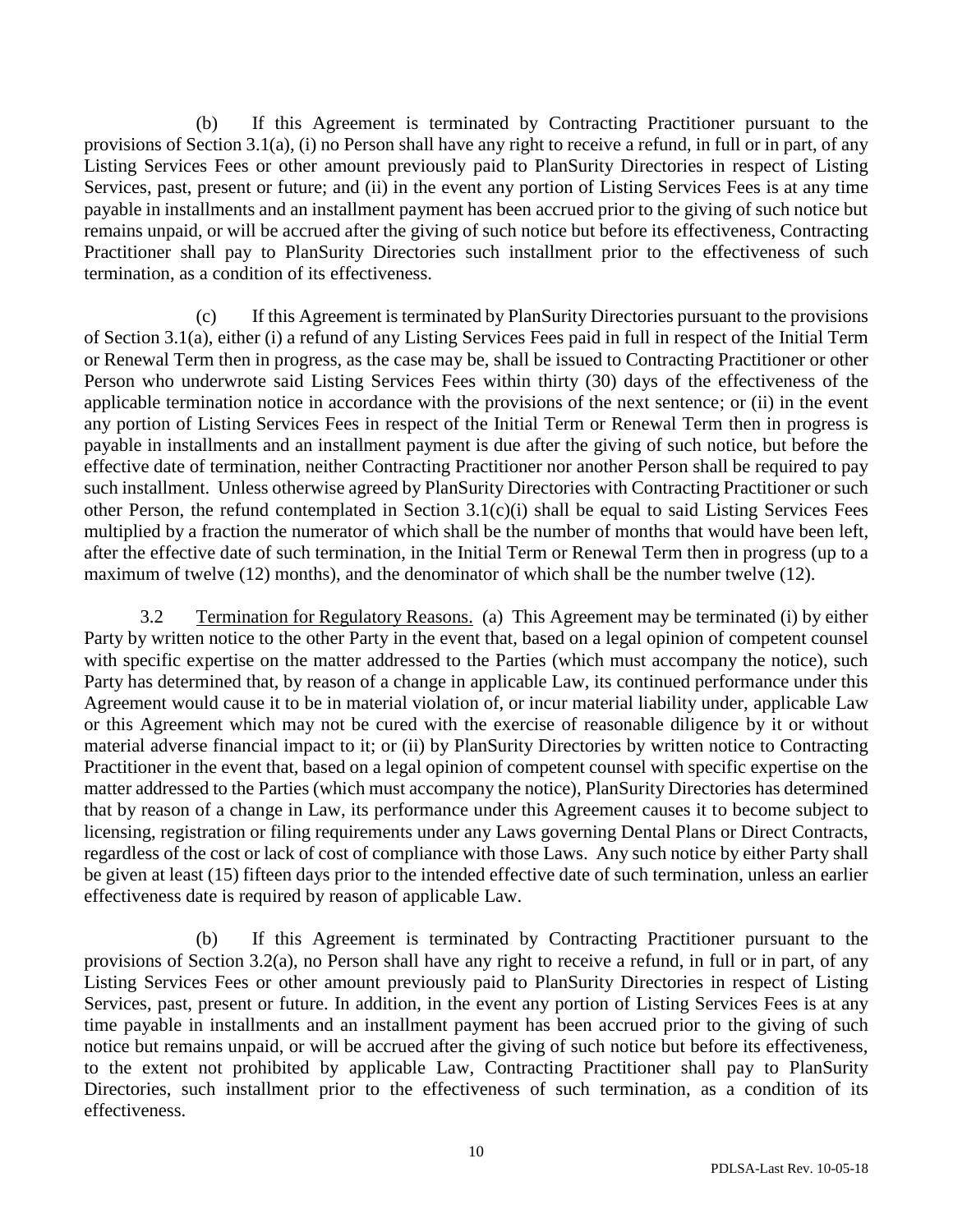(c) If this Agreement is terminated by PlanSurity Directories pursuant to the provisions of Section 3.2(a), either (i) a refund of any Listing Services Fees paid in full in respect of the Initial Term or Renewal Term then in progress, as the case may be, shall be issued to Contracting Practitioner or other Person who underwrote said Listing Services Fees within thirty (30) days of the effectiveness of the applicable termination notice in accordance with the provisions of the next sentence; or (ii) in the event any portion of Listing Services Fees in respect of the Initial Term or Renewal Term then in progress is payable in installments and an installment payment is due after the giving of such notice, but before the effective date of termination, neither Contracting Practitioner nor another Person shall be required to pay such installment. Unless otherwise agreed by PlanSurity Directories with Contracting Practitioner or such other Person, the refund contemplated in Section 3.2(c)(i) shall be equal to said Listing Services Fees multiplied by a fraction the numerator of which shall be the number of months that would have been left, after the effective date of such termination, in the Initial Term or Renewal Term then in progress (up to a maximum of twelve (12) months), and the denominator of which shall be the number twelve (12).

3.3 Termination for Cause. (a) This Agreement may be terminated effective immediately and without prior notice for cause (without prejudice to the provisions of Section 2.2(c)) by Contracting Practitioner or by PlanSurity Directories, in the event of: a material breach by the non-terminating party of any provision of (i) this Agreement (including the breach of any representation, warranty or covenant or the failure to act or refrain to act consistent with its acknowledgements in this Agreement); or (ii) any Ancillary Document.

(b) If this Agreement is terminated pursuant to the provisions of Section 3.3(a), the terminating party and its Affiliates shall have the right to contemporaneously terminate any other agreements with the non-terminating party or its Affiliates, for cause.

(c) If this Agreement is terminated by Contracting Persons pursuant to the provisions of Section 3.3(a), (i) such termination, if disputed by PlanSurity Directories, shall not be grounds for Contracting Practitioner to withhold, pending resolution of the dispute, payment of any portion of Listing Services Fees, if then payable in installments, accrued for periods prior to the effective date of termination and payment thereof shall be made as and when due; and (ii) the right to damages of Contracting Persons in respect of any such termination shall be limited by the provisions of Section 2.7.

(d) If this Agreement is terminated by PlanSurity Directories pursuant to the provisions of Section 3.3(a), PlanSurity Directories shall be entitled to (i) payment of any portion of Listing Services Fees, if then payable in installments, accrued for periods prior to the effective date of termination; plus (ii) pursue any monetary and non-monetary rights and remedies available to it under this Agreement, applicable Law or equity.

3.4 Automatic Termination. This Agreement shall be deemed automatically terminated immediately and without prior notice (without prejudice to the provisions of Section 2.2(c)) upon the death or declaration of permanent disability of Contracting Practitioner, if an individual (or if Contracting Practitioner is a Group Dental Practice, as to any Practitioner that is an individual in that Group Dental Practice, upon the death or declaration of permanent disability of that Practitioner). If this Agreement is terminated pursuant to the provisions of this Section 3.4, (i) no Person shall have any right to receive a refund, in full or in part, of any Listing Services Fees or other amount previously delivered to PlanSurity Directories in respect of Listing Services, past, present or future and (ii) in the event any portion of Listing Services Fees has been accrued for periods prior to the effective date of termination, but remains unpaid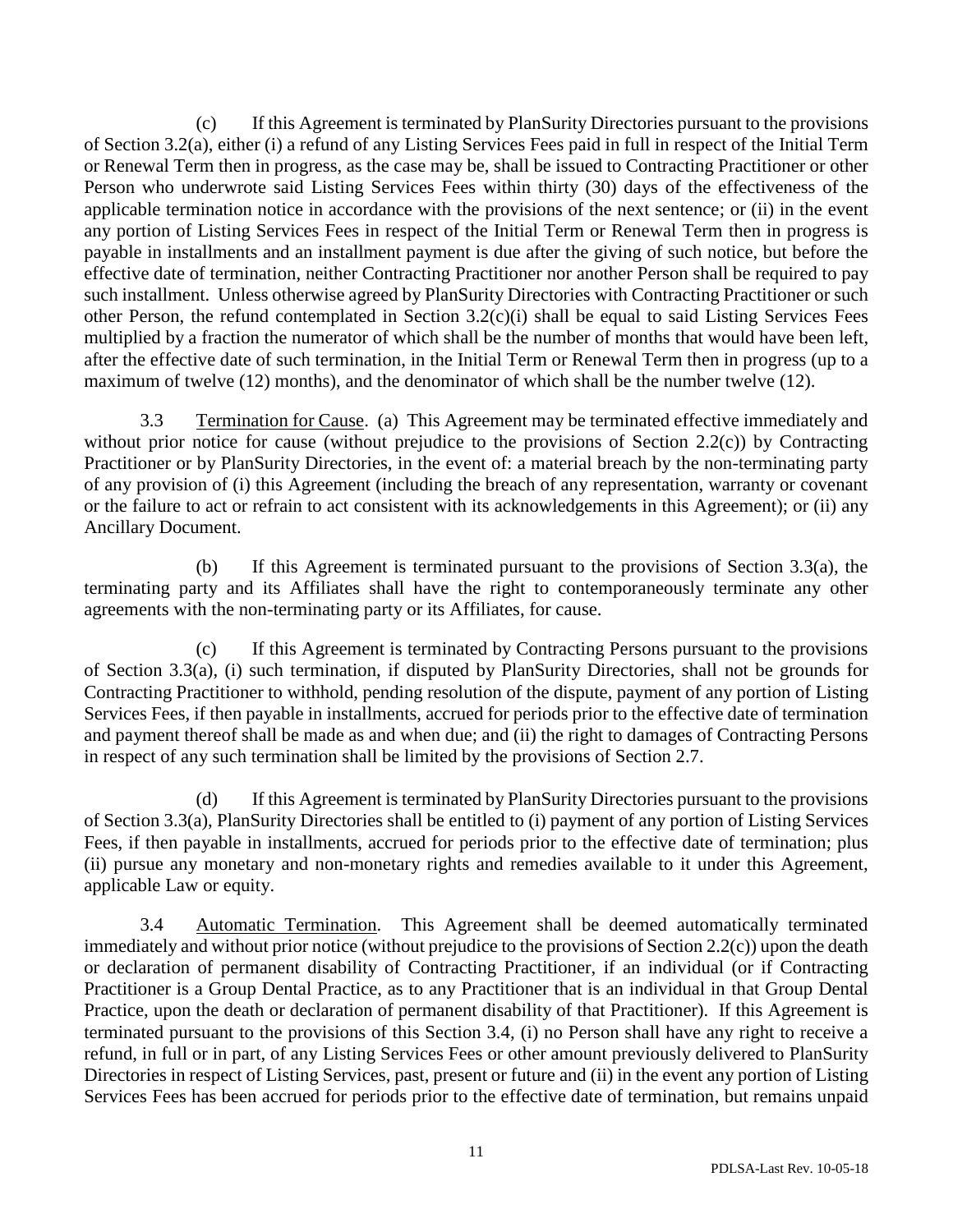as of the effective date of termination, payment thereof shall remain an obligation of the estate of Contracting Practitioner, or, in the case of permanent disability, of Contracting Practitioner payable by him or her or through his or her guardian, if any.

3.5 Effects of Expiration or Early Termination; Survival. (a) The expiration or early termination of this Agreement for any reason shall not impair or diminish Contracting Practitioner's obligations (and Contracting Practitioner shall fulfill its obligations) to other Persons related to Contracting Practitioner's Dental Practice, including, without limitation, service obligations to Subscription Users under any Provider Agreements in accordance with their respective terms and any obligations to Subscription Users that are Covered Persons thereunder arising under applicable Law as a result of having established a professional relationship with such Subscription Users.

(b) The provisions of Section 1.10, Section 2.2 (to the extent applicable to a Wind-Down Period), Section 2.3, Section 2.4, Section 2.7, this Article III (to the extent comprising an invoked early termination provision or this Section 3.5), Section 4.1, Section 4.2 and Section 4.3 (to the extent applicable to a Wind-Down Period or related to the exercise of rights or remedies with respect to the breach of this Agreement, including those provisions), Section 4.3(g), Section 4.4, Article V, Article VI, Article VII and Article VIII (to the extent any provision therein refers to another surviving provision of this Agreement) and all liabilities of a Party to another Party prior to the expiration or early termination of this Agreement shall survive such expiration or early termination.

# **Article IV Representations, Warranties, Covenants and Acknowledgments**

4.1. General Representations and Warranties. Contracting Practitioner represents and warrants, as of the date hereof and all periods within the Term (and applicable Wind-Down Period), that:

(a) It has the full power, legal capacity and right to enter into this Agreement and to perform all of its obligations hereunder. This Agreement has been duly executed and/or accepted online and delivered by it. This Agreement constitutes its legal, valid and binding obligation, enforceable against it in accordance with its terms, except as enforceability may be limited by applicable bankruptcy, insolvency, moratorium, reorganization or similar Laws which affect the enforcement of creditors' rights generally and by equitable limitations on the availability of specific remedies.

(b) Its execution and/or acceptance online and delivery and its performance of its obligations under this Agreement does not and shall not conflict with, or result in a breach or violation of, any agreement to which it is a party or by which any of its assets may be bound.

(c) No consent, authorization, declaration, filing, registration or approval by any Governmental Authority or other Person is necessary for its making, execution and/or acceptance online, delivery or performance of this Agreement.

(d) There is no suit, action, proceeding, arbitration, claim, audit, investigation or proceeding pending before any Governmental Authority against it nor, to the best of its knowledge, has any such suit, action, proceeding, arbitration, claim, audit, investigation or proceeding been threatened against it which could impair the accuracy of its representations in this Agreement, any Ancillary Document, or any Provider Agreement, or its ability to comply with its covenants or perform its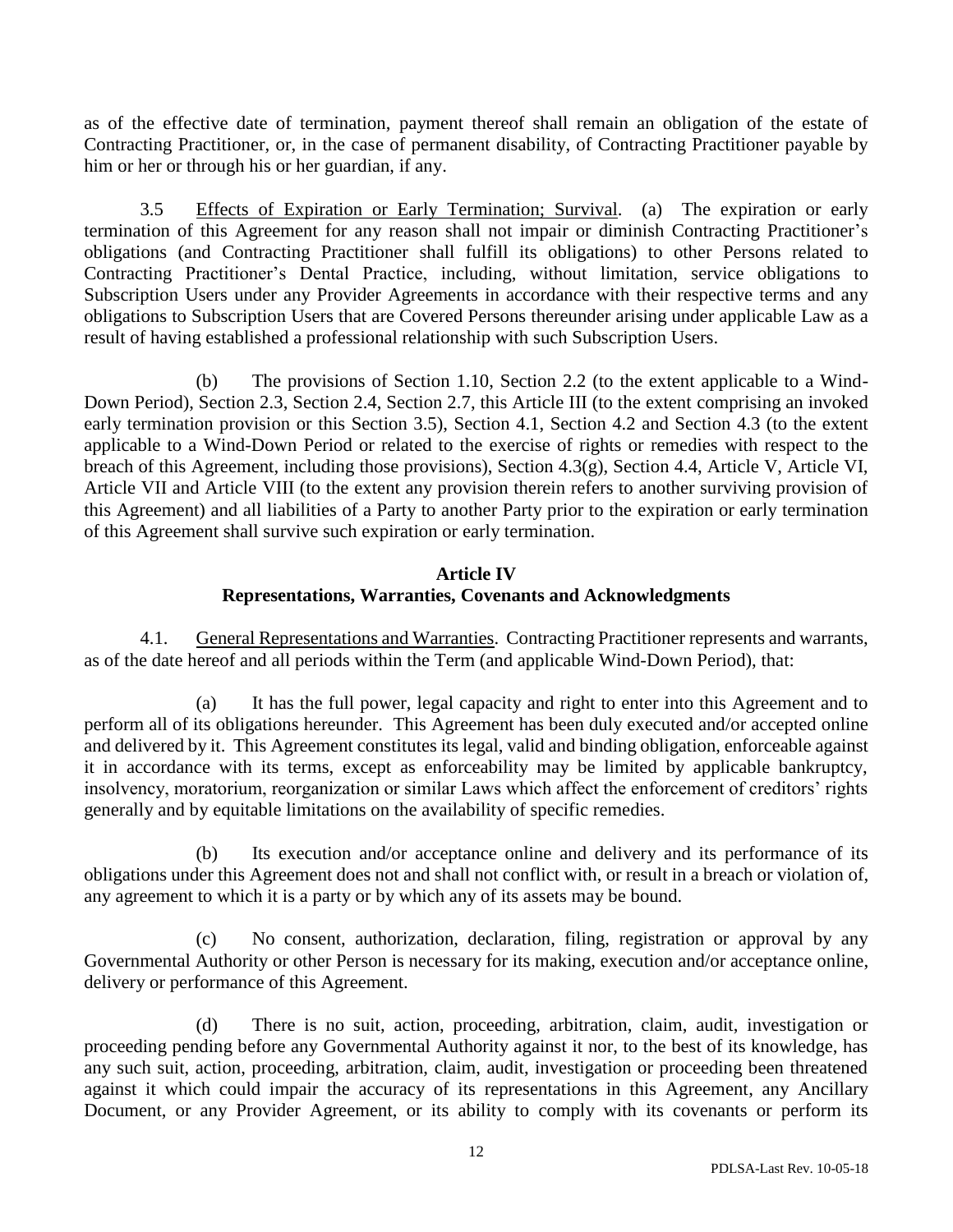obligations under this Agreement, any Ancillary Document or any Provider Agreement.

(e) To the extent necessary for its execution and/or acceptance online of this Agreement or material to its performance of its obligations hereunder, any Ancillary Documents, or any Provider Agreement, it is in compliance with all applicable Laws, and it possesses all Permits necessary or required for the conduct of its business in the locations where its business is conducted and is in compliance in all material respects with the terms of all of such Permits. No fact exists or event has occurred, and no action or proceeding is pending or, to the best of its knowledge, threatened, that has a reasonable possibility of resulting in a revocation, non-renewal, termination, suspension or other impairment of any such Permits.

(f) It is not at present the subject or object of an act of Insolvency. It has the financial capability to consummate and is financially able to bear the economic risk of consummating the transactions contemplated by this Agreement, including entering and performing under any and all Ancillary Documents and Provider Agreements, in the capacity it enters into it, and the performance of its obligations hereunder or thereunder is not contingent or subject to its obtaining any such financing.

(g) It is not in default of its obligations under any agreement with any Person which default could be reasonably be expected to have a material adverse effect on its ability to perform its obligations under this Agreement, any Ancillary Document or any Provider Agreement.

(h) All Listing Materials submitted by it or on its behalf to PlanSurity Directories are true, complete and correct in all material respects, and do not misstate or omit a fact necessary for any of them not to be misleading.

4.2 Special Representations and Warranties: Healthcare Licensing, Regulatory and Ethical Compliance Matters. Contracting Practitioner also represents and warrants as of the date hereof and as of and as of all periods within the Term, that (except as expressly disclosed to PlanSurity Directories in its Application with respect to events which occurred or failed to occur in the past not having an adverse effect the accuracy of such representations as to any present or future portion of such period):

(a) It is licensed to practice dentistry pursuant to the Laws applicable to it, in the jurisdiction where it has its Dental Practice and (if a different location) in the jurisdiction where it would be acting as a Provider. If it provides a Dental Service that requires it to be registered with the DEA it has duly registered with the DEA for such purposes.

(b) Neither its license to practice dentistry nor, if applicable, its DEA registration, has been and is not currently suspended or revoked and no proceeding has begun or, to the best of its knowledge, is being threatened by or before any Governmental Authority to suspend or revoke such license or registration.

(c) It has never been found to have, it does not have and it may not reasonably be expected to have culpability or liability (or has entered or is currently a party or expects to become a party into an integrity agreement or settlement) with respect to or in connection with (i) any Regulated Health Care Program; or (ii) any Law relating to healthcare or unfair and deceptive trade and business practices in connection with the conduct of a Dental Practice.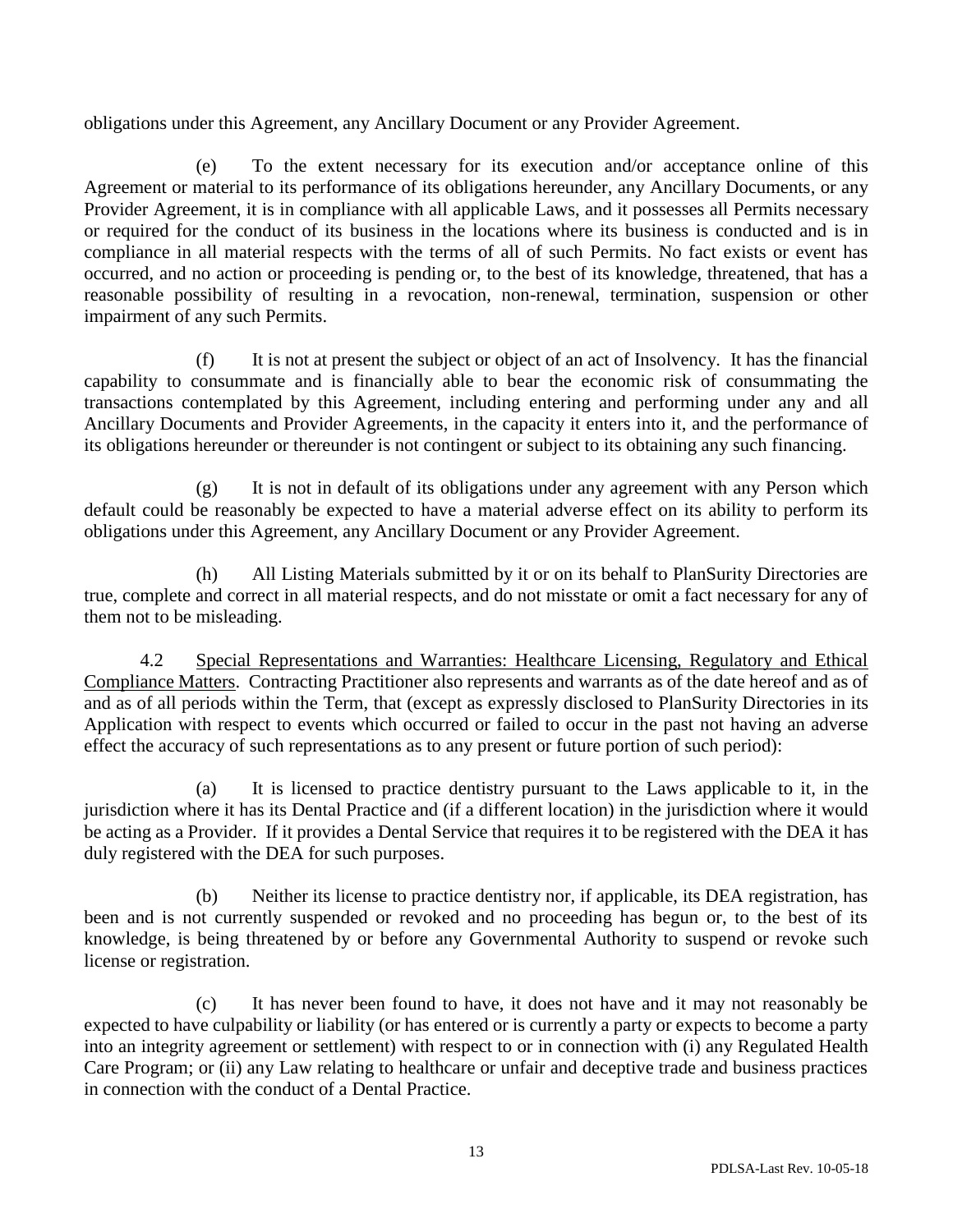(d) It has never been excluded, it is not currently excluded, and it may not reasonably be expected to be excluded, from participating in or receiving payment from or under a Regulated Healthcare Program.

(e) In the event it has participated in the past or participates at present as a provider for a Dental Plan or Direct Contract, it has honored its agreements under such Dental Plan or Direct Contract in all material respects and has not been terminated from any such Dental Plan or Direct Contract for breach of contract or other grounds constituting "cause" thereunder.

(f) It has never been found to have engaged in or been sanctioned for (i) any violation of the ethical and professional standards applicable to the exercise of the dental profession; or (ii) improper conduct with patients of any kind (including sexual harassment or misconduct) by any Governmental Authority or private entity with jurisdiction to make such determinations.

(g) It has never knowingly solicited or received any illegal remuneration (including any kickback, bribe or rebate, but excluding bona fide rebates from manufacturers), directly or indirectly, overtly or covertly, in cash or in kind or offered to pay such illegal remuneration in a Dental Practice in return for (i) referring an individual to another Person for the furnishing or arranging for the furnishing of any item or service for which payment may be made or a discount offered in whole or in part by or under a Regulated Healthcare Program; or (ii) purchasing, leasing or ordering or arranging for or recommending the purchasing, leasing or ordering of any good, facility, service, or item for which payment may be made in whole or in part by or in respect of which a discount may be given under a Regulated Healthcare Program.

(h) It conducts its Dental Practice in compliance with all Laws applicable to its Dental Practice, including Laws that prohibit referrals for Dental Services by providers that have a financial interest in the Person receiving the referral and those generally applicable to Regulated Healthcare Programs.

(i) It has never been charged with or, to the best of its knowledge, been investigated for committing any violation of any Law involving discrimination age, sex, ethnicity, religion, national origin, sexual orientation or gender identity, health status or disability in the conduct of its Dental Practice, which charge has not been completely dismissed or investigation terminated without an adverse adjudication against it.

(j) Whenever it provides Dental Services on a fee for service basis (with or without discounts), it does so on the basis of and charges its patients an amount it reasonably and in good faith believes are not in excess of Usual, Customary and Reasonable Fees (net of any applicable discounts).

(k) Contracting Practitioner is not entering into this Agreement, or agreeing to pay, or causing to be paid on its behalf, the Listing Services Fee for any period in the Term, based on the volume or value, or any commitment regarding the volume or value, of any referrals to or business otherwise generated by any Person for Contracting Practitioner for which payment may be made in whole or in part under a Regulated Healthcare Program.

4.3 Covenants. Contracting Practitioner covenants that at all times and, except in the case of Section 4.3(g), which shall survive indefinitely, until the end or earlier expiration of the Term (and applicable Wind-Down Period):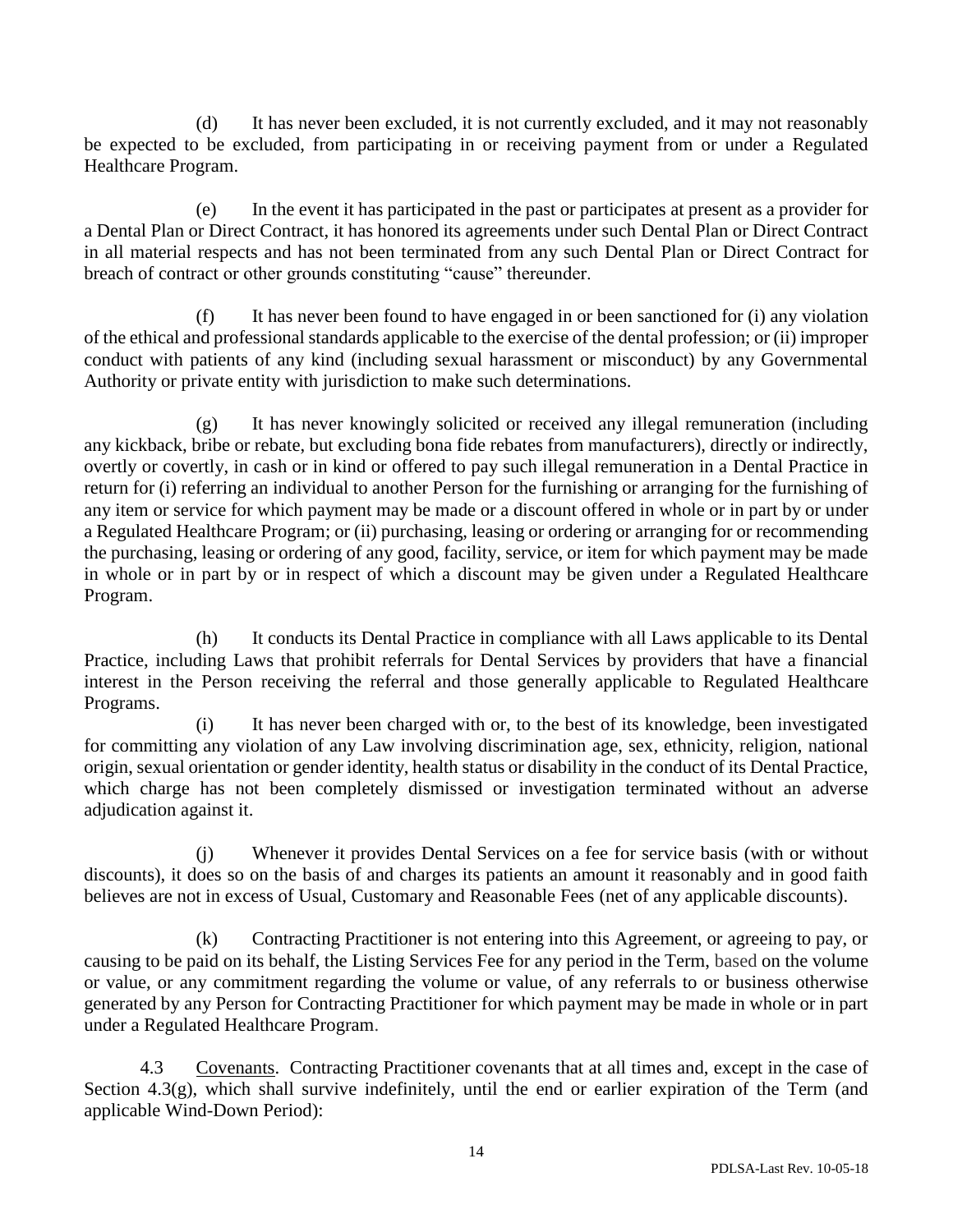(a) If any Listing Services Fees are payable in installments, it shall pay or cause to be paid, each such installment as and when due.

(b) It shall provide immediate notice to PlanSurity Directories if any of its representations and warranties in Section 4.1 or Section 4.2 ceases to be ceases to be true, complete and correct or was not true, complete and correct in any respect, as to a past period, when made or deemed to be made, or if it has engaged in any action or failed to take any action that constitutes a material breach of this Agreement, any Ancillary Document or any Provider Agreement, or constitutes an action or omission that would give PlanSurity Directories with the passage of time, the right to terminate this Agreement under Section 3.3.

(c) It shall conduct its Dental Practice, in compliance with all Laws applicable to it, including, without limitation, professional regulation Laws, and provide PlanSurity Directories copies, at its request, of any reports and filings, or amendments thereto, effected with Governmental Authorities in compliance thereof.

(d) It shall comply with all policies and procedures of PlanSurity Directories of general application to Listed Practitioners, including, without limitation, giving PlanSurity Directories notice at such time during the Initial Term or a Renewal Term that it believes in good faith it will not be able to accept additional patients during such Initial Term or Renewal Term, within sixty (60) of such occurrence, because it has either reached it Stated Capacity or because its Stated Capacity has been reduced subsequent to having given PlanSurity Directories notice thereof in an Application ("Filled Capacity Notice").

(e) It shall not engage in any action or omit engaging in any action, which action or omission is designed to violate antitrust Laws in the conduct of a Dental Practice, including, without limitation: (i) sharing pricing information with other Listed Practitioners, or Persons acting on their behalf, as it relates to the fees charged by it for the provision of Dental Services to Subscription Users; (ii) entering into an agreement with other Listed Practitioners, or Persons acting on their behalf, regarding the fees that they shall charge Subscription Users; or (iii) using the PlanSurity Website, whether or not in breach of the terms of the PlanSurity Directories License, or taking advantage of Listing Services, in furtherance of any such purposes.

(f) It shall submit such information regarding and provide access to such information about it and its Dental Practice as may be reasonably requested of it by PlanSurity Directories, from time to time, as may be necessary or desirable to enable PlanSurity Directories to confirm its compliance with the terms of this Agreement, any Ancillary Documents and any Provider Agreements and perform its obligations hereunder and thereunder.

(g) It shall look only to Subscribers (and not PlanSurity Directories or its Affiliates) for performance by them under any and all Provider Agreements. In no event, including, but not limited to, non-payment by a Subscription User or its Insolvency, shall it bill, charge, collect a deposit from, seek compensation, remuneration or reimbursement from, or have any recourse against PlanSurity Directories or its Affiliates for such non-payment.

(h) It shall not impair the good name or reputation of PlanSurity Directories or its Affiliates, or the value of any PlanSurity Directories IP, or otherwise adversely affect the business of PlanSurity Directories or its Affiliates by engaging in willful, intentional or malicious acts against them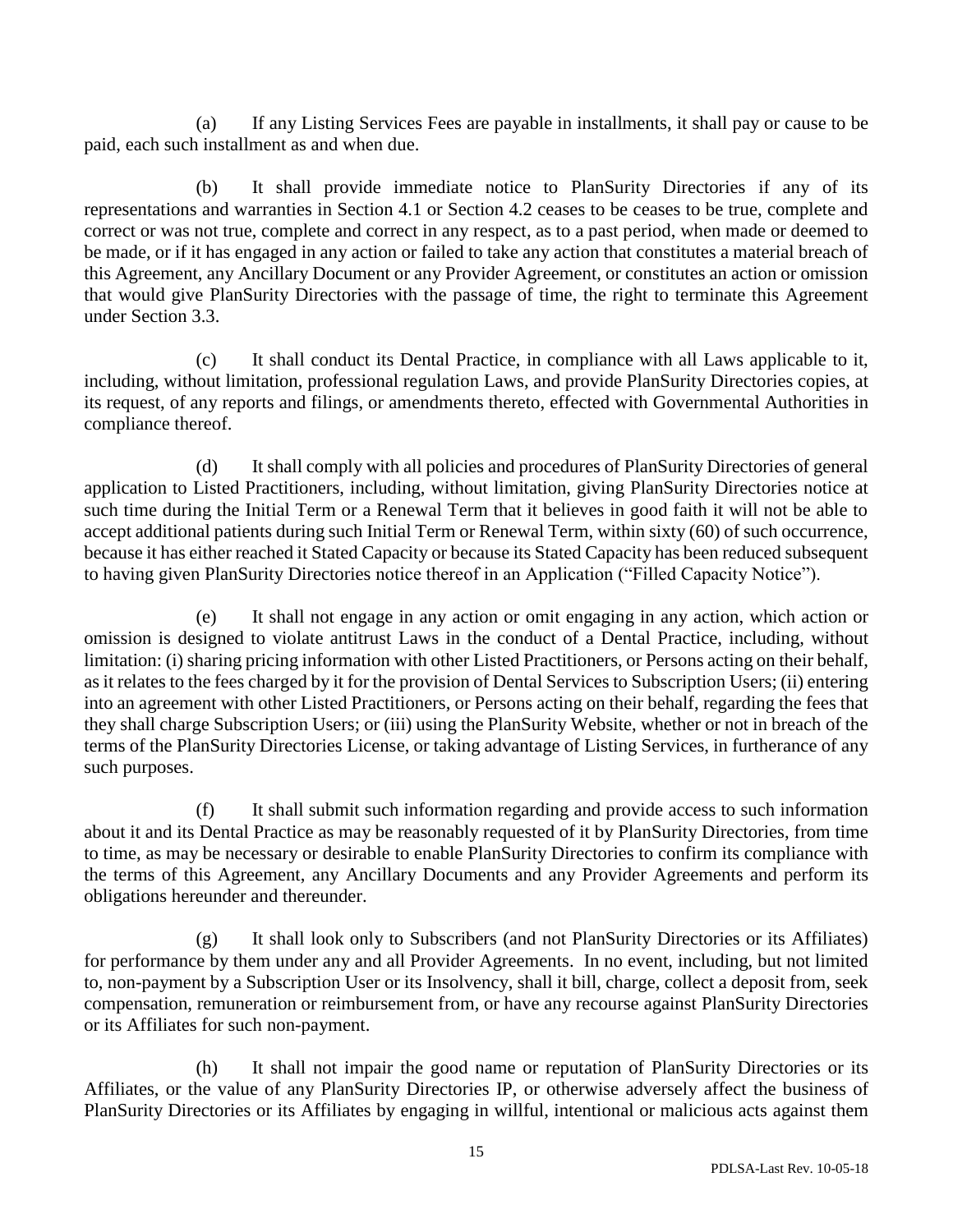or others, including, without limitation, willfully, intentionally or maliciously breaching this Agreement or willfully, intentionally or maliciously breaching any representation or covenant or failing to perform its obligations to Subscription Users.

4.3 Acknowledgements. Contracting Practitioner acknowledges and accepts that:

(a) PlanSurity Directories may contract with its Affiliates and other Persons not Affiliated with it in its discretion, incorporating the terms and conditions of this Agreement, including, without limitation, Subscribers, and in that case, any such Affiliates or other Persons shall have the right to rely on its representations, warranties, covenants and acknowledgements herein for purposes of determining whether or not to accept to recruit it as Provider, and the breach of or failure to honor any such representations, warranties, covenants and acknowledgements may be a cause sufficient for such Subscribers to terminate its status as Provider, unless the applicable Provider Agreement provides otherwise.

(b) Only it, as Provider, shall be responsible to Subscribers and Covered Persons under Subscribers' Dental Plans and Direct Contracts that are its patients for the way in which it renders Dental Services or any other treatment or services to them, and for any acts or omissions relating to the diagnosis and treatment of any such Covered Persons. PlanSurity Directories is neither an independent practice association nor a credentialing Entity. Nothing in this Agreement is intended or shall be construed or interpreted to give the right to engage in the practice of dentistry or to impinge on its professional judgment, as Provider, or impose on PlanSurity Directories a duty to act in a supervisory, disciplinary or advocacy capacity with respect to it or its Dental Practice.

(c) Only Subscribers shall be responsible to it and Covered Persons under Subscribers' Dental Plans and Direct Contracts for the method or means by which they operate Subscribers' Dental Plans or implement Direct Contracts and the performance of their obligations to them under or in connection therewith. Nothing in this Agreement is intended or shall be construed or interpreted to give PlanSurity Directories ownership of Subscribers' Dental Plans, or impose on PlanSurity Directories, a duty to act in a supervisory, disciplinary or advocacy capacity with respect to Subscribers' or Subscribers' Dental Plans or Direct Contracts.

(d) PlanSurity Directories is not guaranteeing that the terms of a Subscriber's Dental Plan or Direct Contract will suffice for the accomplishment of its purposes in entering this Agreement. PlanSurity Directories is not making any representations and warranties whatsoever with respect to any Subscriber, its creditworthiness or any Provider Agreement or documents delivered by or on behalf of any Subscriber from time to time in connection therewith, even if provided through or available in the PlanSurity Website or otherwise. Neither PlanSurity Directories does not Control or is not under common Control with any Subscriber. Neither PlanSurity Directories is not a co-obligor or guarantor of the obligations (i) of Subscription Users to any Person; or (ii) of any Person to Providers, even if the Person in question is an Affiliate of PlanSurity Directories.

(e) PlanSurity Directories is not its agent nor an agent for any Subscriber. The entry by Affiliates of PlanSurity Directories into agreements to provide any of them with other services shall not render PlanSurity Directories an agent for either. PlanSurity Directories is not undertaking to and shall not negotiate on behalf of any of them (individually or together with others), the terms and conditions of its participation or performance under a Provider Agreement, including the compensation payable to or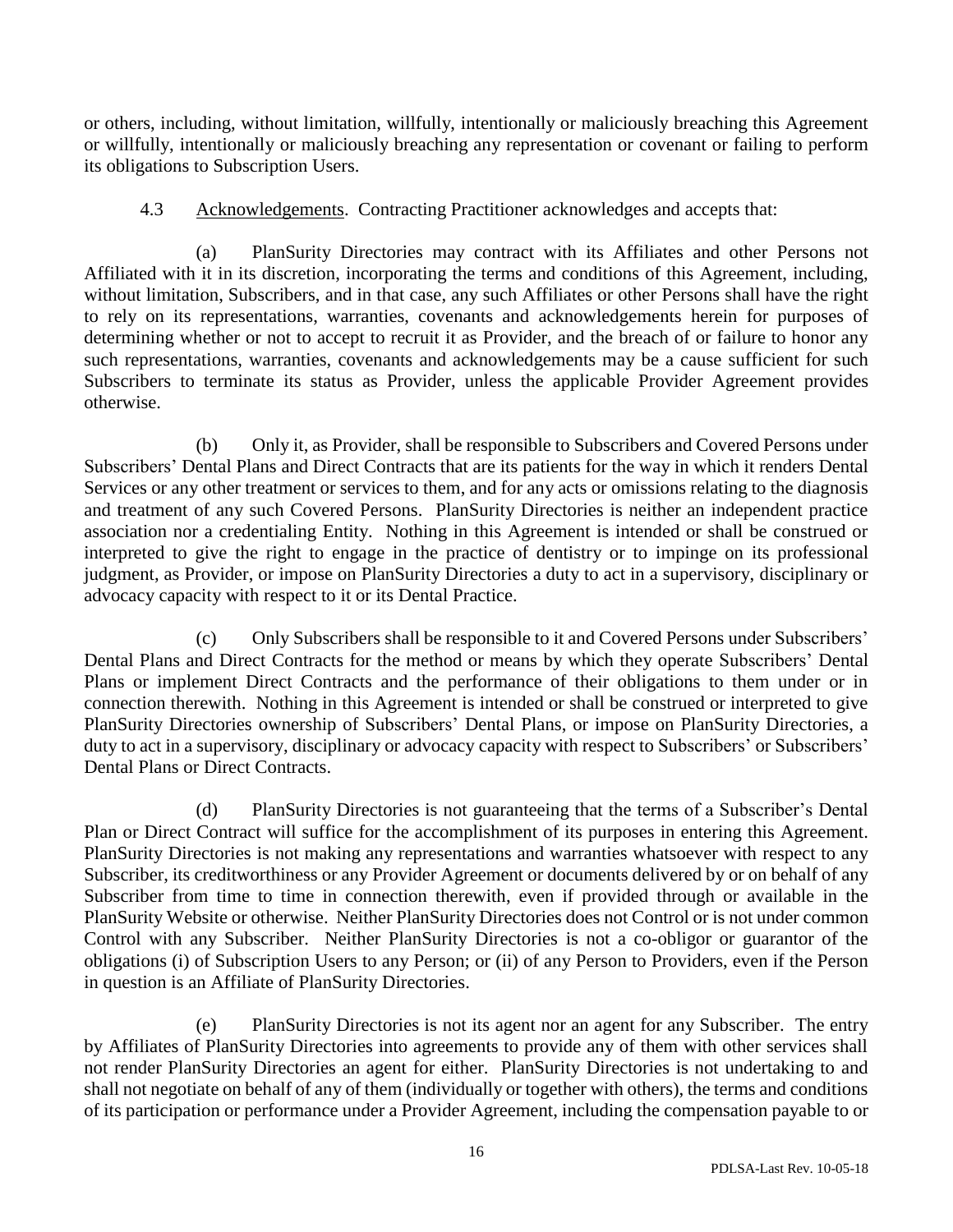by it thereunder. Any decision by it to contract with Subscribers shall be based on its sole and independent business, professional and personal judgment.

(f) PlanSurity Directories is not guaranteeing that receipt of Listing Services shall cause any Subscriber to seek out or select it for participation as Provider under any Dental Plan or Direct Contract, or the terms, including the compensation terms offered by it by reason of such participation, the profitability or cost savings to it of becoming a Provider under any Dental Plan or Direct Contract, or the existence or continued existence of (or availability on economic terms) any stop-gap or other forms of business risks or liability or other insurance to mitigate against risks to be assumed by it by reason of becoming a Provider thereunder.

(g) Provider Agreements may require additional representations, warranties and covenants from and set higher standards for it. Subscribers shall have the right to hold it accountable pursuant to the provisions thereof.

(h) PlanSurity Directories shall have, and by its execution and/or acceptance online of this Agreement, it grants PlanSurity Directories, the unfettered and unconditional right in perpetuity (i) to use any and all Application Materials and any information and data about it, its Dental Practice and the Dental Services provided by it under a Subscribers' Dental Plan or Direct Contract to any Person, if input, collected or stored for transmission to or transmitted by it via the PlanSurity Website, whether as part of Listing Materials or in the course of its receipt of Listing Services, and to request and receive any such information or data about its interactions with Subscription Users, regardless of whether information or data regarding such interactions is kept in the PlanSurity Website, in each case, as may be reasonably necessary in the discretion of PlanSurity Directories for PlanSurity Directories or its Affiliates to improve customer experience, develop new products or services, or generate knowledge about trends, practices, conditions and improvements in the dental profession; (ii) to compile, segment, use or analyze such information and data, any and all derivative data resulting from its compilation, segmentation, use or analysis of such data; (iii) create data models, entity relationship diagrams or equivalent with such data or compilation, segmentation or analyses of such information and data; and (iv) export and sell any such information and data, compilations, segmentations or analyses of data, derivative data, data models, entity relationship diagrams or equivalents based on any of the foregoing, in each case, without the payment of compensation of any kind to it or seeking its permission. The provisions of this paragraph shall not be construed as giving any right to PlanSurity Directories over PHI, or information of other Persons in respect of which it is subject to an obligation of confidentiality under applicable Law or pre-existing contract or to present it in a manner that discloses the identity of any Person in violation thereof.

(i) PlanSurity Directories may from time to time take reasonable precautions, including by restricting or blocking access to and/or restricting or blocking the ability to view, download or transmit information of or about any Person via the PlanSurity Website in order to comply with Law, prevent violations of this Agreement or safeguard the rights of any other Person.

(j) The establishment of minimum standards for subscription to the PlanSurity Directory, and payment of fees in respect thereto, is the sole prerogative of PlanSurity Directories and there is no guarantee that the minimum subscription standards or applicable fees set with respect of the Initial Term shall not be higher in respect of any Renewal Term.

(k) The disclosure of any adverse matter in or in connection with its Application does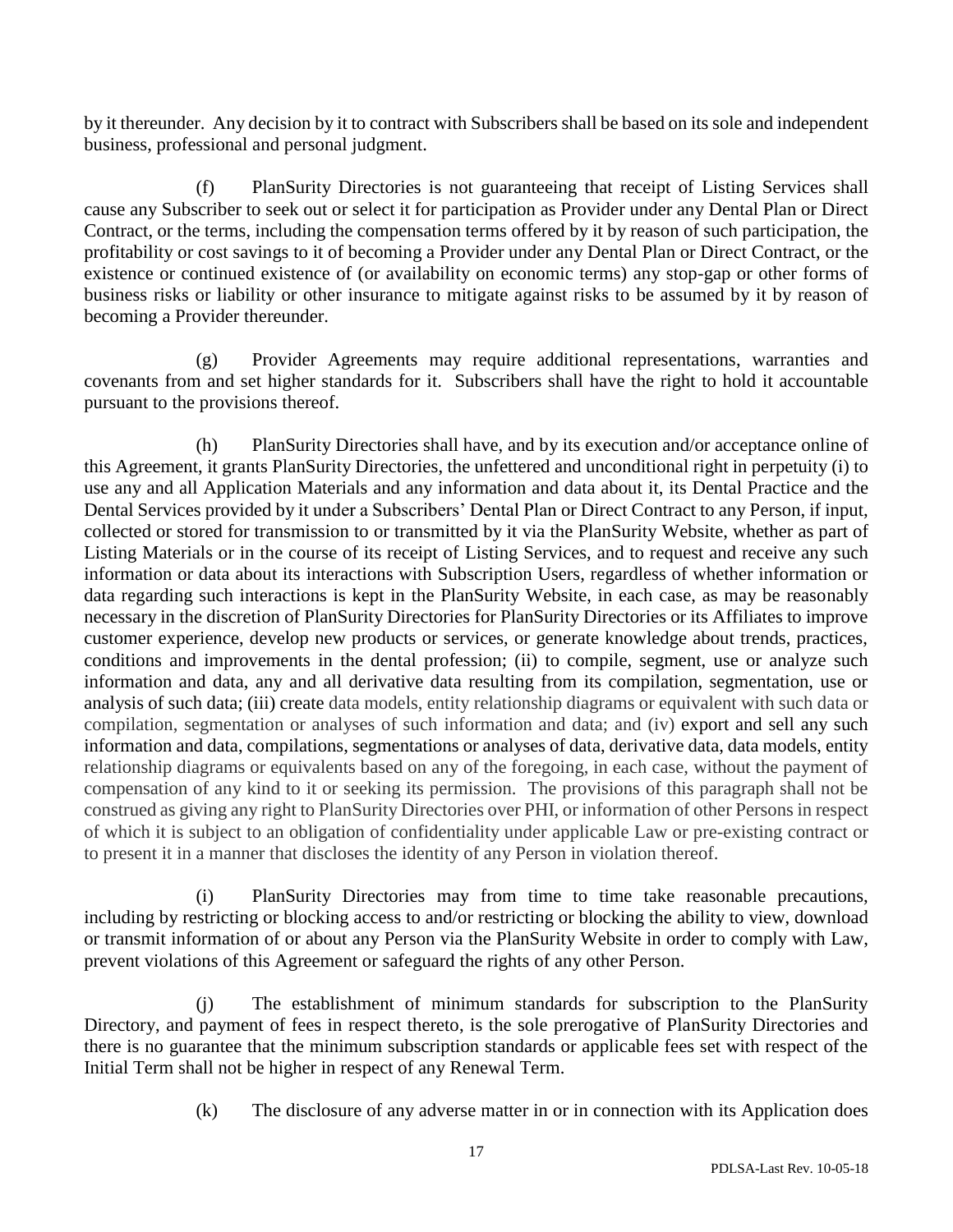not guarantee that PlanSurity Directories will not consider that matter against it as part of its evaluation of whether it meets the minimum subscription standards established by PlanSurity Directories and in effect as of the time of such evaluation.

## **Article V Indemnification**

Contracting Practitioner agrees to indemnify, defend and hold harmless each of PlanSurity Directories, its Affiliates and their respective members, shareholders, managers, directors, officers, employees, agents, independent contractors, representatives, attorneys, successors and assigns (any, an "Indemnified Party") from and against any and all Losses incurred by an Indemnified Party as a result of or arising out of: (i) any inaccuracy in or breach of any of the representations, warranties, covenants or obligations of, or failure to act or refrain to act consistently with the acknowledgements made, or other breach, by Contracting Practitioner or on its behalf in this Agreement, any Ancillary Document, any Provider Agreement, Listing Materials or other any document or agreement delivered, or executed and/or accepted online by Contracting Practitioner or on its behalf in connection therewith; and/or (ii) (1) any damage or injury to Persons (including PlanSurity Directories, Subscribers under contract with it and Subscription Users that are its patients ) or property suffered, or claimed to have been suffered, and/or (2) other Losses incurred by any Person, which are attributable to the negligent acts or omissions, willful misconduct, violation of Laws, strict liability, breach of contract or breach of a professional or ethical standard, by Contracting Practitioner or a Person acting on its behalf or any of its members, shareholders, managers, directors, officers, employees, agents, independent contractors, representatives, attorneys, successors or assigns in the course of the establishment, operation and administration of its Dental Practice.

## **Article VI Dispute Resolution**

6.1 Mediation. The Parties agree to meet and confer in good faith to resolve any dispute that may arise between them through mediation.

6.2 Mandatory Arbitration. In the event that any dispute arising under this Agreement and/or concerning its terms is not satisfactorily resolved pursuant to Section 6.1 above, such dispute shall be resolved through mandatory arbitration. Such arbitration shall be initiated by making a written demand therefor. The arbitration shall be conducted by the American Arbitration Association under the Commercial Rules of the American Arbitration Association, and conducted, at the election of PlanSurity Directories, in New Castle, State of Delaware, or Chicago, State of Illinois. The arbitration award shall be based on the application of the Laws of the State of Delaware applied to the pertinent facts in the dispute and the terms of this Agreement. The Parties agree that the arbitration results shall be final and binding on the Parties. Each Party shall bear its own costs and expenses (including attorneys' fees) incurred in connection with such proceeding or the enforcement of the award made thereunder. Such enforcement may be sought in any court of competent jurisdiction.

6.3. Equitable Remedies. Nothing herein shall be interpreted as preventing a Party from seeking temporary injunctive or other type of equitable relief in any court of competent jurisdiction with respect to a matter in dispute during the pendency of and for the duration of the mediation of that dispute pursuant to the provisions of Section 6.1 or its arbitration pursuant to the provisions of Section 6.2.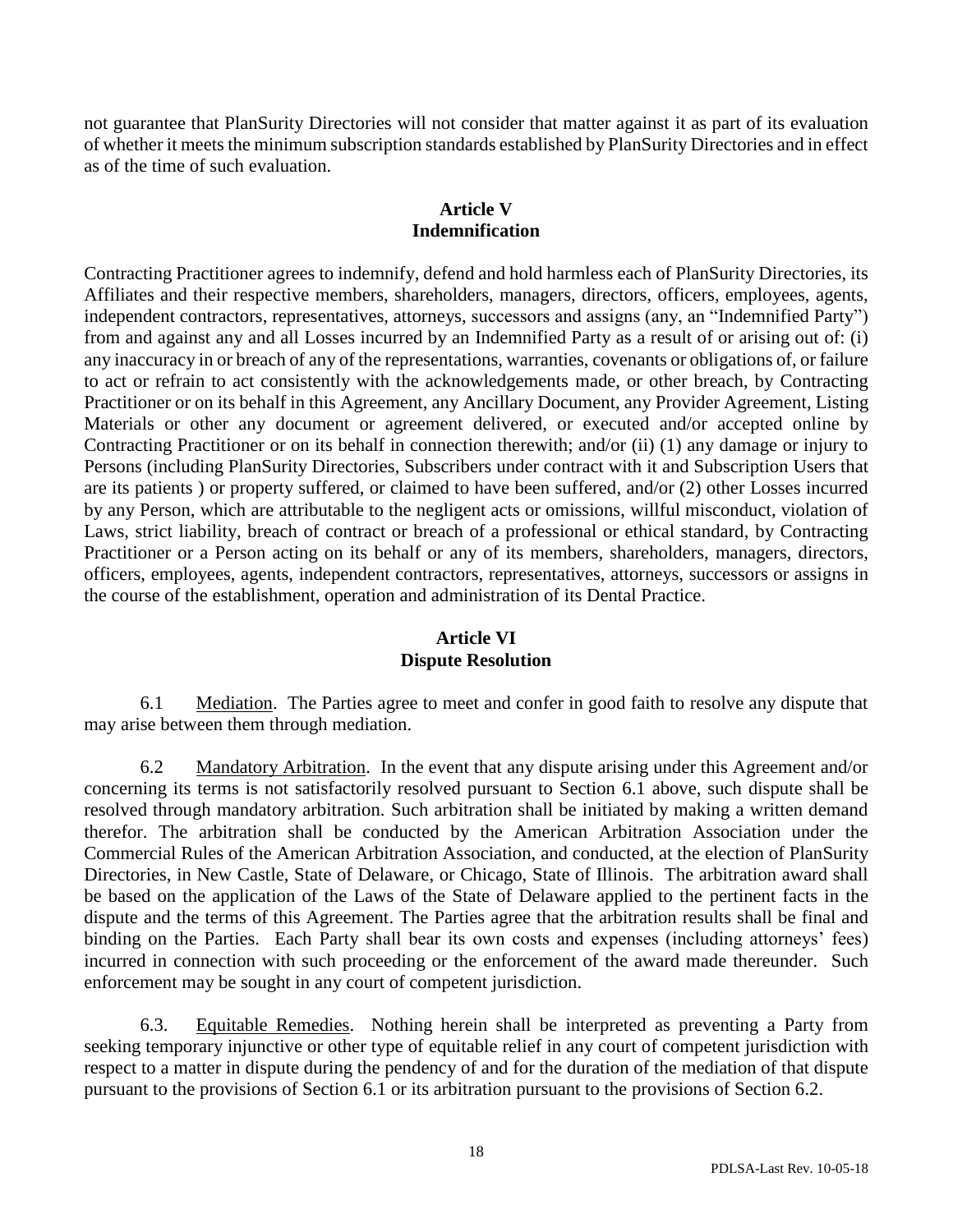### **Article VII General Provisions**

7.1 Protection of Confidential Information. (a) Each Party agrees that all confidential and proprietary information and trade secrets of the other Party shall be deemed confidential information of such other Party under this Agreement, it being understood, however, that the provisions of this sentence shall not be deemed to qualify or impair any provision of this Agreement or any Ancillary Document whereby a Person disclaims any property rights in favor of another Person. Without limiting the generality of the foregoing, but without prejudice to the terms of the PlanSurity Directories License, it is agreed that (i) all PlanSurity Directories IP and information about any PlanSurity Directories IP, and all agreements of PlanSurity Directories and information about any agreements of PlanSurity Directories with any Person other than Contracting Practitioner, shall specifically be considered proprietary and confidential information of PlanSurity Directories (together with any such other information comprising confidential information of PlanSurity Directories pursuant to the first sentence of this Section 7.1(a), "PlanSurity Directories Confidential Information"); and (ii) all compensation arrangements and information about any compensation arrangement entered into among Contracting Practitioner and Subscription Users during the Term pursuant to or in connection with this Agreement or an Ancillary Agreement (but only to the extent the identity of a party to any one such arrangement and the amount of compensation in such arrangement is to be disclosed to a Person that is not an Affiliate of PlanSurity Directories), any documents originated and used by Contracting Practitioner in its dealings with Subscription Users without the use or incorporation of PlanSurity Directories Confidential Information, and the identities of Subscription Users that receive Dental Services from Contracting Practitioner in a dentist-patient relationship shall specifically be considered proprietary and confidential of Contracting Practitioner (together with any such other information comprising confidential information of Contracting Practitioner pursuant to the first sentence of this Section 7.1(a), "Contracting Practitioner's Confidential Information and together with PlanSurity Directories' Confidential Information, when referred to without specific reference to a Party, "Confidential Information" of a Party).

(b) Each Party agrees to keep any and all Confidential Information of the other Party in its possession or of which it has knowledge in trust and confidence during and after the Term and agree that such Confidential Information of the other Party shall be used solely for the purposes permitted by this Agreement.

(c) The obligations of a Party under Section 7.1(b) shall not apply when the disclosing or using Party can document that any such information which would otherwise be deemed Confidential Information of the other Party: (i) was in the public domain at the time it was communicated to it; (ii) entered the public domain subsequent to the time it was communicated to said Party through no fault of such Party; (iii) was in such Party's possession free of any obligation of confidentiality at the time it was communicated to it; or (iv) was rightfully communicated to it by a third party not bound by any confidentiality obligation subsequent to the time it was communicated to it by the other Party.

(d) Each Party further agrees and covenants that in the event that it or any of its representatives is requested in any proceeding or investigation to disclose any Confidential Information of the other Party, such Party will give the other Party prompt written notice of such request so that the other Party may seek an appropriate and timely protective order, and that if, in the absence of a protective order, such Party or its representative is nonetheless compelled to disclose such Confidential Information, such Party or its representative, as the case may be, will give the other Party prior written notice of the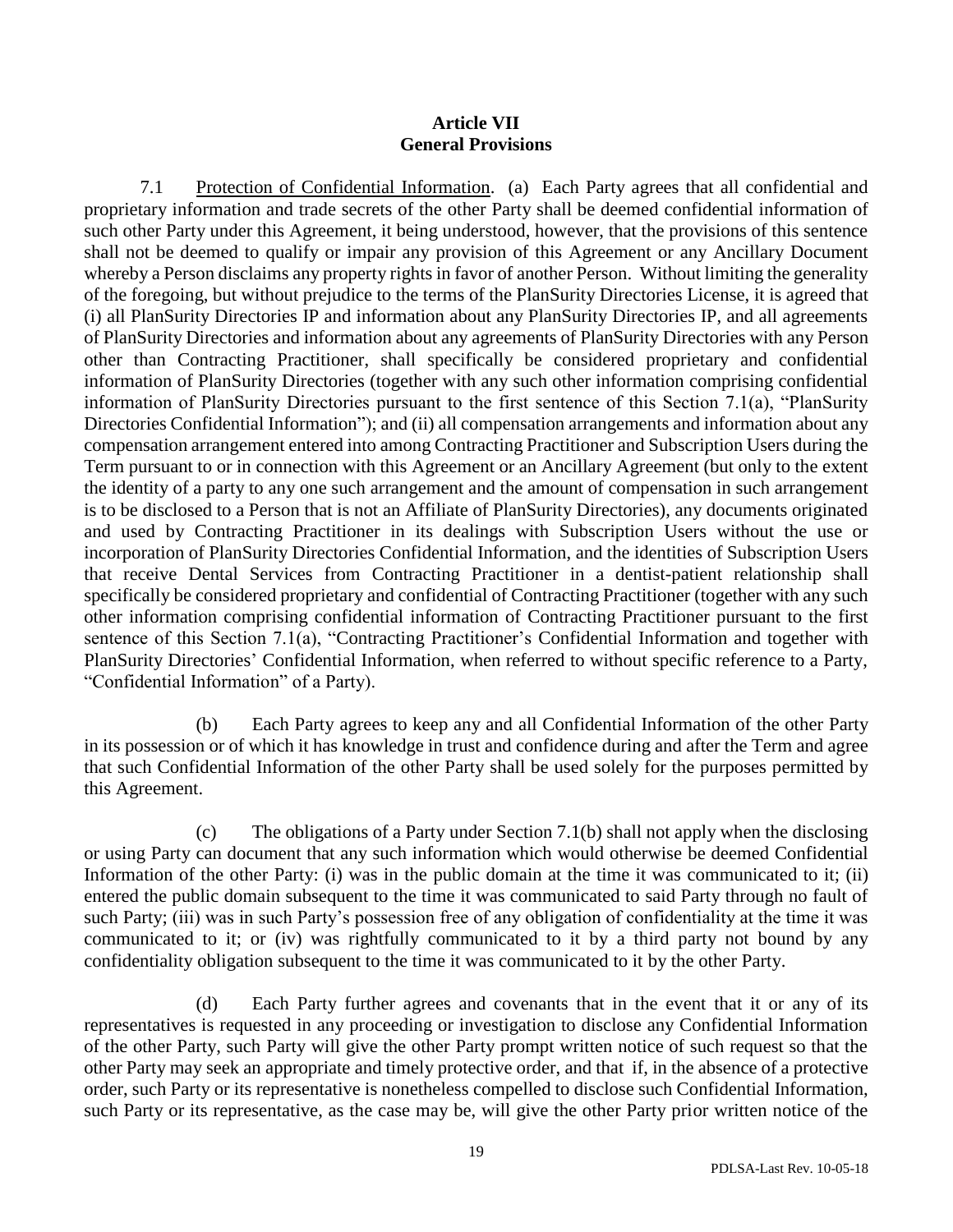disclosure and, upon the other Party's request, use commercially reasonable efforts to obtain assurances that confidential treatment will be accorded to such Confidential Information.

(e) Nothing herein shall be deemed to prevent a Party from copying, filing or disclosing this Agreement or any documents delivered thereunder to any of its representatives and agents with a need to know for purposes of internal governance, ensuring its compliance or enforcing its rights under this Agreement, but their respective terms and conditions shall be deemed to be Confidential Information of both Parties and may not be disclosed by a Party to any other Person except with the consent of the other Party. Notwithstanding the foregoing, Contracting Practitioner shall give at least fifteen (15) day advance notice to PlanSurity Directories of its intent to file a counterpart of this Agreement or any other document executed and/or accepted online in connection therewith pursuant to any periodic filing obligations under applicable Law so that PlanSurity Directories may seek protective relief from said regulator for any and all its Confidential Information herein.

(f) Nothing herein shall be interpreted to limit the ability of PlanSurity Directories to fulfill its obligation to deliver Listing Services under this Agreement.

(g) Contracting Practitioner expressly agrees and acknowledges that the use of PlanSurity Directories' Confidential Information by it or its Affiliates in order to, directly or indirectly, engage in or assisting or enabling any other Person, in engaging in, any activity described in Sections  $7.2(a)(i)$  or  $7.2(a)(ii)$ , during or at any time after the end of the Term, without time limitation, and anywhere in the world, would be a per se material breach by it of this Agreement.

7.2 Special Covenants. (a) Contracting Practitioner acknowledges that, in the course of its relationship with PlanSurity Directories under this Agreement, it will become familiar with the PlanSurity Directories Business and that the PlanSurity Directories Business Information has been, is and will be of special, unique and extraordinary value to the PlanSurity Directories Business. Therefore, as a material inducement for PlanSurity Directories to enter into this Agreement and perform its obligations hereunder during and after the Term, Contracting Practitioner agrees to protect PlanSurity Directories' goodwill and interest in the PlanSurity Directories Business and the PlanSurity Directories Business Information, and, in furtherance thereof, agrees that it will not, directly or indirectly, through or on behalf of another Person:

- (i) During the Term:
	- (1) Conduct the PlanSurity Directories Business anywhere in the world (or such subdivisions thereof where this covenant would be enforceable during such period), or own, manage, control, participate in, or in any manner engage in a business, or provide any services substantially similar to the services provided as part of the PlanSurity Directories Business to any Person, competing with PlanSurity Directories for the PlanSurity Directories Business anywhere in the world (or such subdivisions thereof where this covenant would be enforceable during such period),
	- (2) Induce or attempt to induce any employee of or consultant to PlanSurity Directories to leave the employ of or service to PlanSurity Directories, or in any way interfere with the relationship between PlanSurity Directories, and any such Person,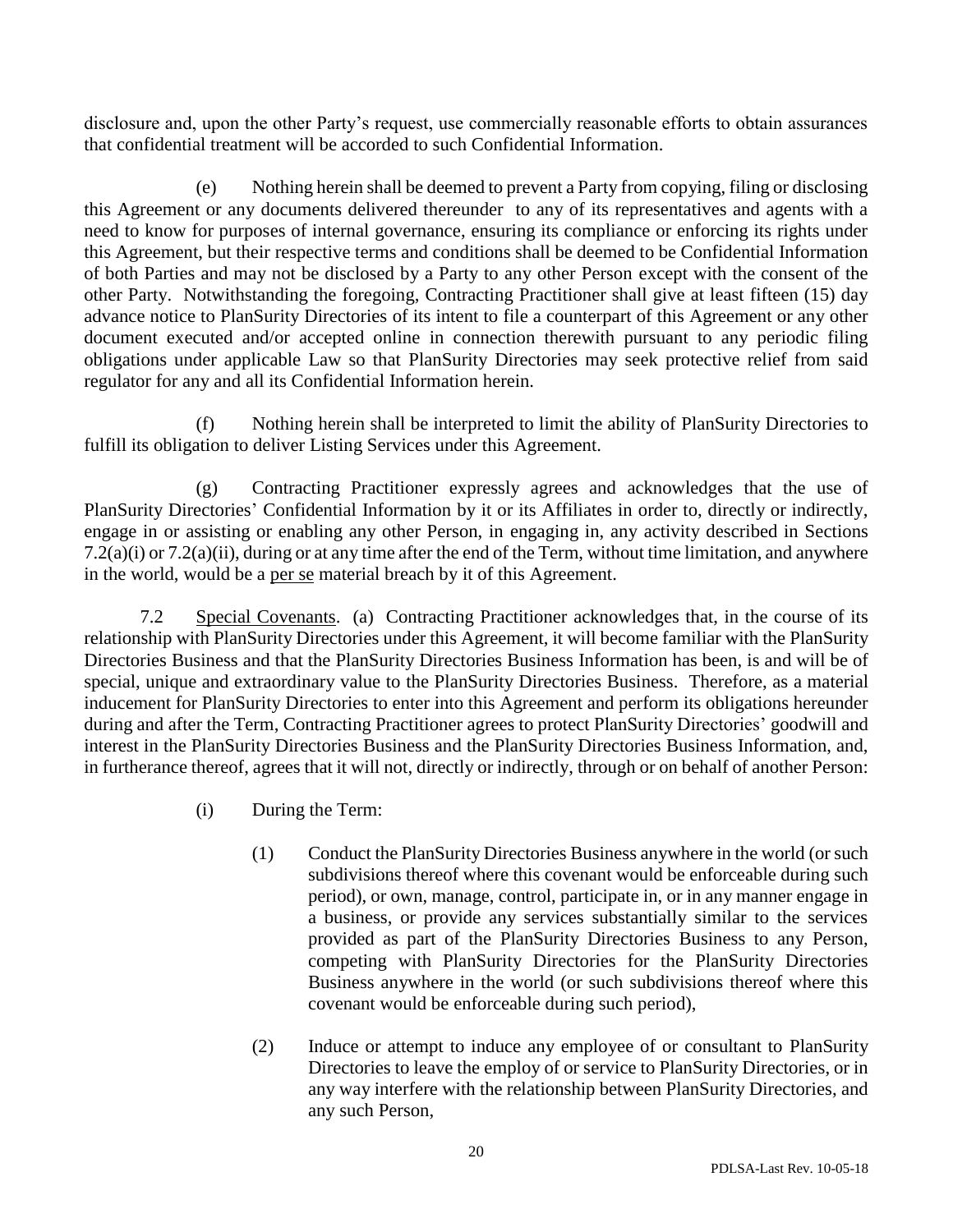- (3) Solicit for hire or hire any individual who was an employee or consultant of PlanSurity Directories until six (6) months after such individual's employment or consulting relationship with PlanSurity Directories has been terminated,
- (4) Solicit, induce or attempt to solicit or induce, or assist any Person in soliciting or inducing or attempting to solicit or induce, any client, supplier, licensee, subcontractor or other business relation or representative of PlanSurity Directories, including for avoidance of doubt, any member of the Targeted Audiences, to (A) cease or reduce doing business with PlanSurity Directories, or (B) purchase services similar to those sold as part of the PlanSurity Directories Business from any Person other than PlanSurity Directories, or
- (5) In any other way interfere or attempt to interfere, or assist any Person in interfering or attempting to interfere, with the relationship between PlanSurity Directories, on the one hand, and any client, supplier, licensee, subcontractor or business relation or representative of PlanSurity Directories, including for avoidance of doubt, a member of the Targeted Audiences, on the other.
- (ii) After the end of the Term, for a period equal to the lesser of twelve (12) months or the maximum enforceable period under applicable Law (the "Post-Term Restricted Period"):
	- (1) Conduct the PlanSurity Directories Business anywhere in the United States or Canada (or such subdivisions of any thereof where this covenant would be enforceable during any such period), or own, manage, control, participate in, or in any manner engage in a business, or provide any services substantially similar to the services provided as part of the PlanSurity Directories Business to any Person, competing with PlanSurity Directories for the PlanSurity Directories Business anywhere in the United States or Canada (or such subdivisions of any thereof where this covenant would be enforceable during any such period),
	- (2) Induce or attempt to induce any employee of or consultant to PlanSurity Directories to leave the employ of or service to PlanSurity Directories, or in any way interfere with the relationship between PlanSurity Directories, and any such Person,
	- (3) Solicit for hire or hire any individual who was an employee or consultant of PlanSurity Directories until six (6) months after such individual's employment or consulting relationship with PlanSurity Directories has been terminated,
	- (4) Solicit, induce or attempt to solicit or induce, or assist any Person in soliciting or inducing or attempting to solicit or induce, any client, supplier,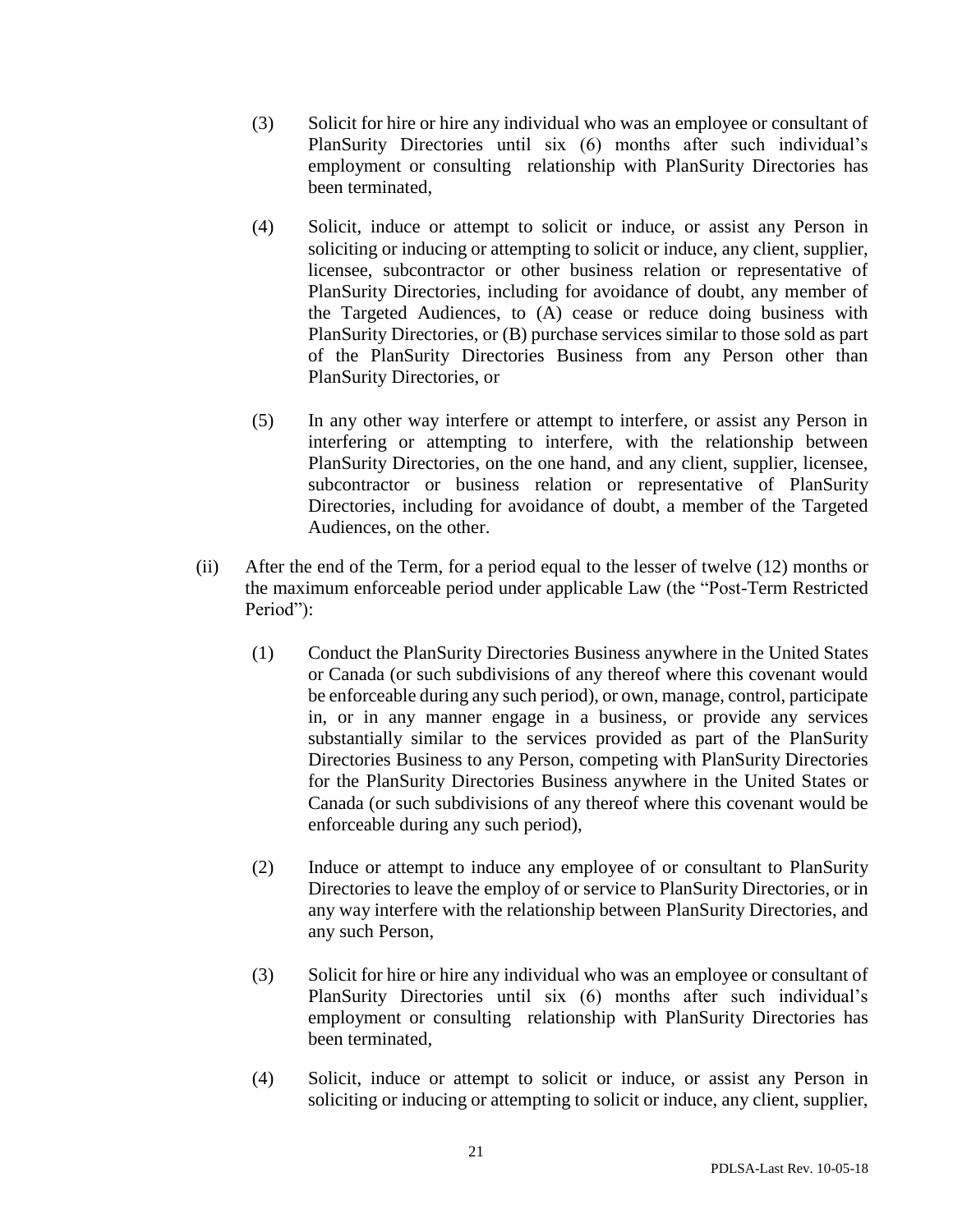licensee, subcontractor or other business relation or representative of PlanSurity Directories, including for avoidance of doubt, any member of the Targeted Audiences, to (A) cease or reduce doing business with PlanSurity Directories, or (B) purchase services similar to those sold as part of the PlanSurity Directories Business from any Person other than PlanSurity Directories, or

- (5) In any other way interfere or attempt to interfere, or assist any Person in interfering or attempting to interfere, with the relationship between PlanSurity Directories, on the one hand, and any client, supplier, licensee, subcontractor or business relation or representative of PlanSurity Directories, including for avoidance of doubt, a member of the Targeted Audiences, on the other.
- (iii) The Post Term Restricted Period will be extended as to Contracting Practitioner on a day-for-day basis for each day during which Contracting Practitioner violates the provisions of Section 7.2(a)(ii) in any respect, so that it is restricted from engaging in the activities prohibited by Section 7.2(a)(ii) for the full Post Term Restricted Period.
- (iv) Nothing herein will prohibit Contracting Practitioner from (1) being passive owners of not more than five percent (5%) of the outstanding stock or equity interest of an Entity which is publicly traded that is engaged in a business competing with the PlanSurity Directories Business, so long as such it has no active participation in the business of such Entity, (2) developing or purchasing from another Person services similar to the services offered as part of the PlanSurity Directories Business not based on or derivative of or otherwise utilizes any PlanSurity Directories' Confidential Information in violation of Law or this Agreement, or (3) continuing to engage in any such activities or hold any such investments it is engaging in or holding immediately prior to the commencement of the Term; provided any such activities, if competitive, have been previously disclosed to PlanSurity Directories by it or knowledge thereof is in the public domain on the date hereof; and provided further, that no such continuation involves (and this Section 7.2(a)(iv) shall not be deemed) an exception to the prohibition in this Agreement to the disclosure or use of PlanSurity Directories Confidential Information except as permitted by Section 7.1.
- (v) Contracting Practitioner agrees that the restrictions hereunder do not impose a greater restraint than necessary to protect PlanSurity Directories and its legitimate business interests. In the event that any provision of this Section 7.2(a) relating to the time period and/or the geographical areas, and/or business activities and/or audiences of restriction and/or related aspects is declared by a court of competent jurisdiction or arbitral body to exceed the maximum restrictiveness such court deems reasonable and enforceable, the applicable time period and/or the geographical areas, and/or business activities and/or audiences of restriction and/or related aspects deemed reasonable and enforceable by the court or arbitral body will become and thereafter be the maximum restriction in such regard, and the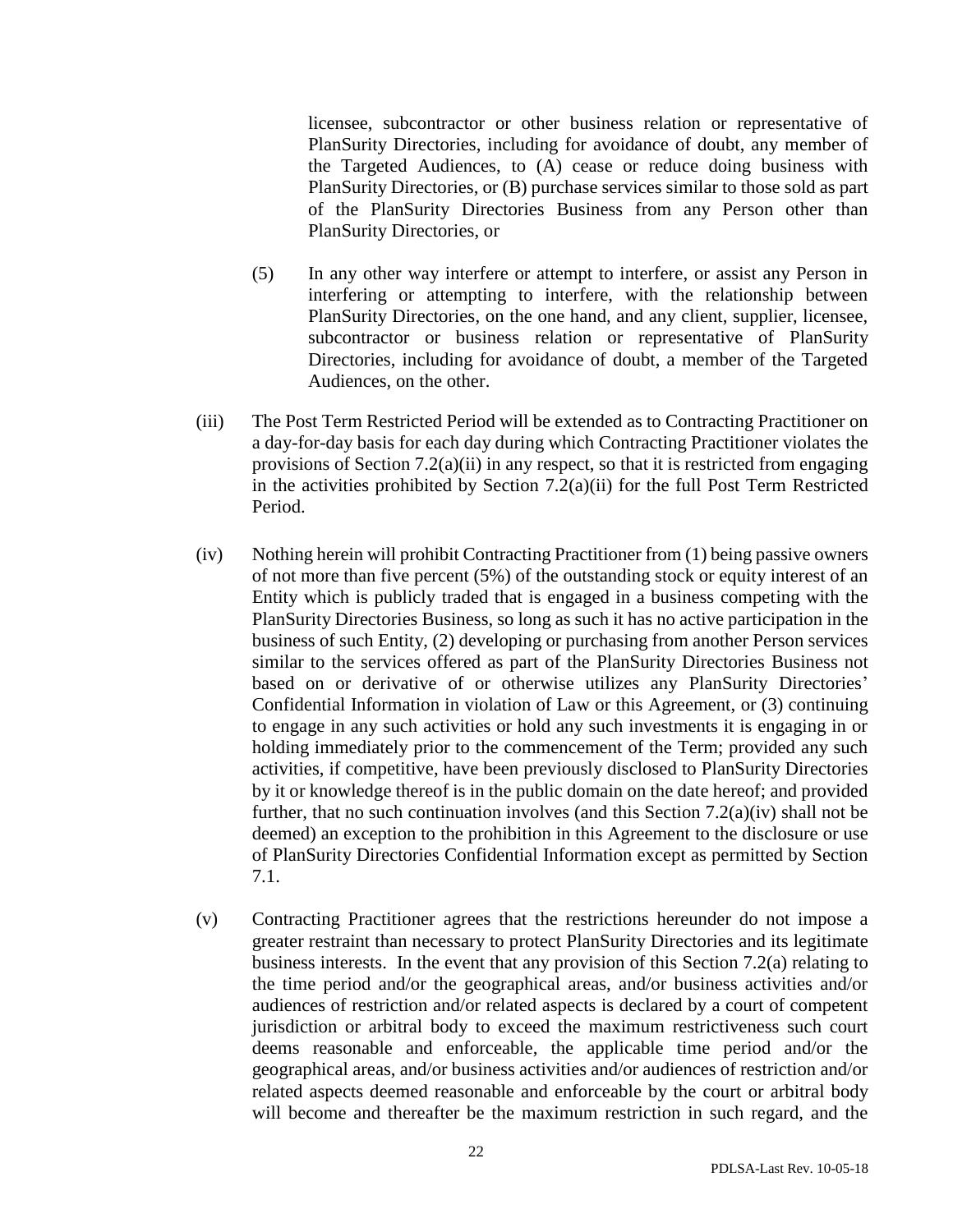restriction will remain enforceable to the fullest extent deemed reasonable by such court or arbitral body.

(b) To protect the goodwill of PlanSurity Directories, to the fullest extent permitted by applicable Law, Contracting Practitioner agrees not to publicly criticize, denigrate, or otherwise disparage any of PlanSurity Directories, or its employees, officers, directors, managers, consultants, other service providers, representatives, business partners, contractors, products, processes, services, technology, policies, practices, standards of business conduct, areas or techniques of research or marketing, during or after the Term. Nothing in this Section 7.2(b) shall prevent Contracting Practitioner from cooperating in any proceeding conducted by a Governmental Authority under Law or from providing truthful testimony pursuant to a legally-issued subpoena. Contracting Practitioner promises to provide PlanSurity Directories with written notice of any request to so cooperate or provide testimony within one (1) day of being requested to do so, along with a copy of any such request.

(c) Contracting Practitioner acknowledges that: (i) PlanSurity Directories would not enter into this Agreement but for the covenants in this Section 7.2; and (ii) the provisions of this Section 7.2 are reasonable and necessary to preserve the legitimate business interests of PlanSurity Directories.

7.3 No Common Venture. Nothing in this Agreement is intended to create nor shall it be construed to create any employment, agency, joint venture or partnership relationship between Contracting Practitioner on the one hand and PlanSurity Directories on the other, or be construed as giving PlanSurity Directories dominion or control over any decision by Contracting Practitioner to continue its Dental Practice, or to establish or cease a relationship with any Dental Plan or under a Direct Contract, or the terms under which Contracting Practitioner shall agree to do so, or the relationship of Contracting Practitioner with its personnel or the selection of its facilities or advisers.

7.4 Notices. Any notice, demand, or request with respect to this Agreement shall be in writing and shall be effective only if it is given personally in writing or by electronic mail with acknowledgment or proof of receipt, to the addresses set forth below:

If to PlanSurity Directories:

PlanSurity Directories, LLC

- Attn: Qadeer Ahmed Chief Executive Officer E-mail: [qadeer.ahmed@equalizerproservices.com](mailto:qadeer.ahmed@equalizerproservices.com)
- Attn: Michael Loh Director, Listing Services E-mail: [michael.loh@plansurity.com](mailto:michael.loh@plansurity.com)
- With a copy to: Duggan Bertsch, LLC 303 West Madison Street, Suite 1000 Chicago, IL 60606

Attn: Gregory L. Bertsch E-mail: [gbertsch@dugganbetsch.com](mailto:gbertsch@dugganbetsch.com)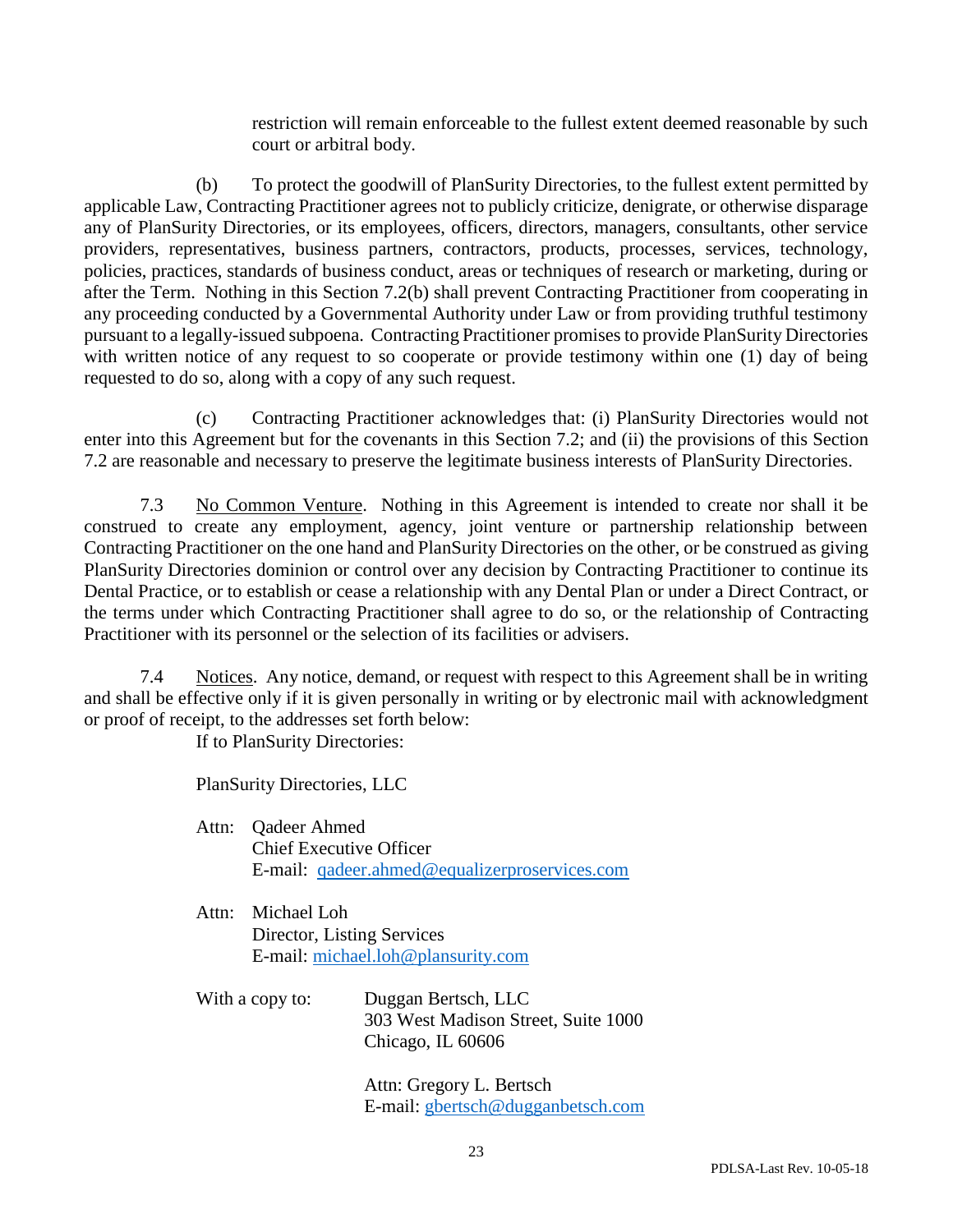If to Contracting Practitioner:

At the address provided for such purposes in its latest Application on file.

Except for notices under this Agreement providing for different time periods for their effectiveness, notices under this Agreement shall become effective when given. Any Party may change its address for such communications by giving notice to the other Party in conformity with this Section 7.4.

7.5 Amendments. This Agreement may be amended at any time during the Term by PlanSurity Directories upon thirty (30) days' prior written notice to Contracting Practitioner from PlanSurity Directories; provided, however, that said amendment shall be of application only to a future Renewal Term unless the amendment is favorable and not adverse to Contracting Practitioner, or mandated by applicable Law, in which case PlanSurity Directories may make it applicable in its discretion to the portion of the Term then in progress.

7.6 Successors and Assigns. This Agreement shall be binding upon, and inure to the benefit of, the successors, executors, heirs, representatives, administrators and permitted assigns of the Parties.

7.7 Assignment. (a) Subject to the provisions of Section 7.7(b), Contracting Practitioner shall have no right to (i) assign, convey, transfer or grant security interests in this Agreement, by operation of law or otherwise; or (ii) subcontract or otherwise delegate the performance of its obligations in this Agreement without PlanSurity Directories' prior written consent which may be withheld as PlanSurity Directories determines in its sole discretion. Any purported assignment of this Agreement or subcontract or other delegation of its duties absent such consent shall be void.

(b) To the extent Contracting Practitioner has the legal right to sell or transfer, has obtained all required contractual and regulatory approvals to sell or transfer and wishes to sell or transfer its interest in Contracting Practitioner's Dental Practice (or, by reason of a proposed transaction involving it, its interest in such Dental Practice would be deemed transferred by operation of Law to a successor in interest at closing on such transaction) (any proposed sale or transfer or transfer by operation of Law meeting those criteria, an "Eligible Transfer"), PlanSurity Directories shall consent to terminate this Agreement and the Ancillary Documents to which Contracting Practitioner and PlanSurity Directories are both parties, as to Contracting Practitioner, without cause, but without refund or waiver of any portion of Listing Services Fees already paid or payable by or on its behalf for any period prior to or after the effective date of closing on the Eligible Transfer if (i) a request for such consent is made by Contracting Practitioner at least forty five (45) days in advance of the intended date of effectiveness of the Eligible Transfer; (ii) the proposed transferee in such Eligible Transfer submits a duly executed and/or accepted online joinder to this Agreement and each Ancillary Document in form and substance acceptable to PlanSurity Directories and fulfills the document submission requirements that would be required under Section 1.2 of any Person then seeking to receive Listing Services for the first time, at least thirty (30) days in advance of the intended date of effectiveness of the Eligible Transfer; (iii) PlanSurity Directories accepts to deliver Listing Services to such proposed transferee, in its discretion, based on its evaluation criteria applicable to the acceptance of a then first time applicant, on or prior to the intended effective date of the Eligible Transfer; (iv) in the event the Listing Services Fee under this Agreement is then payable in installments and one or more such installment payments would be due within, or in respect of the delivery of Listing Services during, the period commencing after such acceptance and ending on the actual date of effectiveness of the Eligible Transfer, such installment payments are made in full by Contracting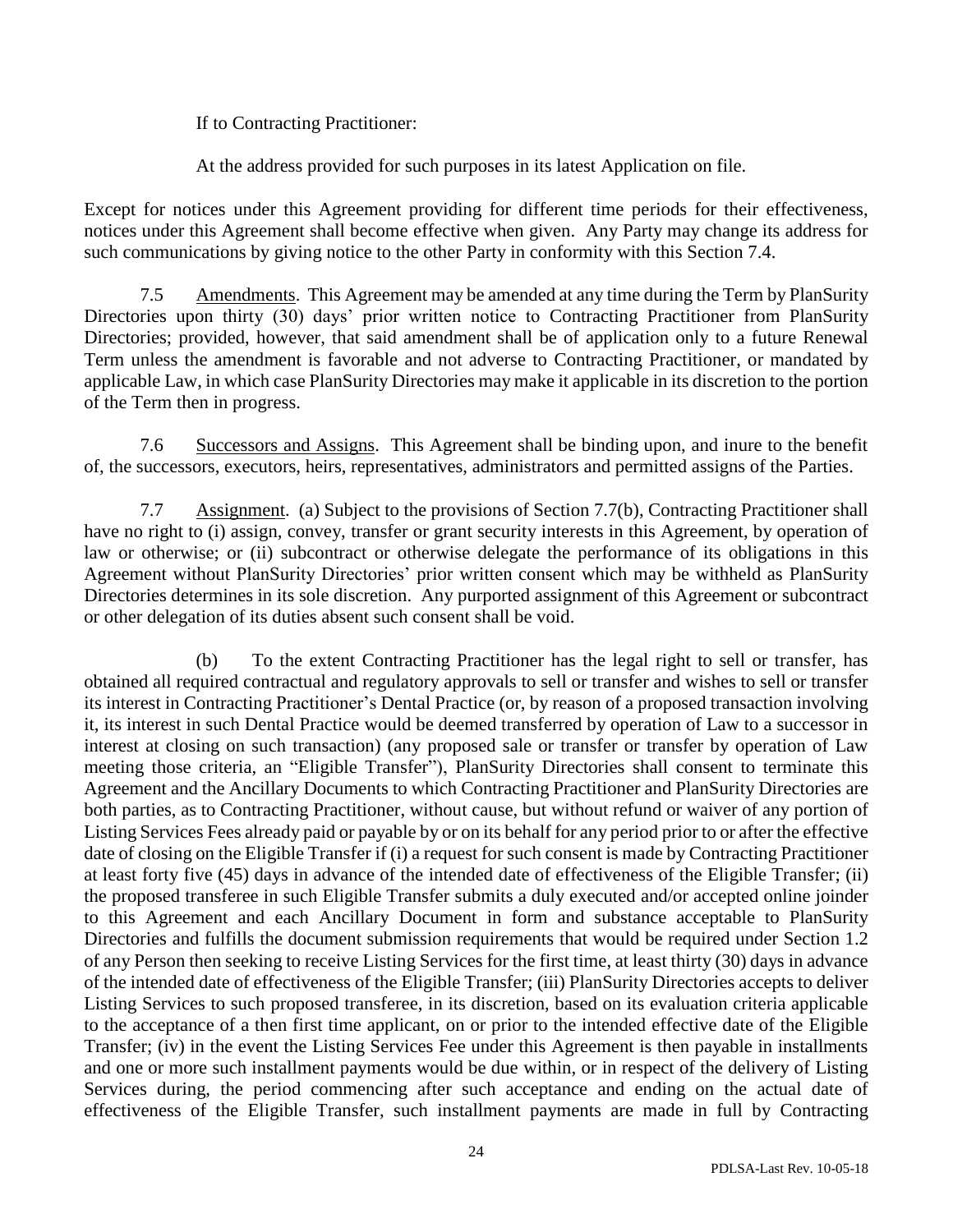Practitioner on the earlier of when due or the actual date of effectiveness of the Eligible Transfer, without set-off or credit for any reason; and (v) Contracting Practitioner is not in default under this Agreement or any Ancillary Document on the actual date of effectiveness of the Eligible Transfer.

(c) PlanSurity Directories may assign, convey, transfer or grant security interests in this Agreement or any of its rights or obligations hereunder, without limitation, and without the consent of Contracting Practitioner.

7.8 Severability. If any portion of this Agreement is found to be void or illegal, the validity or enforceability of any other portion shall not be affected.

7.9 Governing Law. This Agreement shall be governed by the laws of the State of Delaware, without consideration of its conflicts of laws provisions.

7.10 Waivers. Any term or provision of this Agreement may be amended, and the observance of any term of this Agreement may be waived, only by a writing signed by the Party to be bound. The waiver by a Party of any breach or default in performance shall not be deemed to constitute a waiver of any other or succeeding breach or default. The failure of any Party to enforce any of the provisions hereof shall not be construed to be a waiver of the right of such Party thereafter to enforce such provisions.

7.11 Incorporation of Recitals; Construction. All recitals to this Agreement are hereby incorporated by reference into and constitute an integral part of this Agreement. In the event of a conflict between the provisions of this Agreement and the provisions of the PlanSurity Directories License or any other document executed and/or accepted online or acknowledged by Contracting Practitioner in connection with its relationship with PlanSurity Directories, the controlling provisions shall be those that impose the greatest restrictions on Contracting Practitioner and afford the greatest rights to PlanSurity Directories. However, except as aforesaid, nothing herein shall be deemed to impair or limit the rights or obligations of a Person under the provisions of any Ancillary Document.

7.13 Entire Agreement. This Agreement, together with the Ancillary Documents, shall constitute the entire agreement among the Parties and supersedes and terminates any and all other understandings, agreements, representations and warranties of or among the Parties with respect to the subject matter hereof; provided, however, that nothing herein shall be deemed to release a Party from liabilities already incurred under any agreement entered into among the Parties prior to the execution and/or acceptance online of this Agreement, or shall impair or limit the efficacy of any enforcement mechanism therein against a Party; and provided, further, however, that the provisions of this Section 7.12 shall not be deemed applicable to any written legally required disclosures previously or contemporaneously given to Contracting Practitioner by PlanSurity Directories at any time, alone or together with others, in or through the PlanSurity Website, including, without limitation, the Website General Disclosures, all of which shall survive, remain in force and be binding on Contracting Practitioner after its execution and/or acceptance online of this Agreement. Nothing in this Agreement shall be deemed to impair or limit a Party's rights or obligations under any agreement entered between such Party and an Affiliate of another Party, or any written disclosures given to such Party by such Affiliate at any time, alone or together with others, in or through the PlanSurity Website or otherwise.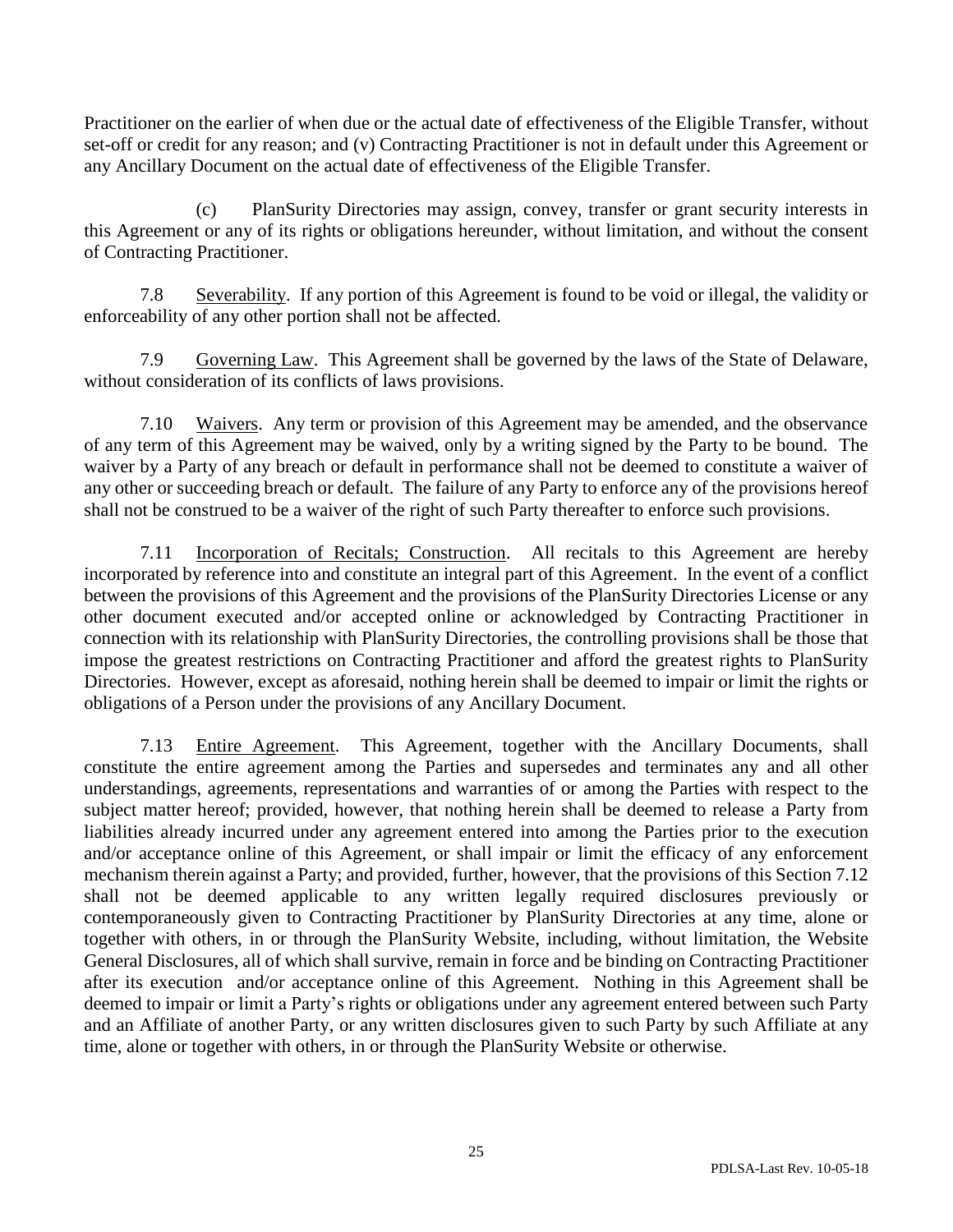## **Article VIII Defined Terms; Construction**

8.1 Defined Terms. Capitalized terms used, but not defined elsewhere, in this Agreement shall have the following meanings:

(a) "Acceptance Date" means, with respect to Contracting Practitioner, the first business day after the end of the thirty (30) day period referred to in Section 1.3, or Section 1.7, as the case may be, unless an Acceptance Notice or Rejection Notice has been sent within such period to Contracting Practitioner.

(b) "Acceptance Notice" means, if delivered in connection with an Application, written notice from PlanSurity Directories to Contracting Practitioner of PlanSurity Directories' decision to accept its Application within the time frames contemplated, as the case may be, in Section 1.3 or Section 1.7.

(c) "Administrator" means, with respect to any Welfare Plan, an "Administrator" as such term is defined in Section 3(16)A of ERISA, whether or not a TPA, and any other Person not expressly mentioned therein but acting as administrator of a Dental Plan on behalf of another Person pursuant to applicable Law.

(d) "Affiliate" means, with respect to a specified Person (other than an individual), any Controlled Entity of such Person, any Person that exercises Control over that Person and any Person (other than an individual) that is under common Control with that Person.

(e) "Ancillary Documents" means, collectively, the PlanSurity Directories License, the Website Written Disclosures and each and every other agreement or document related thereto by which any Contracting Practitioner is or becomes bound to PlanSurity Directories in connection with the transactions contemplated by this Agreement.

(f) "Application" means, as the context may so require, either an Initial Listing Application or a Renewal Listing Application.

(g) "Compliance Certificate" means a certificate, in form and in substance satisfactory to PlanSurity Directories, to be executed and/or accepted online and delivered by Contracting Practitioner to PlanSurity Directories via the PlanSurity Website as part of its submission of Renewal Materials for purposes of the evaluation by PlanSurity Directories of whether, as of the commencement of any Renewal Term, Contracting Practitioner meets the minimum standards then in effect for its continued receipt of Listing Services, and consequently, renewal by PlanSurity Directories of this Agreement.

(h) "Control" means, as to its exercise by any Person (other than an individual), that (i) such Person owns, directly or indirectly, a majority of the issued and outstanding voting securities (or, with respect to a trust, such Person is the sole grantor or settlor and beneficiary thereof); (ii) such Person retains the unrestricted legal right and power to direct, or cause the direction of, the business and affairs of such Person and to elect or remove the governing body (or, with respect to a trust, the trustee(s)) of such Person); and (iii) no other Person owns or holds any options, warrants or other securities or rights to acquire voting securities of such Person (including securities, debt instruments or other rights or interests which, upon the exercise or conversion thereof, would or may result in the issuance of voting securities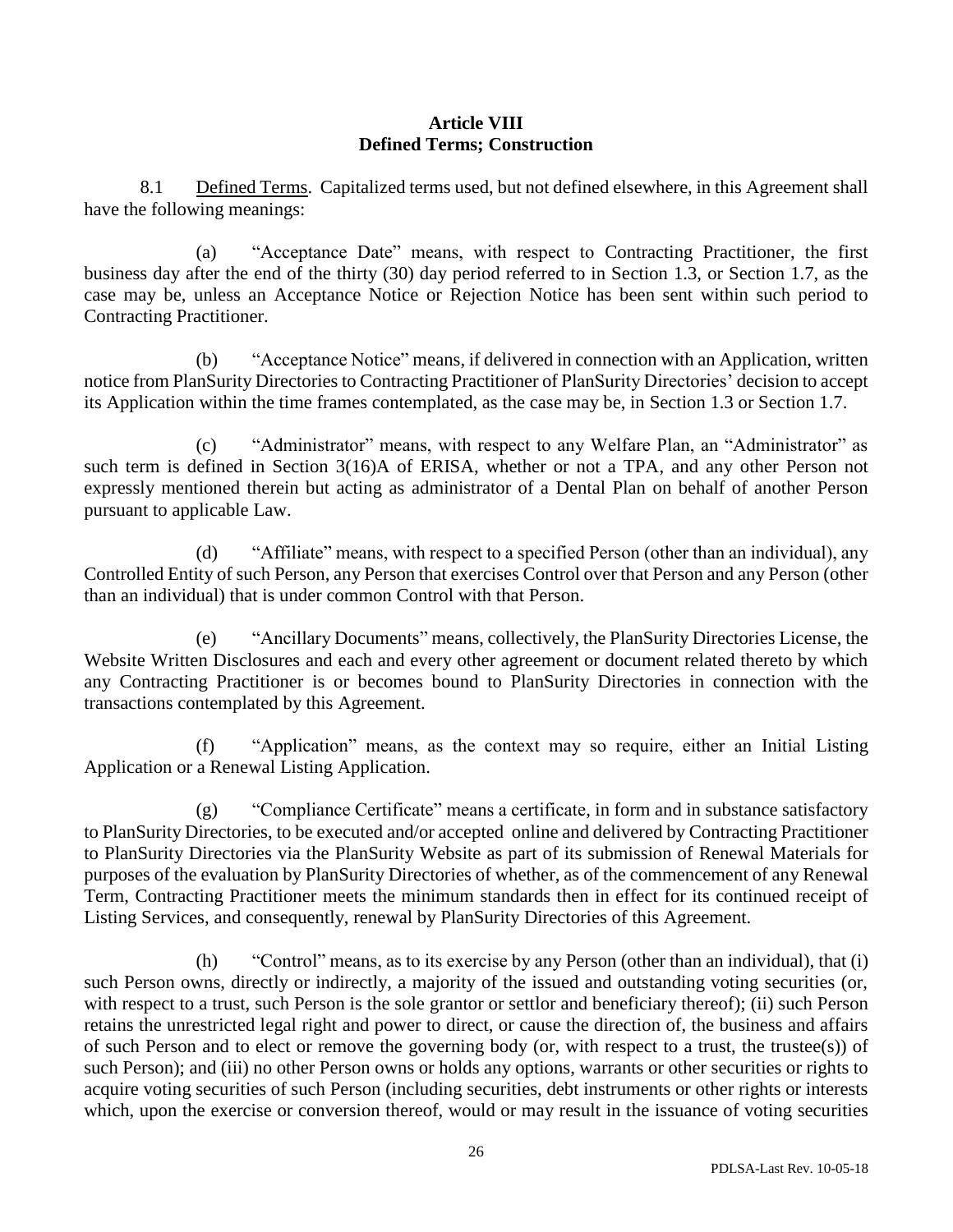of such Person.

(i) "Controlled Entity" shall mean a Person (other than an individual) over which a Person exercises Control.

(j) "Covered Person" means an individual that is eligible, whether as principal individual enrollee, or eligible spouse or other dependent or beneficiary of that enrollee, to receive Dental Services under a Dental Plan or Direct Contract.

(k) "DEA" means the U.S. Drug Enforcement Agency.

(l) "Dental Plan" means any self-insurance, insurance, prepaid insurance, reimbursement or discount plan that provides Dental Services, whether established and operated as a Self-Funded Plan or Non-Employment Based Plan, including, a Qualified Dental Plan, or, where the context so requires, a Subscriber's Dental Plan, whether or not a Qualified Dental Plan.

(m) "Dental Practice" means (i) the business consisting of the evaluation, diagnosis, and/or treatment (nonsurgical, surgical, or related procedures) of diseases, disorders, and/or conditions of the oral cavity, maxillofacial area, and/or the adjacent and associated structures and their impact on the body within the scope of an individual's education, training, and experience as a dentist; and (ii) when the context so requires, the location or locations where such business is conducted.

(n) "Dental Services" means, collectively, any such dental care and treatment services which a dental professional may be licensed to provide under applicable Law, and as the context may require, the term refers specifically to any such dental care and treatment services delivered pursuant to the terms of a Qualified Dental Plan.

(o) "Direct Contract" means a dental insurance, prepaid insurance, reimbursement or discount services agreement contracted by an individual consumer for himself or herself and his or her Covered Persons with a provider duly authorized by Law to enter into such contract when all amounts due thereunder or in respect of services received thereunder are paid for in its entirety to such provider by such individual consumer and/or his or her Covered Persons, but does not include any such arrangement in any jurisdiction in which the provision of Listed Services in furtherance thereof would subject PlanSurity Directories to regulation based on a theory that it is acting as a marketer, broker or agent for any Person in the acquisition of an insurance or discount product, or where payment may be made in full or in part pursuant to the terms of a Regulated Healthcare Program, except as expressly and separately agreed to by PlanSurity Directories with the parties thereto.

(p) "Effective Date" means the date, after the Acceptance Date, Contracting Practitioner is first selected as a Lead Provider under any Dental Plan that provides for a Lead Provider, or as Provider by a Covered Person under one that does not, including, without limitation, because of the type of Practitioner that Contracting Practitioner is (i.e. a specialist).

(q) "Entity" means any general partnership, limited partnership, limited liability partnership, limited liability company, corporation, joint venture, trust, business trust, cooperative, association, foreign trust, foreign business organization, or other business enterprise or other legal entity.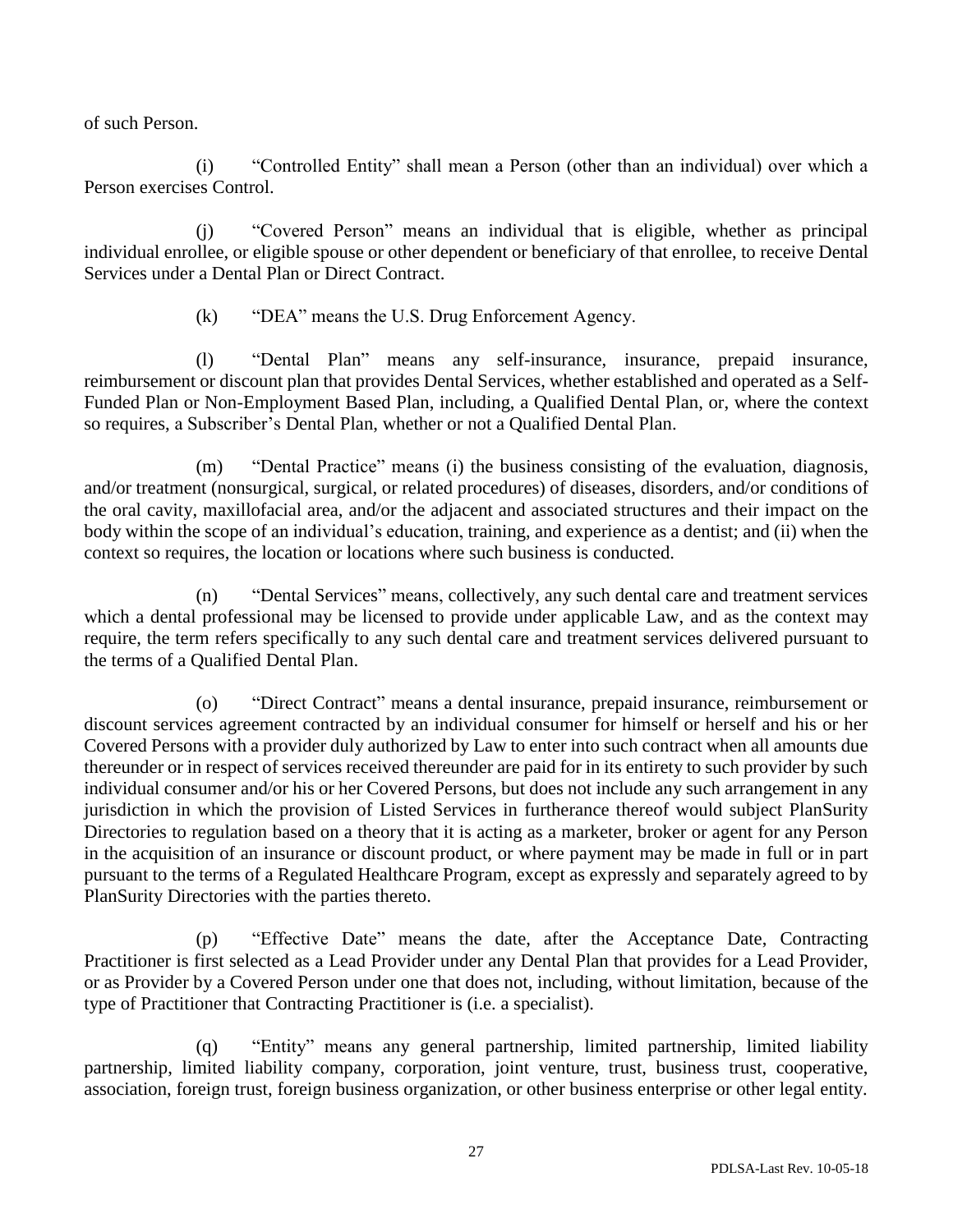(r) "ERISA" means the Employee Retirement Income Security Act of 1974 (Pub. L. 93-406, 88 Stat. 829), as amended and the rules, regulations and administrative interpretations and guidance issued thereunder.

(s) "Force Majeure Event" means any act of God, lockout, riot or civil commotion, act of public enemy, technical failures, terrorism, including cyberattacks, or the enactment or application of Law, or other similar event beyond PlanSurity Directories' control or that of a subcontractor of PlanSurity Directories.

(t) "Governmental Authority" means the government of the United States or any foreign country or any state or political subdivision thereof and any entity, body or authority exercising executive, legislative, judicial, regulatory or administrative functions of or pertaining to government and other quasi-governmental entities established to perform such functions.

(u) "Group Dental Practice" means an Entity that, under applicable Law, is permitted to conduct a Dental Practice.

(v) "HIPAA" means the Health Insurance Portability and Accountability Act of 1996 administrative simplification rules at 45 CFR parts 160, 162, and 164, as amended from time to time.

(w) "Initial Listing Application" means that certain initial application for Listing Services submitted by Contracting Practitioner in the form set forth in the PlanSurity Website, as completed, and executed and/or accepted online, by Contracting Practitioner effective as of the date of this Agreement, and pursuant to which Contracting Practitioner is requesting receipt of Listing Services for the portion of the Term commencing on the Acceptance Date and ending on the end of Initial Term.

(x) "Initial Listing Materials" means this Agreement, the Initial Listing Application and any and all such documents, certificates, licenses, registrations and other documents that PlanSurity Directories, in its discretion, requires Contracting Practitioner to obtain, complete, execute and/or accept online and submit to PlanSurity Directories in order for Contracting Practitioner to accredit to the satisfaction of PlanSurity Directories that Contracting Practitioner will meet the minimum standards required by PlanSurity Directories for its receipt of Listing Services during the Initial Term.

(y) "Initial Term" means the twelve (12) consecutive month period that commences on the Effective Date and expires on the first anniversary of the Effective Date, unless this Agreement is earlier terminated in accordance with its terms.

(z) "Insolvency" means, with respect to any Person: (i) the filing of a voluntary or involuntary petition in bankruptcy by such Person, which proceeding is not dismissed within ninety (90) days of its filing; (ii) the entry of an order, judgment or decree by any court of competent jurisdiction appointing a trustee, receiver, or custodian of the assets of such Person unless the proceedings and the appointee are dismissed within ninety (90) days; (iii) the making by such Person of a general assignment for the benefit of creditors; (iv) the failure by such Person generally to pay its debts as the debts become due within the meaning of Section 303(h)(1) of the United States Bankruptcy Code, as determined by a competent court of Law; or (v) the admission in writing by such Person of its inability to pay its debts as they become due.

(aa) "Law" means any law, statute, regulation, ordinance, rule, administrative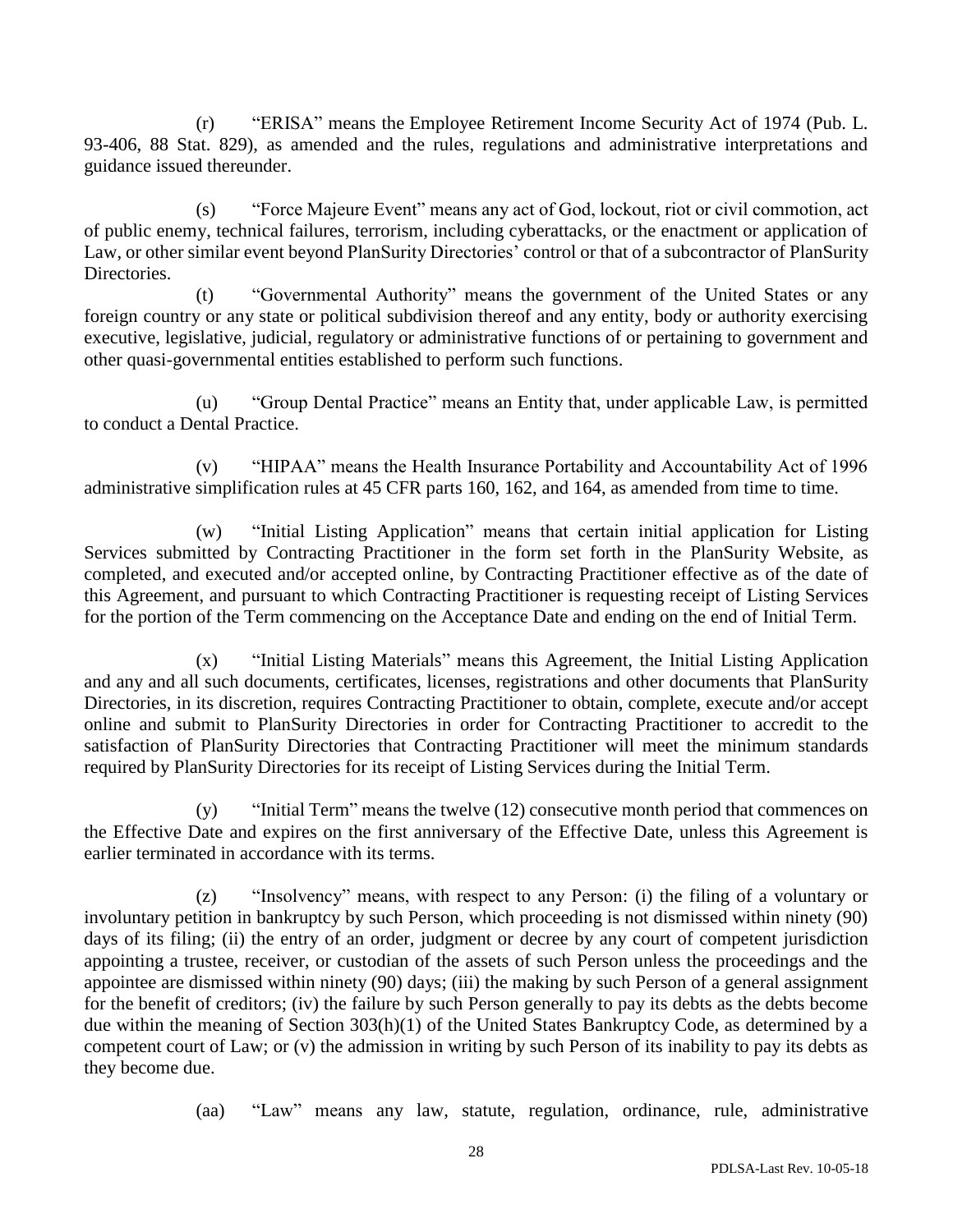determination or interpretation, order, decree, judgment, consent decree, settlement agreement or governmental requirement enacted, promulgated, entered into, agreed or imposed by any Governmental Authority, and common law, including, without limitation, HIPAA and any other law or regulation governing the handling or disclosure of PHI or otherwise applicable to participants in or operators of Dental Plans or under Direct Contracts.

(bb) "Lead Provider" means Contracting Practitioner, if and for so long selected by a Covered Person under a Subscriber's Dental Plan to provide it Dental Services as principal Provider thereunder, if such Dental Plan requires such choice to be made by such Covered Person.

(cc) "Listing Materials" means either Initial Listing Materials or Renewal Materials, as the context may require.

(dd) "Listing Services Fees" means, as the context may so require, the fee (as in effect from time to time) required to have been received by PlanSurity Directories on or before the date of submission of Listing Materials, as a condition for Contracting Practitioner to receive Listing Services during the portion of the Term in respect of which such Listing Materials have been submitted (comprised of the portion of the Preliminary Term commencing on the Acceptance Date and the Initial Term in the case of the Initial Listing Materials, and each Renewal Term in the case of all others), and the amount of which, as in effect at any time, is posted on the PlanSurity Website (except that for the Initial Term may have been otherwise disclosed by PlanSurity Directory to Contracting Practitioner).

(ee) "Losses" means any and all liabilities, losses, claims, damages (including consequential damages), suits, actions, judgments, obligations, penalties, costs and expenses (including reasonable attorneys' fees and expenses and reasonable costs of investigation and litigation) incurred or which may be incurred by an Person.

(ff) "Non-Employment Based Plan" means a Dental Plan that offers benefits to Covered Persons thereunder, on a for-profit or not-for-profit basis, exchange for the payment of premiums or fees, and that is not a Self-Funded Plan, but does not include any such arrangement in any jurisdiction in which the provision of Listing Services in furtherance thereof would subject PlanSurity Directories to regulation based on a theory that it is acting as an owner or administrator of a Dental Plan, or marketer, broker or agent for any Person in the acquisition of insurance or discount plan benefits, or where premium payments or payment for services may be made in full or in part pursuant to the terms of a Regulated Healthcare Program, except as expressly and separately agreed to by PlanSurity Directories with the applicable State Regulated Person.

(gg) "Permits" means any and all permits, licenses and other approvals and qualifications required by a Governmental Authority or necessary for the conduct of business, including the operation of a Dental Practice, where and in the manner conducted or planned to be conducted.

(hh) "Person" means any individual or Entity.

(ii) "PHI" means protected health information, as defined in HIPAA.

(jj) "Plan Participation Agreement" means any agreement entered into by and among a Provider and a Subscriber setting the terms and conditions pursuant to which such Provider has agreed to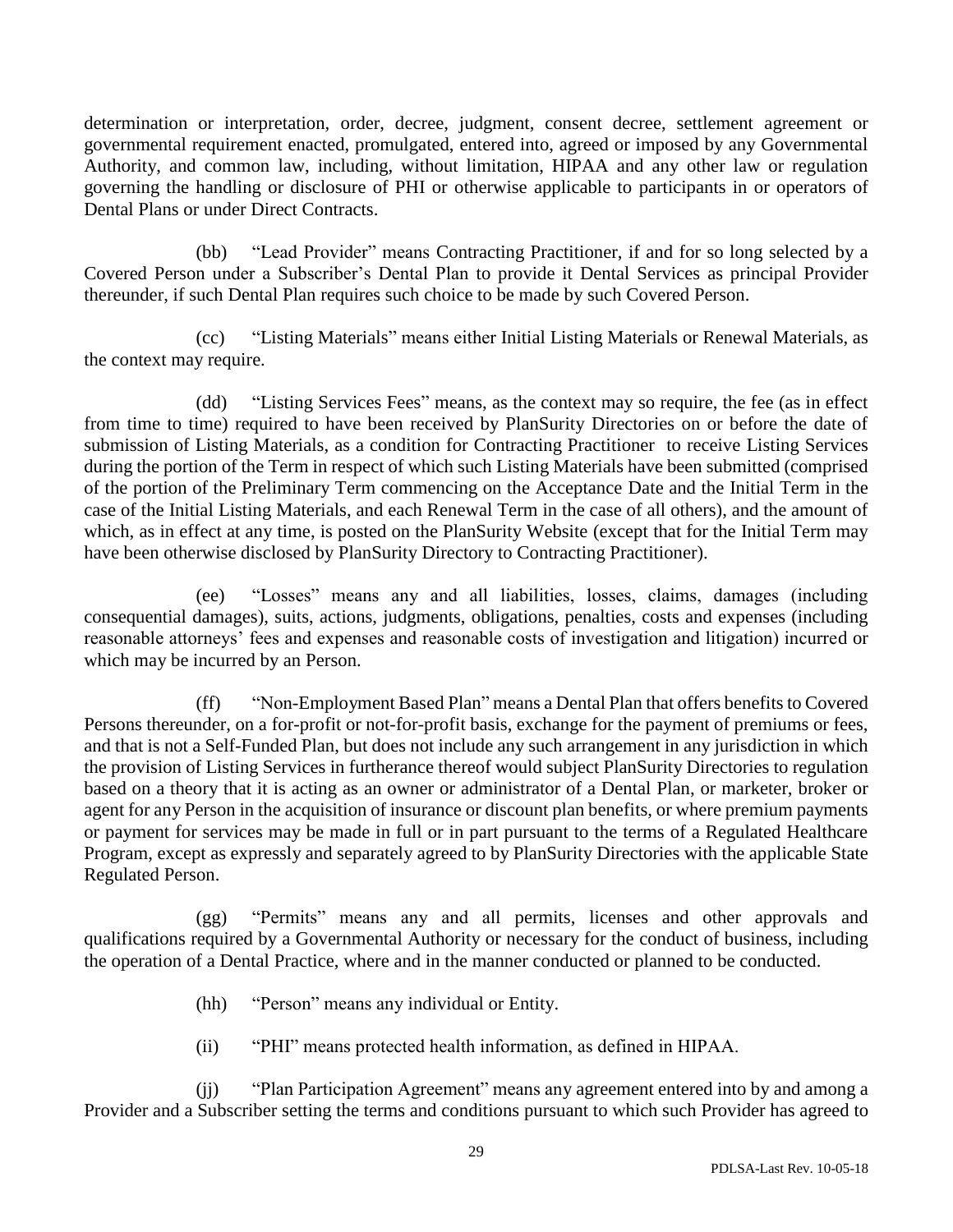provide Dental Services under such Subscriber's Dental Plan, including the compensation payable to it and the standards and cost allocation related to the clinical and financial auditing of Provider's performance thereunder are established and all agreements entered by them or by which they are bound with or to each other in connection therewith.

(kk) "Plan Sponsor" means, with respect to any Welfare Plan, a "Plan Sponsor" as such term is defined in Section 3(16)B of ERISA.

(ll) "PlanSurity Dental Designs" means PlanSurity Dental Designs, LLC, a Delaware limited liability company that is an Affiliate of PlanSurity Directories.

(mm) "PlanSurity Dental Designs IP" means any such trademarks, tradenames, trade secrets and other intellectual property of any and all kinds developed or acquired and owned or licensed by PlanSurity Dental Designs at any time.

(nn) "PlanSurity Directories Business Information" means any and all know know-how and information about the PlanSurity Directories Business, including business plans, methods and strategies, managers, officers, employees, agents, representatives, contractors, customers, business associates, partners, vendors, suppliers, lenders and advisers of PlanSurity Directories acquired by Contracting Practitioner in the course of and by reason of their relationship with PlanSurity Directories (whether or not encompassing PlanSurity Directories' Confidential Information or PlanSurity Directories IP for purposes of this Agreement).

(oo) PlanSurity Directories IP" means any and all PlanSurity Directories Trademarks and tradenames, including any marks and names confusingly similar thereto or derivative therefrom, official corporate and DBA names, patents and letters patent including provisional patents, whether or not registered or patentable, copyrights and works, whether or not registered or copyrightable (including applications, licenses, other registrations or rights relating to any of the foregoing), any and all forms of agreements or other documents originated by PlanSurity Directories for use by it and others wishing to receive services from PlanSurity Directories, and the specific format, style and the novel concepts and relationships created thereby, any and all know-how, methods and processes developed, acquired, used or incorporated by PlanSurity Directories in the design, or contemplated for the establishment, implementation and/or administration, of the PlanSurity Directory, computer programs and software, open source software, source codes or other codes, in any stage of development in any format on any medium (whether developed, in process, acquired or licensed by PlanSurity Directories) used or held for use in connection with the PlanSurity Directories Business, and the specifications, documentation and training materials of any kind related to the foregoing, including, without limitation, all tangible and intangible information, scripts, apps, graphics, dashboards and layouts related thereto' any and all trade secrets, inventions, ideas, concepts, designs, algorithms, formulas, prototypes, products, documentation, materials, compositions, reports, drawings, photographs, videos and scripts of videos, formulas, models, and projections and any other item of intellectual property and content reduced to writing or other tangible form that is derivative of any portion therefrom, any and all color, design and organization schemes of materials in, photographs, videos and scripts of videos loaded by it or on its behalf into the PlanSurity Website or elsewhere, any and all rights of privacy, rights of publicity, and specifications, documentation and printed materials of any kind related to the foregoing, including marketing materials and sales concepts, any and all customer information and lists, any and all campaigns and slogans, and customer appreciation and loyalty development programs, developed, conceived, created or prepared by PlanSurity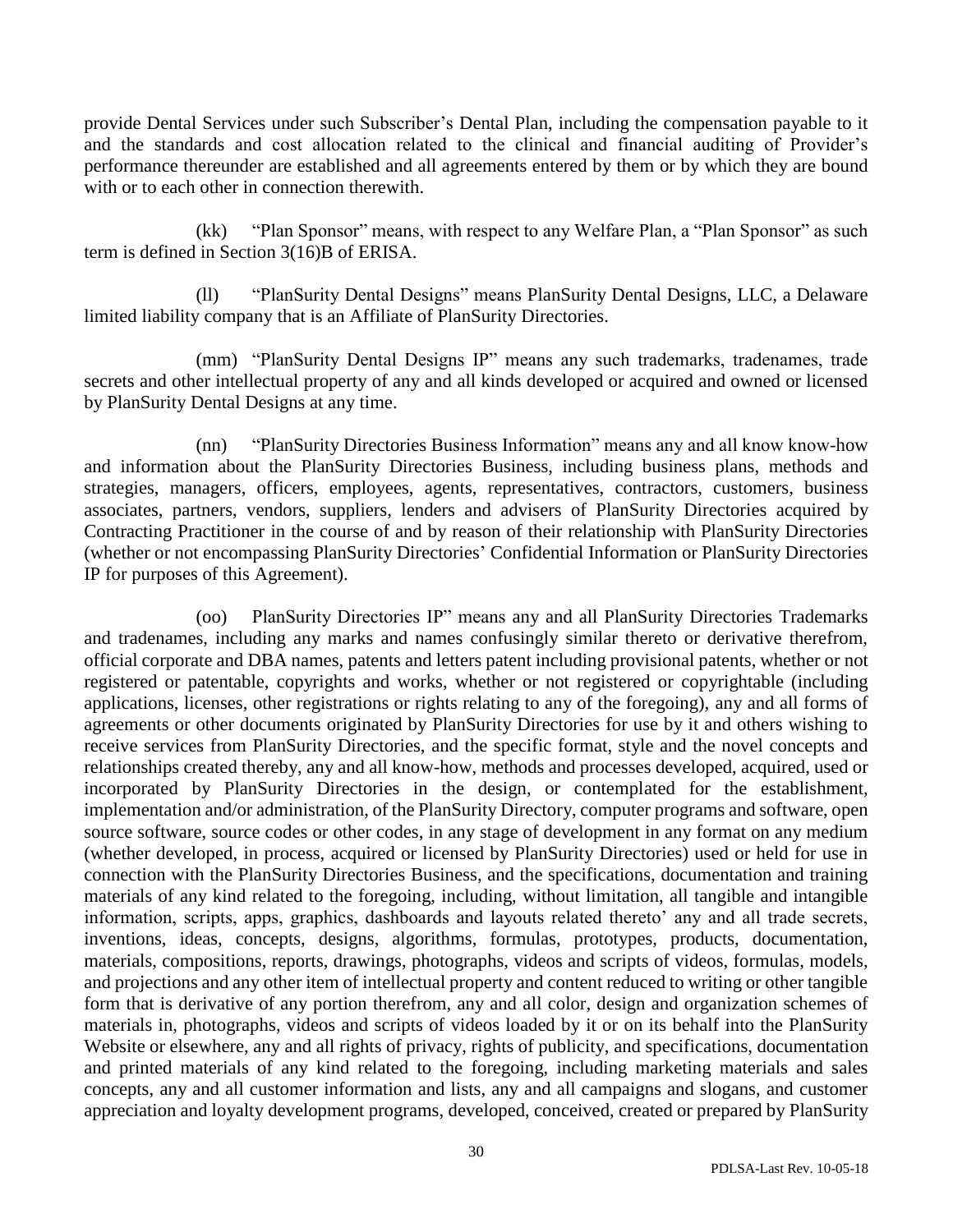Directories (or any Person on behalf of or for the benefit of any of them as a "work for hire"), any and all rights to domain names, web addresses, web pages, websites and related content, accounts with Twitter, Facebook and other social media companies and the content found thereon and related thereto, and URLs and the proprietary information and materials in them, any and all items of intellectual property which have been reduced to writing or other tangible form owned by, registered or licensed for use by PlanSurity Directories in the operation of the PlanSurity Directories Business, any and all documents created or acquired by PlanSurity Directories and posted by it or on its behalf in the PlanSurity Website, subject to exclusions mandated under applicable Law, or expressly set forth under contract, any and all data which is input into, or collected, stored or transmitted via the PlanSurity Website or otherwise by any Person, and in respect of which PlanSurity Directories has acquired ownership or use rights, any and all compilations or segmentations of any or all such data, any and all rights to compile, segment, use or analyze such data, any and all proprietary methods of PlanSurity Directories for its compilation, segmentation, use or analysis of such data, any and all derivative data resulting from its compilation, segmentation, use or analysis of such data, the right to create data models, entity relationship diagrams or equivalent with such data or compilation, segmentation or analyses of such data, and to export and sell any such data, compilations, segmentations or analyses of data, derivative data, data models, entity relationship diagrams or equivalents based on any of the foregoing, and any and all other intangible assets, properties and rights, and claims interposable by PlanSurity Directories with respect of any thereof, whether known or unknown, including, the right to sue and recover damages for past, present and future infringement thereof, prevent the infringement thereof, and all goodwill associated with any of the foregoing.

(pp) "PlanSurity Directories Trademarks" means any and all trademarks and service marks now or in the future registered or licensed by PlanSurity Directories used or held for use in connection with the PlanSurity Directories Business, including, without limitation, the "PlanSURITY ®" trademark which has been licensed by PlanSurity Directories from its owner PlanSurity Dental Designs for use, alone or together with certain other words, in connection with the PlanSurity Directories Business.

(qq) "PlanSurity Website" means the website located at [www.plansurity.com,](http://www.plansurity.com/) and any other web-based site at any time hereafter designated by PlanSurity Directories to be the website to be used for the purposes contemplated in this Agreement.

(rr) "Priority Listing" means the right of a Listed Practitioner to be listed in the PlanSurity Directory on an exclusive basis during the initial term of its listing agreement with preference over other subsequently Listed Practitioners, for purposes, but solely for purposes, of its recruitment for service in a Priority Territory during such initial term by operators of Qualified Dental Plans with Qualified Covered Persons residing or expected by them to reside in that Priority Territory during such initial term. Said right shall last until the earlier to occur of (i) the end of such initial term; (ii) the end of the month within such initial term in which the aggregate number of Covered Persons under any and all Dental Plans that have selected such Listed Practitioner as Lead Provider plus the number Covered Persons under Direct Contracts entered into by it plus the number of individuals that otherwise become its patients exceed its Stated Capacity; (iii) the earlier receipt by PlanSurity Directories of a Filled Capacity Notice; or (iv) the earlier termination of this Agreement. In the event that, at any time within such initial term, the number of Qualified Covered Persons in a Priority Territory is higher than the Listed Practitioner's Stated Capacity, additional Listed Practitioners, selected on the same order of preference may share in such preferential listing, in alphabetical order, for recruitment for service under such Qualified Dental Plans; provided further, however, that PlanSurity Directories shall not grant such right to share in such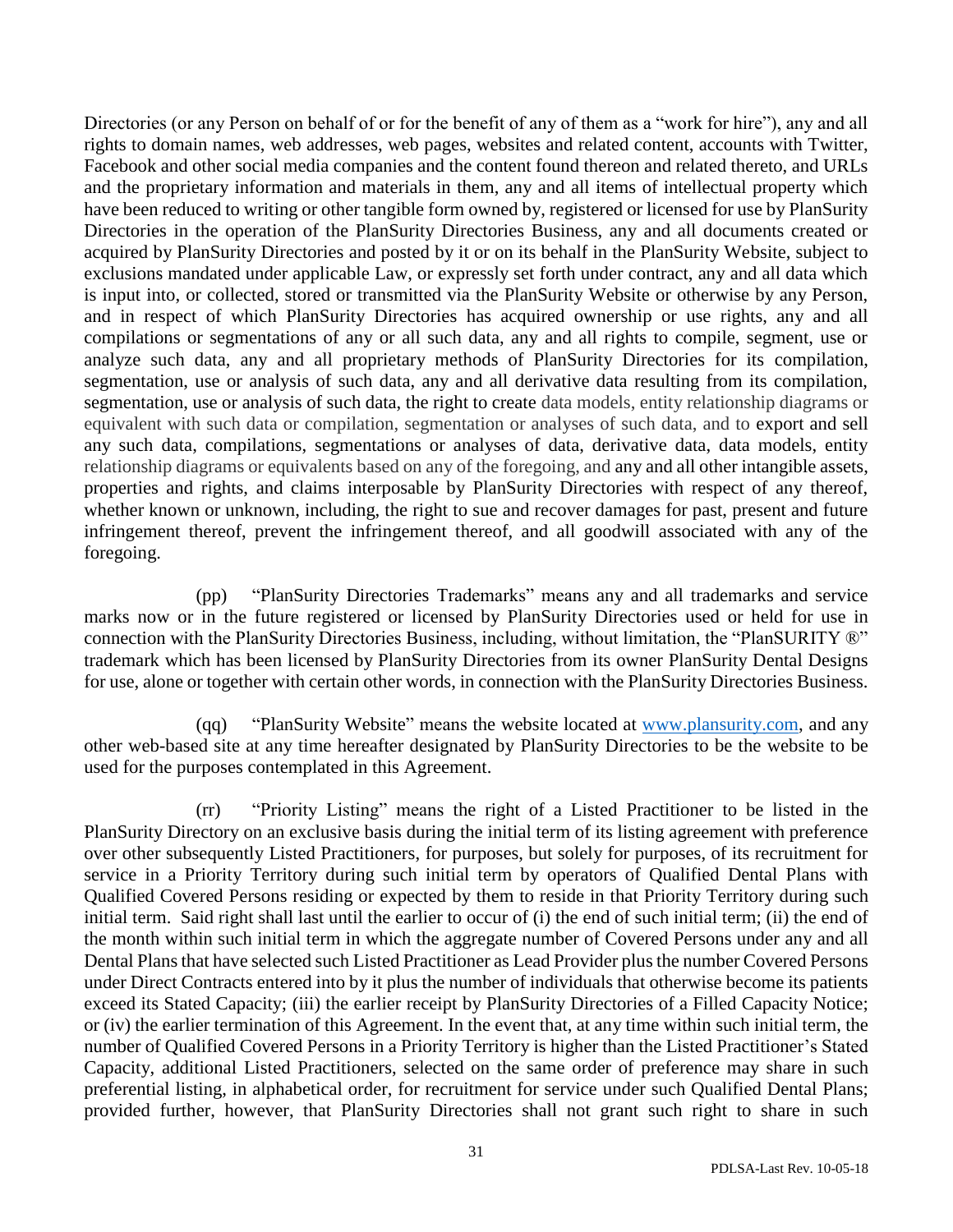preferential to Listed Practitioners in excess of those with a Stated Capacity, in the aggregate, that is equal or lower to the aggregate number of such Qualified Covered Persons. Once more than one Listed Practitioner has been recruited as a Provider by a Dental Plan, however, Covered Persons thereunder shall be permitted to view, for purposes of establishing a professional relationship, not fewer than all such already recruited Providers. No Priority Listing rights will be afforded with respect to such access by them.

(ss) "Priority Territory" means, during any Initial Term, any such county, ward, municipality or other political subdivision where the Dental Practice of a Listed Practitioner is physically located with a population of Qualified Covered Persons at least equal to its Stated Capacity.

(tt) "Provider" means a Practitioner, including, where the context so requires, Contracting Practitioner, to the extent recruited to provide Dental Services to Covered Persons under a Dental Plan or Direct Contract.

(uu) "Provider Agreements" means, collectively, Plan Participation Agreements and any other agreement entered into between Contracting Practitioner and a Subscriber pursuant to which Contracting Practitioner delivers Dental Services under Subscriber's Dental Plan.

(vv) "Qualified Covered Persons" means Covered Persons of a Qualified Dental Plan.

(ww) "Qualified Dental Plan" means either a proprietary (i) Self-Funded Plan; or (ii) Non-Employment Based Plan, or component thereof, that is designed by PlanSurity Dental Designs and established, implemented and/or managed by Self-Funded Persons or State Regulated Persons, as the case may be, based on, using or incorporating, *inter alia,* PlanSurity Dental Designs IP.

(xx) "Regulated Healthcare Program" means any healthcare insurance or reimbursement program for individual beneficiaries thereof, including, without limitation Medicare and Medicaid, funded in full or in part by U.S. federal or state government appropriations, or taxes imposed on taxpayers under applicable Law, and not based on there being or having been an employment relationship between such individual and such government.

(yy) "Rejection Notice" means, if delivered in connection with an Application, written notice from PlanSurity Directories to Contracting Practitioner of PlanSurity Directories' decision to reject its Application.

(zz) "Renewal Listing Application" means that certain renewal application for Listing Services submitted by Contracting Practitioner in in such form approved from time to time by PlanSurity Directories and set forth in the PlanSurity Website, as completed, and executed and/or accepted online, by Contracting Practitioner and pursuant to which Contracting Practitioner is requesting continued receipt of Listing Services for a Renewal Term.

(aaa) "Renewal Materials" means the Renewal Listing Application, the Compliance Certificate and any and all documents, certificates, licenses, registrations and other documents that PlanSurity Directories, in its discretion, requires Contracting Practitioner to obtain, complete, execute and/or accept online and submit to PlanSurity Directories in order for Contracting Practitioner to accredit to the satisfaction of PlanSurity Directories that, as of the date of commencement of a Renewal Term,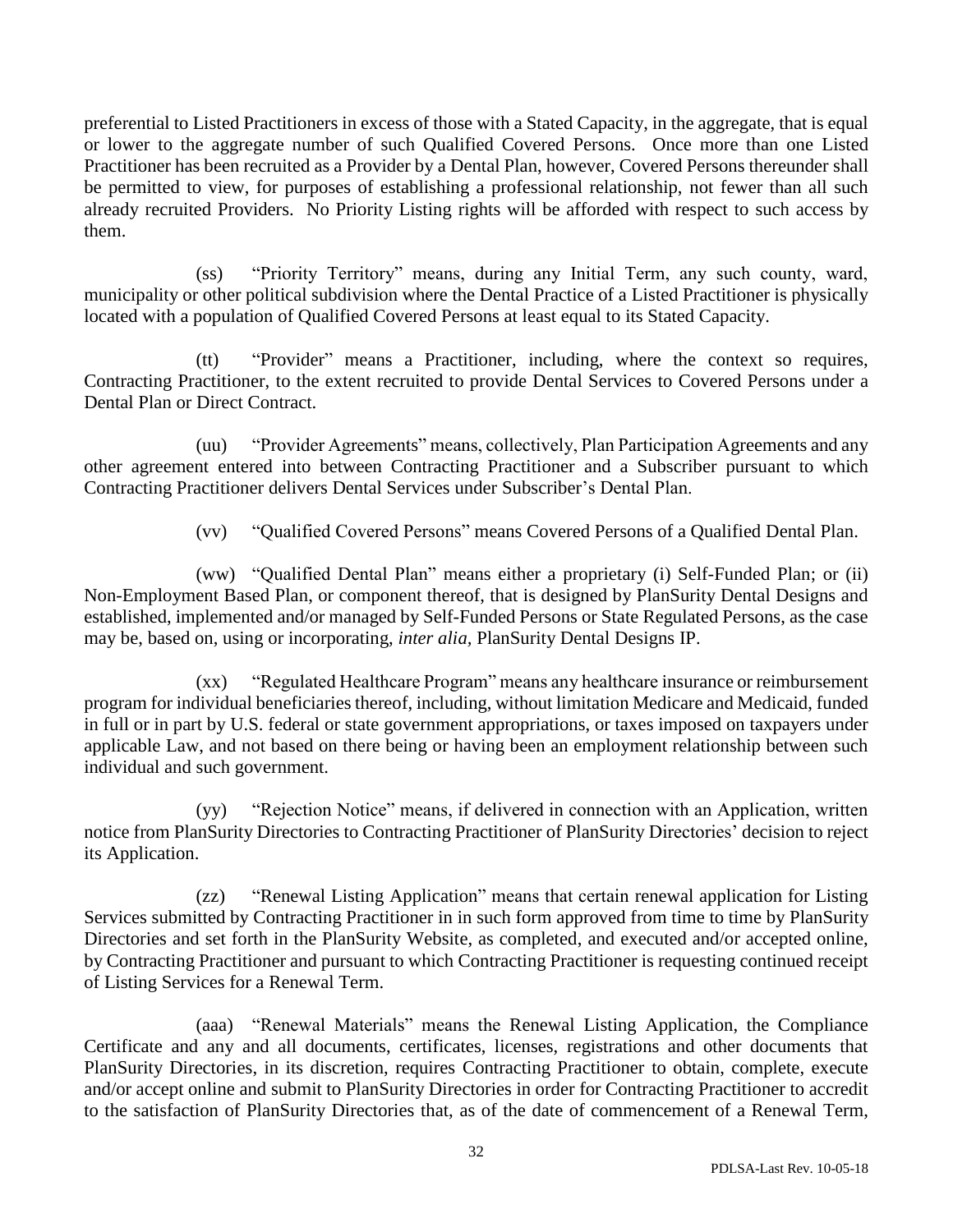Contracting Practitioner meets the minimum standards then in effect for its continued receipt of Listing Services, and consequently, renewal by PlanSurity Directories of this Agreement.

(bbb) "Renewal Term" means the twelve (12) consecutive month period that commences on the anniversary of the Initial Term and each twelve (12) consecutive month period that commences on the anniversary of an immediately preceding Renewal Term and, which in case, expires on the first anniversary of its commencement, unless this Agreement is earlier terminated in accordance with its terms.

(ccc) "Self-Funded Plan" means a Welfare Plan or component thereof that offer Dental Services to Covered Persons thereunder.

(ddd) "Stated Capacity" means the number of additional individual patients a Listed Practitioner is willing and able to serve in an initial term or renewal term of its listing agreement, regardless of origination source, as stated in its corresponding application.\

(eee) "Targeted Audiences" means Self-Funded Persons, State-Regulated Persons, Direct Contracting Persons, Administrators, Practitioners, brokers and others operating in a similar capacity in the dental health benefit space.

(fff) "Term" means, with respect to this Agreement, either its Preliminary Term, its Initial Term or any Renewal Term, or the period between the commencement of its Preliminary Term and the end of its last Renewal Term or the date of its earlier termination.

(ggg) "TPA" means, with respect to any Welfare Plan, a Person not Affiliated with a Plan Sponsor acting as a third-party Administrator of that Welfare Plan in its own right or as a contractor of such Administrator.

(hhh) "Usual, Customary and Reasonable Fees" means, with respect to a Dental Practice, the amount paid for a specific type of Dental Service in the geographic area where a Dental Practice is located based on what dentists with a Dental Practice in that area usually charge for the same or similar Dental Service.

(iii) "Website General Disclosures" means those general disclosures given to and that bind all Persons not Affiliated with PlanSurity Directories that access or utilize the PlanSurity Website or to one or more categories of them that include Contracting Practitioner and in effect at an time, including, without limitation, the "Terms and Conditions of Use" and the "Privacy Policy" as in effect at any time.

(jjj) "Welfare Plan" means a Plan Sponsor's self-funded employee welfare benefits plan, as that term is defined in Section 3(1) of ERISA, even if such plan is exempt from regulation under ERISA.

8.2 Construction and Usage. For purposes of this Agreement:

(a) Whenever the context requires, the singular number shall include the plural, and vice versa, and the neutral gender shall include the feminine and the masculine genders.

(b) The words "include" and "including," and variations thereof, shall not be deemed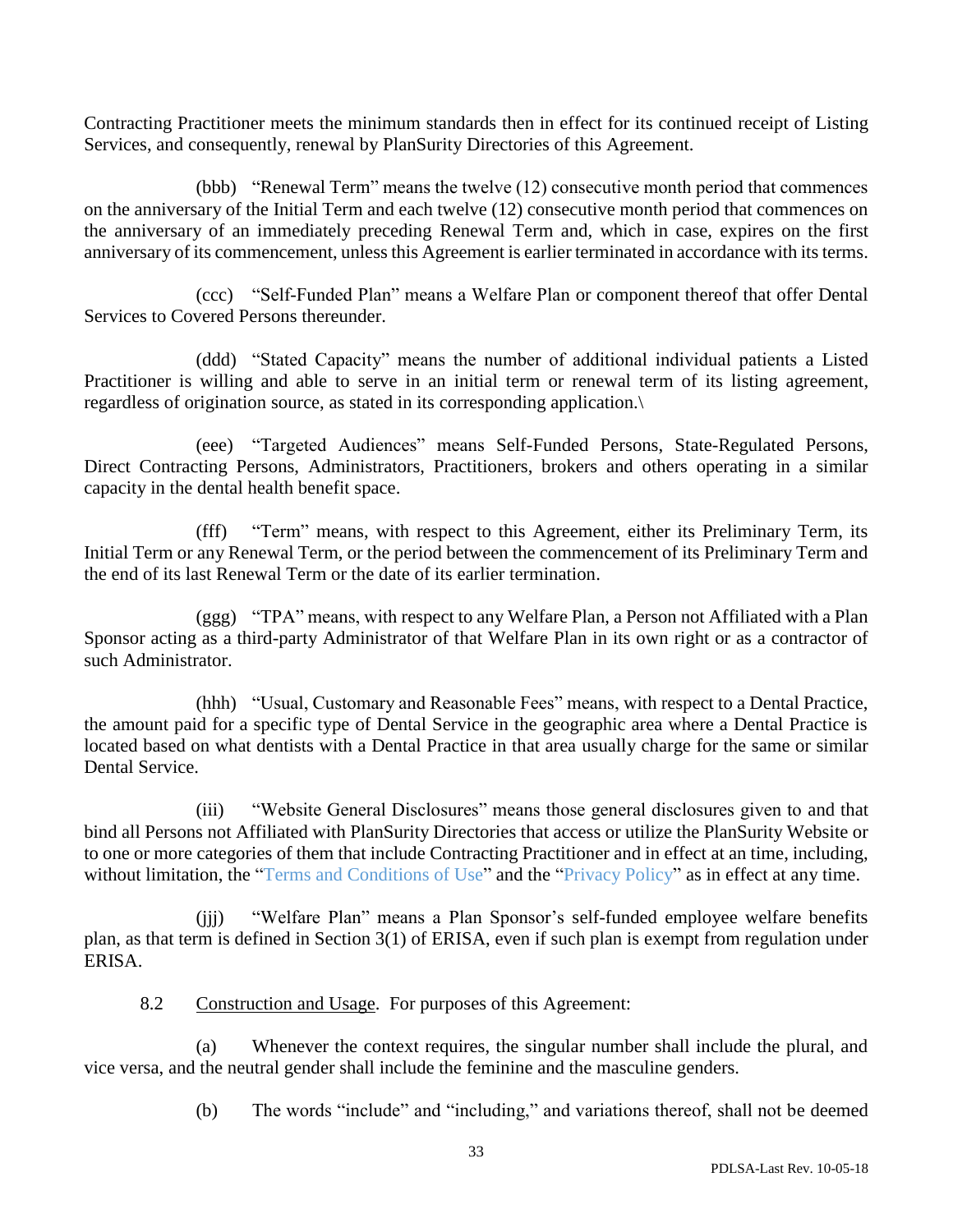to be terms of limitation, but rather shall be deemed to be followed by the words "without limitation."

(c) The terms "hereof," "hereunder," "herein" and words of similar import shall refer to this Agreement as a whole and not to any particular provision of this Agreement.

(d) References to "Articles and "Sections" are to Articles and Sections of this Agreement.

*\*\*\**

*By clicking the "Accept" button below, I, as Contracting Practitioner, confirm my agreement to transact business electronically with PlanSurity Directories, acknowledge having reviewed and understood the above Agreement, and agree to its terms. Any subsequent access by me to this website by means that bypass this page shall constitute a reaffirmation and agreement by me, as a Contracting Practitioner, to the terms of the Agreement and to any modifications or amendments to the Agreement made in accordance with its terms, including, without limitation, if permitted under its terms, any such modifications or amendments that PlanSurity Directories may make to the Agreement from time to time by posting a modified or amended version of the Agreement on the PlanSurity Website for review by users of the PlanSurity Website, or by me exclusively, which I accept shall constitute sufficient disclosure to me, as a Contracting Practitioner, of such modifications or amendments.*

*By:* 

 *Title: Affiliation:* 

*Date:* 

[Accept] *If You wish to retain a copy of this Agreement, please press on "Printable Form" when prompted to do so after clicking "Accept".*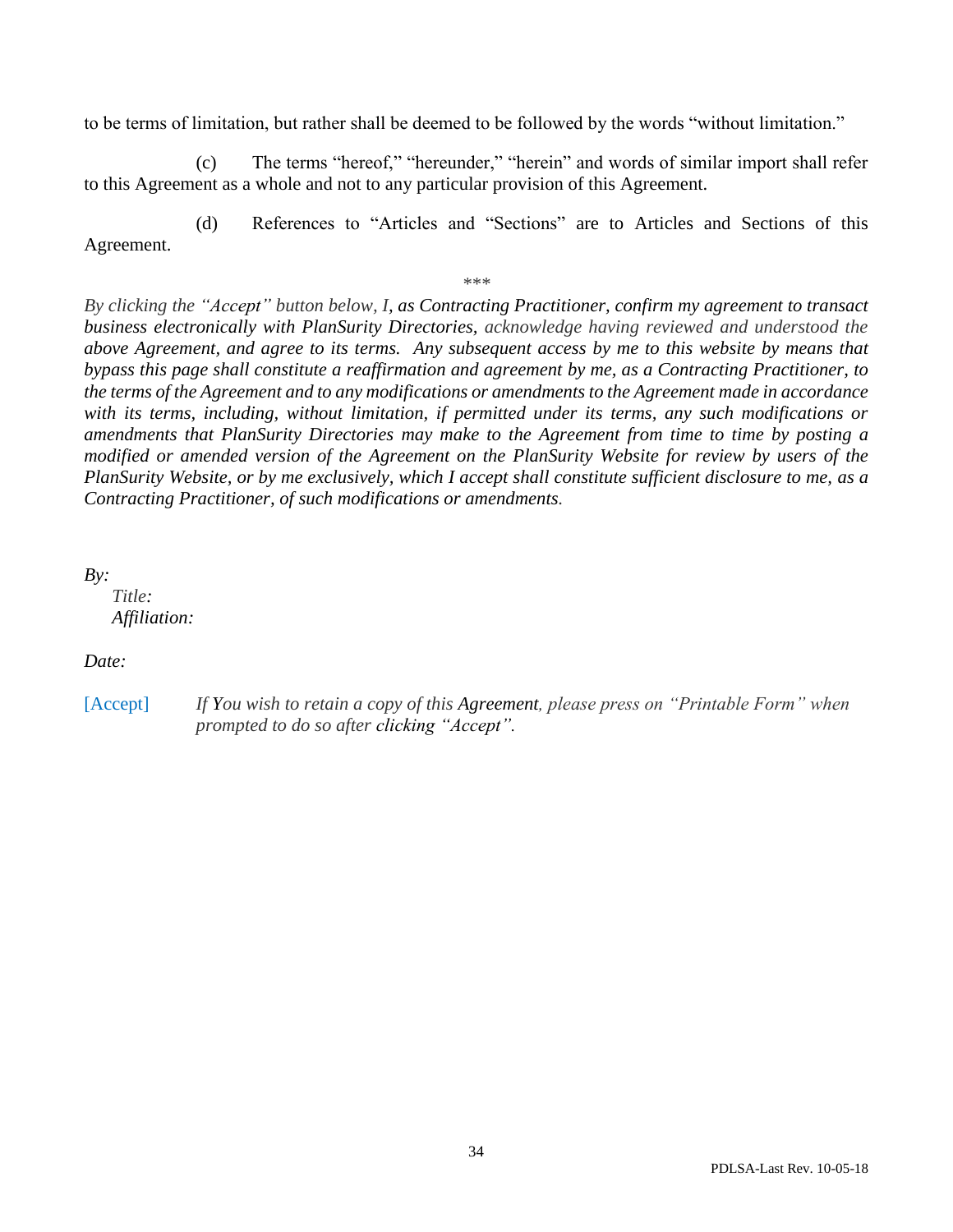## **PLANSURITY DIRECTORIES, LLC**

### **LISTING SERVICES FEES SCHEDULE**

(Effective )

This Listing Services Fees Schedule (this "Schedule") makes reference to and is entered into by between you as Practitioner ("Contracting Practitioner") and PlanSurity Directories, LLC, a Delaware limited liability company ("PlanSurity Directories"). This Schedule makes reference to and made applicable to that certain Directory Listing Services Agreement by and between you and PlanSurity Directories (the "Agreement"). This Schedule is qualified in its entirety by the terms of the Agreement. Capitalized terms used in this Schedule, but not defined upon their first usage, shall have the respective meanings given to them in the Agreement.

This Schedule will be in effect for the Initial Term. Please visit this page prior to the commencement of any Renewal Term for information on the Listing Services Fees applicable to any such Renewal Term.

### **For Contracting Practitioner (General):**

Listing Services Fee (on an annualized basis, but to be paid as per below) \$20,000.00 USD + 13% Harmonized Sales Tax (HST) =  $$22,600.00$  USD

Upfront Payment: \$6,500.00 USD + 13% Harmonized Sales Tax (HST) = \$7,345.00 USD

Quarterly Installments (installments paid quarterly throughout the Term):  $$5,000.00$  USD + 13% Harmonized Sales Tax (HST) =  $$5,650.00$  USD

### **For Contracting Practitioner (Specialist):**

Listing Services Fee (on an annualized basis, but to be paid as per below) \$3,250.00 USD + 13% Harmonized Sales Tax (HST) = \$3,672.50 USD

Upfront Payment:  $$6,500.00$  USD + 13% Harmonized Sales Tax (HST) = \$7,345.00 USD

Quarterly Installments (installments paid quarterly throughout the Term):  $$812.50$  USD + 13% Harmonized Sales Tax (HST) =  $$918.13$  USD

### **Payment Terms**

The Upfront Payment will be applied to the Quarterly Installments on the first day that Subscribers/Patients are attributed to the Contracting Practitioner.

Quarterly Installments will be automatically taken from advances paid to the Contracting Practitioner.